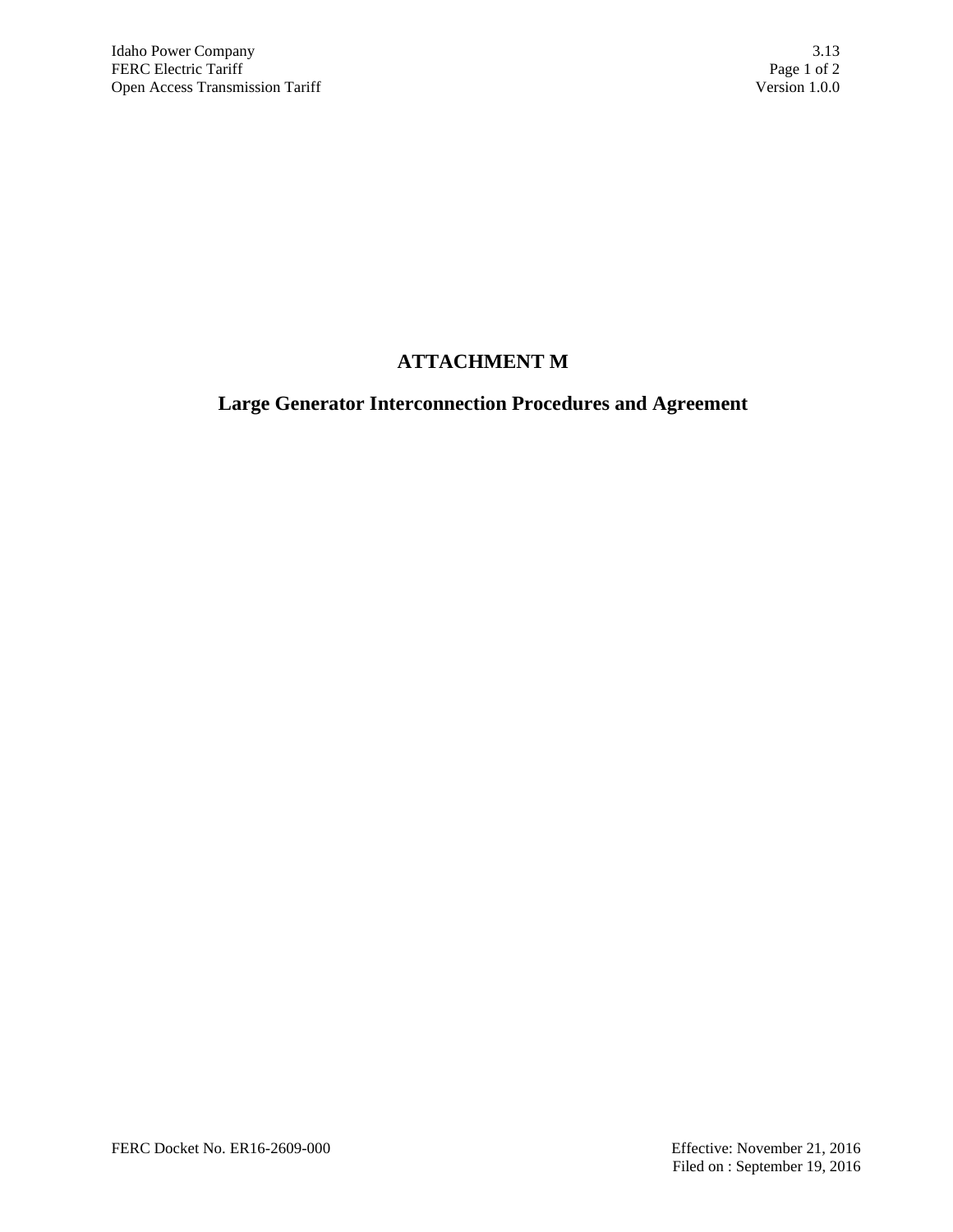# **Large Generator Interconnection Procedures**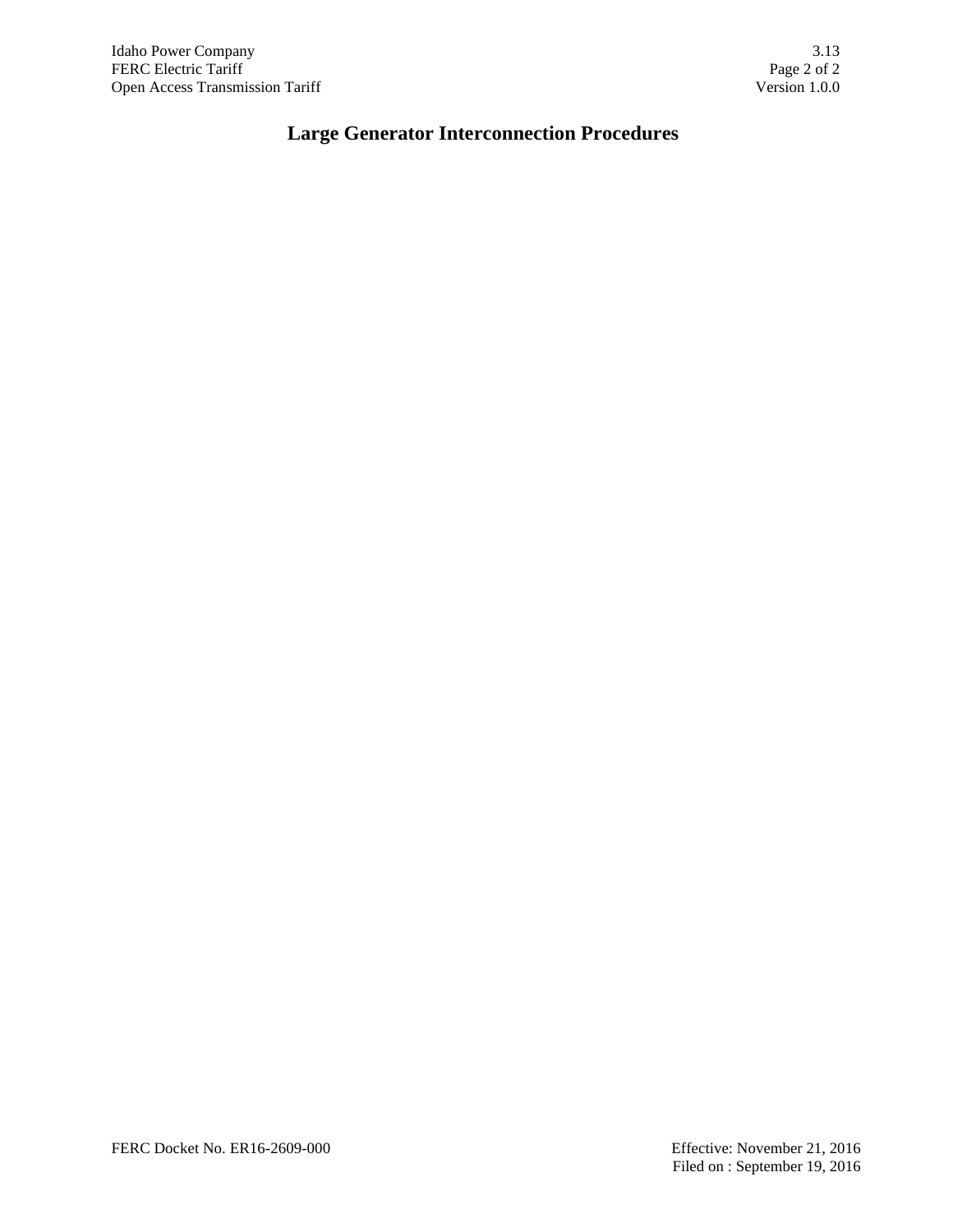# **Section 1. Definitions**

**Adverse System Impact** shall mean the negative effects due to technical or operational limits on conductors or equipment being exceeded that may compromise the safety and reliability of the electric system.

**Affected System** shall mean an electric system other than the Transmission Provider's Transmission System that may be affected by the proposed interconnection.

**Affected System Operator** shall mean the entity that operates an Affected System.

**Affiliate** shall mean, with respect to a corporation, partnership or other entity, each such other corporation, partnership or other entity that directly or indirectly, through one or more intermediaries, controls, is controlled by, or is under common control with, such corporation, partnership or other entity.

**Ancillary Services** shall mean those services that are necessary to support the transmission of capacity and energy from resources to loads while maintaining reliable operation of the Transmission Provider's Transmission System in accordance with Good Utility Practice.

**Applicable Laws and Regulations** shall mean all duly promulgated applicable federal, state and local laws, regulations, rules, ordinances, codes, decrees, judgments, directives, or judicial or administrative orders, permits and other duly authorized actions of any Governmental Authority.

**Applicable Reliability Council** shall mean the reliability council applicable to the Transmission System to which the Generating Facility is directly interconnected.

**Applicable Reliability Standards** shall mean the requirements and guidelines of NERC, the Applicable Reliability Council, and the Control Area of the Transmission System to which the Generating Facility is directly interconnected.

**Base Case** shall mean the base case power flow, short circuit, and stability data bases used for the Interconnection Studies by the Transmission Provider or Interconnection Customer.

**Breach** shall mean the failure of a Party to perform or observe any material term or condition of the Standard Large Generator Interconnection Agreement.

**Breaching Party** shall mean a Party that is in Breach of the Standard Large Generator Interconnection Agreement.

**Business Day** shall mean Monday through Friday, excluding Federal Holidays.

**Calendar Day** shall mean any day including Saturday, Sunday or a Federal Holiday.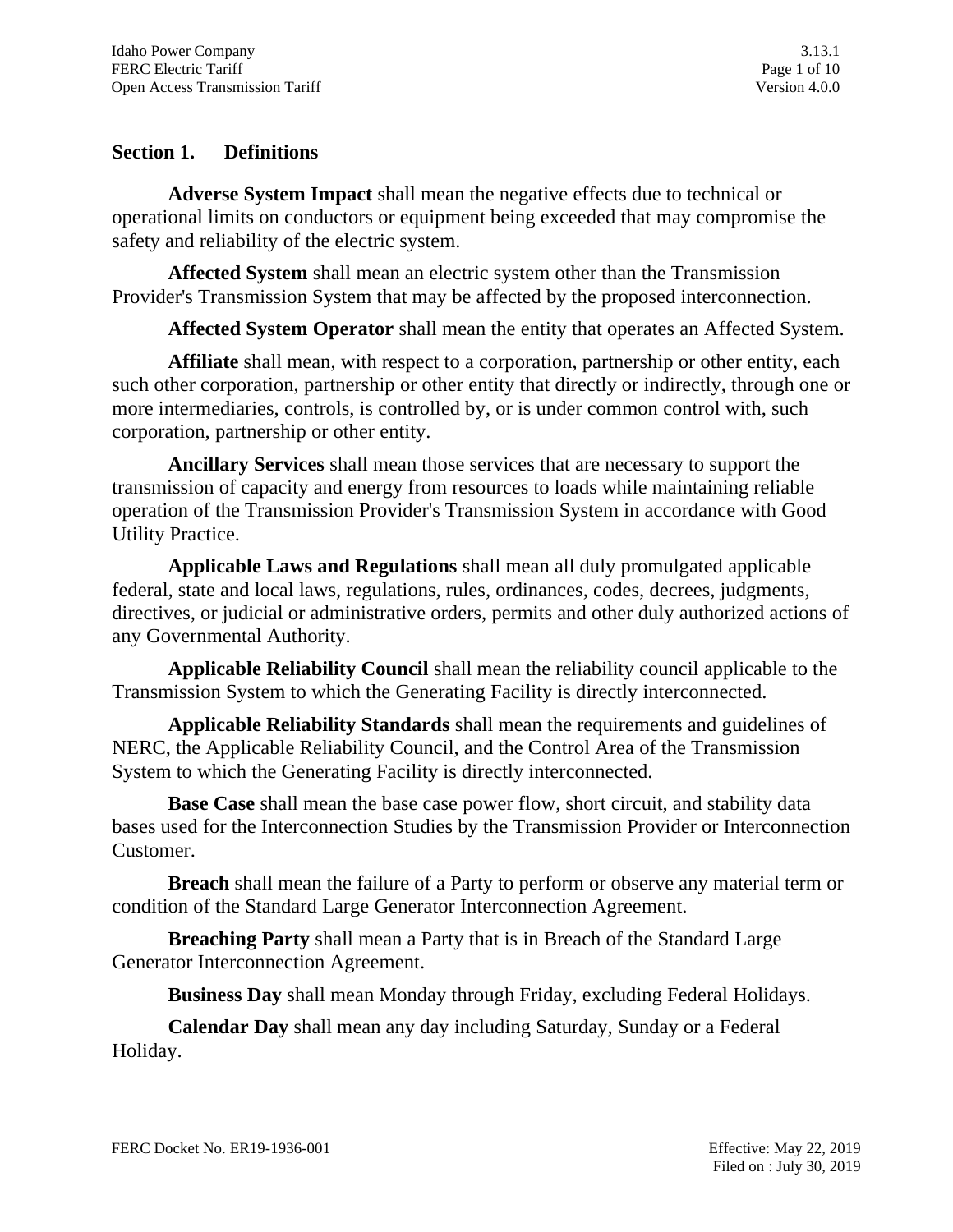**Clustering** shall mean the process whereby a group of Interconnection Requests is studied together, instead of serially, for the purpose of conducting the Interconnection System Impact Study.

**Commercial Operation** shall mean the status of a Generating Facility that has commenced generating electricity for sale, excluding electricity generated during Trial Operation.

**Commercial Operation Date** of a unit shall mean the date on which the Generating Facility commences Commercial Operation as agreed to by the Parties pursuant to Appendix E to the Standard Large Generator Interconnection Agreement.

**Confidential Information** shall mean any confidential, proprietary or trade secret information of a plan, specification, pattern, procedure, design, device, list, concept, policy or compilation relating to the present or planned business of a Party, which is designated as confidential by the Party supplying the information, whether conveyed orally, electronically, in writing, through inspection, or otherwise.

**Contingent Facilities** shall mean those unbuilt Interconnection Facilities and Network Upgrades upon which the Interconnection Request's costs, timing, and study findings are dependent, and if delayed or not built, could cause a need for Re-Studies of the Interconnection Request or a reassessment of the Interconnection Facilities and/or Network Upgrades and/or costs and timing.

**Control Area** shall mean an electrical system or systems bounded by interconnection metering and telemetry, capable of controlling generation to maintain its interchange schedule with other Control Areas and contributing to frequency regulation of the interconnection. A Control Area must be certified by an Applicable Reliability Council.

**Default** shall mean the failure of a Breaching Party to cure its Breach in accordance with Article 17 of the Standard Large Generator Interconnection Agreement.

**Dispute Resolution** shall mean the procedure for resolution of a dispute between the Parties in which they will first attempt to resolve the dispute on an informal basis.

**Distribution System** shall mean the Transmission Provider's facilities and equipment used to transmit electricity to ultimate usage points such as homes and industries directly from nearby generators or from interchanges with higher voltage transmission networks which transport bulk power over longer distances. The voltage levels at which distribution systems operate differ among areas.

**Distribution Upgrades** shall mean the additions, modifications, and upgrades to the Transmission Provider's Distribution System at or beyond the Point of Interconnection to facilitate interconnection of the Generating Facility and render the transmission service necessary to effect Interconnection Customer's wholesale sale of electricity in interstate commerce. Distribution Upgrades do not include Interconnection Facilities.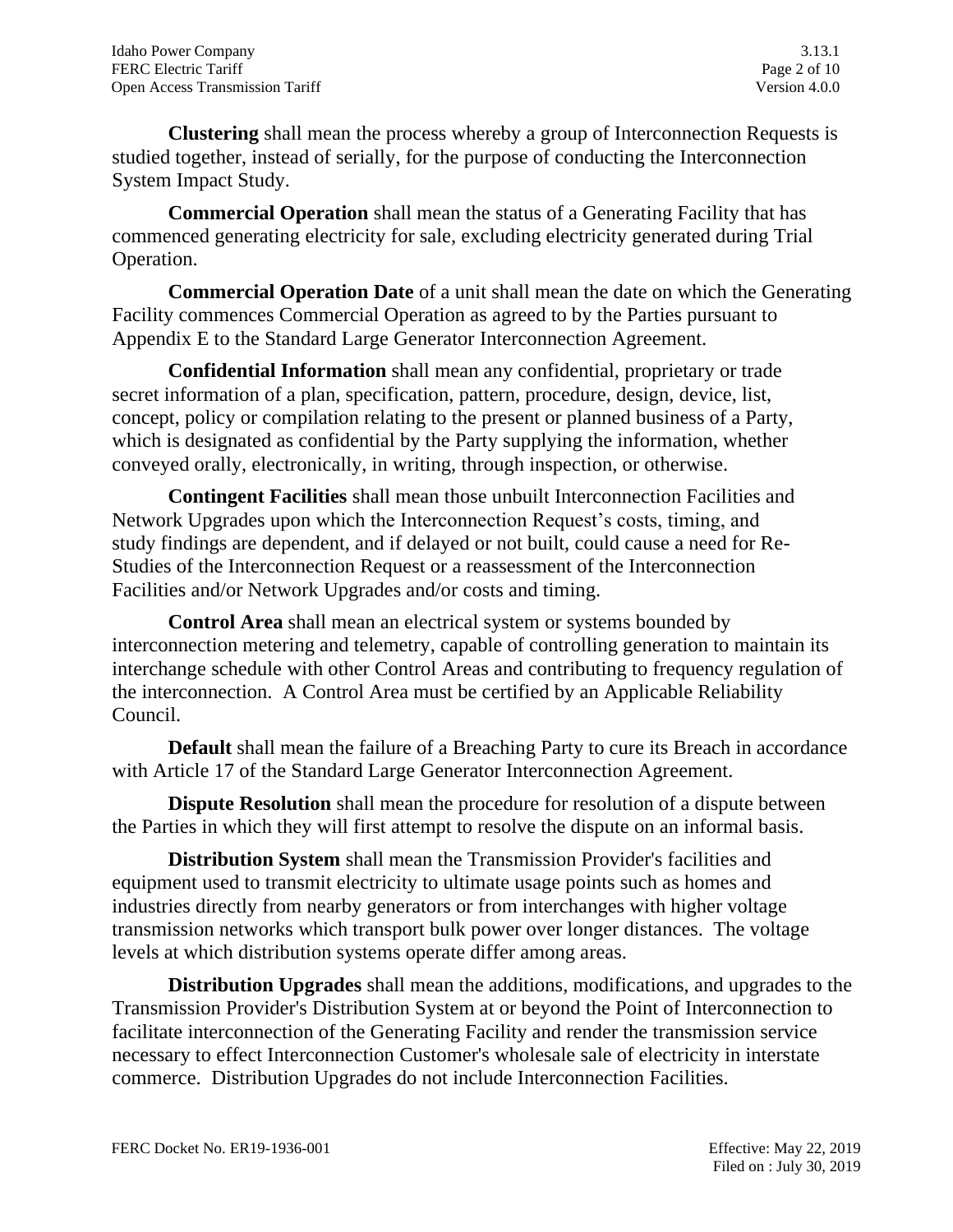**Effective Date** shall mean the date on which the Standard Large Generator Interconnection Agreement becomes effective upon execution by the Parties subject to acceptance by FERC, or if filed unexecuted, upon the date specified by FERC.

**Emergency Condition** shall mean a condition or situation:

- (1) that in the judgment of the Party making the claim is imminently likely to endanger life or property; or
- (2) that, in the case of a Transmission Provider, is imminently likely (as determined in a non-discriminatory manner) to cause a material adverse effect on the security of, or damage to Transmission Provider's Transmission System, Transmission Provider's Interconnection Facilities or the electric systems of others to which the Transmission Provider's Transmission System is directly connected; or
- (3) that, in the case of Interconnection Customer, is imminently likely (as determined in a non-discriminatory manner) to cause a material adverse effect on the security of, or damage to, the Generating Facility or Interconnection Customer's Interconnection Facilities.

System restoration and black start shall be considered Emergency Conditions; provided that Interconnection Customer is not obligated by the Standard Large Generator Interconnection Agreement to possess black start capability.

**Energy Resource Interconnection Service** shall mean an Interconnection Service that allows the Interconnection Customer to connect its Generating Facility to the Transmission Provider's Transmission System to be eligible to deliver the Generating Facility's electric output using the existing firm or nonfirm capacity of the Transmission Provider's Transmission System on an as available basis. Energy Resource Interconnection Service in and of itself does not convey transmission service.

**Engineering & Procurement (E&P) Agreement** shall mean an agreement that authorizes the Transmission Provider to begin engineering and procurement of long leadtime items necessary for the establishment of the interconnection in order to advance the implementation of the Interconnection Request.

**Environmental Law** shall mean Applicable Laws or Regulations relating to pollution or protection of the environment or natural resources.

**Federal Power Act** shall mean the Federal Power Act, as amended, 16 U.S.C. §§ 791a et seq.

**FERC** shall mean the Federal Energy Regulatory Commission (Commission) or its successor.

**Force Majeure** shall mean any act of God, labor disturbance, act of the public enemy, war, insurrection, riot, fire, storm or flood, explosion, breakage or accident to machinery or equipment, any order, regulation or restriction imposed by governmental,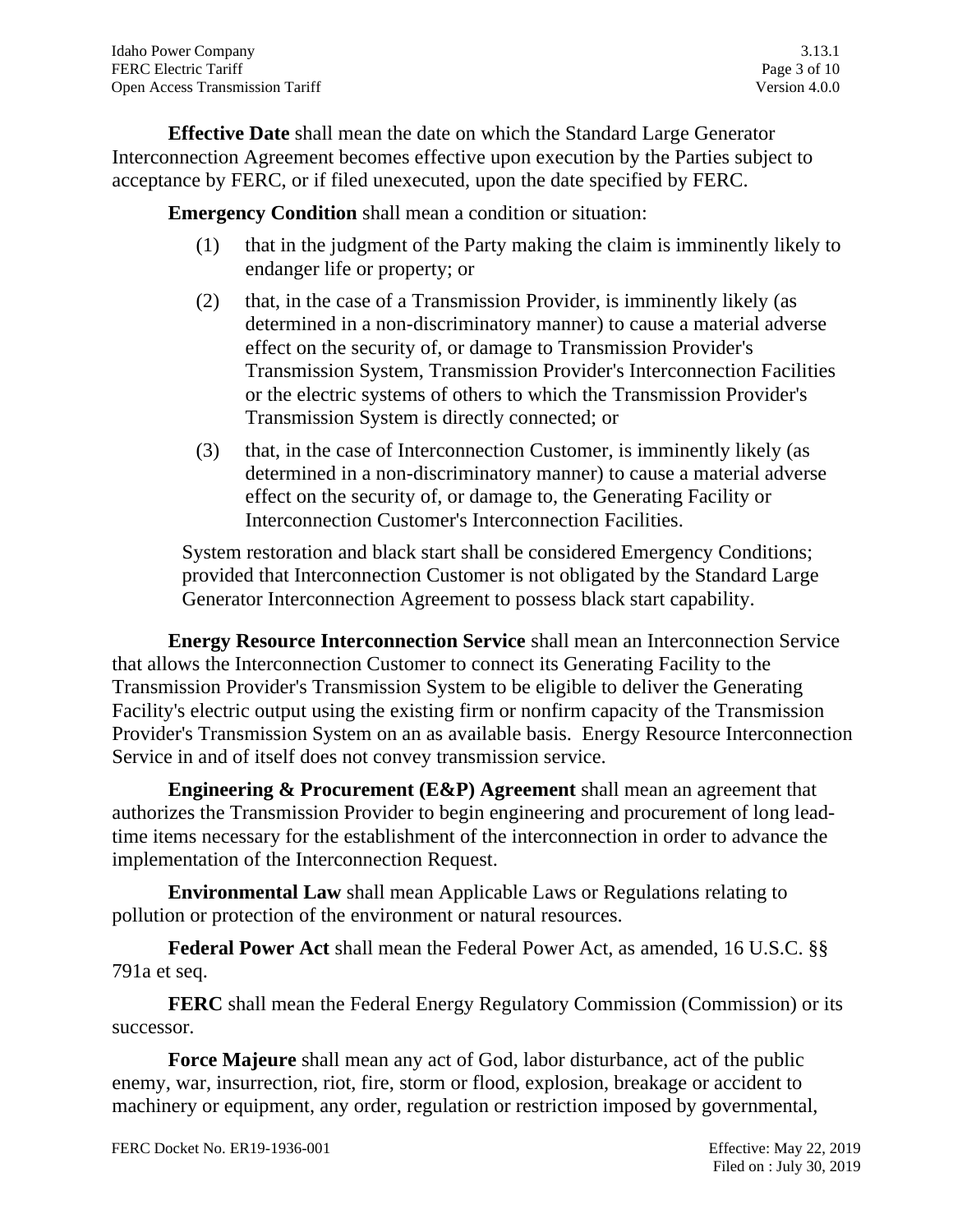military or lawfully established civilian authorities, or any other cause beyond a Party's control. A Force Majeure event does not include acts of negligence or intentional wrongdoing by the Party claiming Force Majeure.

**Generating Facility** shall mean Interconnection Customer's device for the production and/or storage for later injection of electricity identified in the Interconnection Request but shall not include the Interconnection Customer's Interconnection Facilities.

**Generating Facility Capacity** shall mean the net capacity of the Generating Facility and the aggregate net capacity of the Generating Facility where it includes multiple energy production devices.

**Good Utility Practice** shall mean any of the practices, methods and acts engaged in or approved by a significant portion of the electric industry during the relevant time period, or any of the practices, methods and acts which, in the exercise of reasonable judgment in light of the facts known at the time the decision was made, could have been expected to accomplish the desired result at a reasonable cost consistent with good business practices, reliability, safety and expedition. Good Utility Practice is not intended to be limited to the optimum practice, method, or act to the exclusion of all others, but rather to be acceptable practices, methods, or acts generally accepted in the region.

**Governmental Authority** shall mean any federal, state, local or other governmental regulatory or administrative agency, court, commission, department, board, or other governmental subdivision, legislature, rulemaking board, tribunal, or other governmental authority having jurisdiction over the Parties, their respective facilities, or the respective services they provide, and exercising or entitled to exercise any administrative, executive, police, or taxing authority or power; provided, however, that such term does not include Interconnection Customer, Transmission Provider, or any Affiliate thereof.

**Hazardous Substances** shall mean any chemicals, materials or substances defined as or included in the definition of "hazardous substances," "hazardous wastes," "hazardous materials," "hazardous constituents," "restricted hazardous materials," "extremely hazardous substances," "toxic substances," "radioactive substances," "contaminants," "pollutants," "toxic pollutants" or words of similar meaning and regulatory effect under any applicable Environmental Law, or any other chemical, material or substance, exposure to which is prohibited, limited or regulated by any applicable Environmental Law.

**Initial Synchronization Date** shall mean the date upon which the Generating Facility is initially synchronized and upon which Trial Operation begins.

**In-Service Date** shall mean the date upon which the Interconnection Customer reasonably expects it will be ready to begin use of the Transmission Provider's Interconnection Facilities to obtain back feed power.

**Interconnection Customer** shall mean any entity, including the Transmission Provider, Transmission Owner or any of the Affiliates or subsidiaries of either, that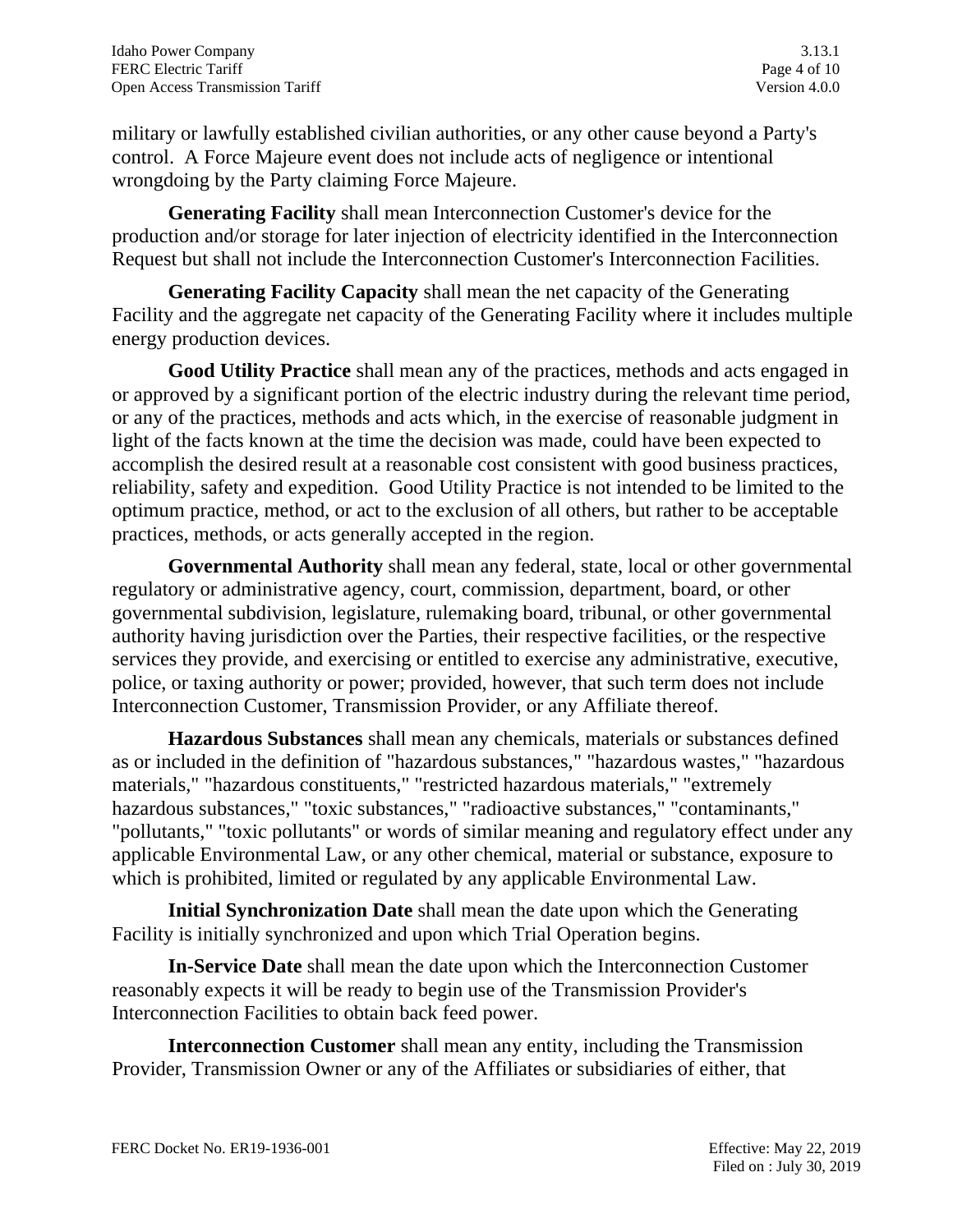proposes to interconnect its Generating Facility with the Transmission Provider's Transmission System.

**Interconnection Customer's Interconnection Facilities** shall mean all facilities and equipment, as identified in Appendix A of the Standard Large Generator Interconnection Agreement, that are located between the Generating Facility and the Point of Change of Ownership, including any modification, addition, or upgrades to such facilities and equipment necessary to physically and electrically interconnect the Generating Facility to the Transmission Provider's Transmission System. Interconnection Customer's Interconnection Facilities are sole use facilities.

**Interconnection Facilities** shall mean the Transmission Provider's Interconnection Facilities and the Interconnection Customer's Interconnection Facilities. Collectively, Interconnection Facilities include all facilities and equipment between the Generating Facility and the Point of Interconnection, including any modification, additions or upgrades that are necessary to physically and electrically interconnect the Generating Facility to the Transmission Provider's Transmission System. Interconnection Facilities are sole use facilities and shall not include Distribution Upgrades, Stand Alone Network Upgrades or Network Upgrades.

**Interconnection Facilities Study** shall mean a study conducted by the Transmission Provider or a third party consultant for the Interconnection Customer to determine a list of facilities (including Transmission Provider's Interconnection Facilities and Network Upgrades as identified in the Interconnection System Impact Study), the cost of those facilities, and the time required to interconnect the Generating Facility with the Transmission Provider's Transmission System. The scope of the study is defined in Section 8 of the Standard Large Generator Interconnection Procedures.

**Interconnection Facilities Study Agreement** shall mean the form of agreement contained in Appendix 4 of the Standard Large Generator Interconnection Procedures for conducting the Interconnection Facilities Study.

**Interconnection Feasibility Study** shall mean a preliminary evaluation of the system impact and cost of interconnecting the Generating Facility to the Transmission Provider's Transmission System, the scope of which is described in Section 6 of the Standard Large Generator Interconnection Procedures.

**Interconnection Feasibility Study Agreement** shall mean the form of agreement contained in Appendix 2 of the Standard Large Generator Interconnection Procedures for conducting the Interconnection Feasibility Study.

**Interconnection Request** shall mean an Interconnection Customer's request, in the form of Appendix 1 to the Standard Large Generator Interconnection Procedures, in accordance with the Tariff, to interconnect a new Generating Facility, or to increase the capacity of, or make a Material Modification to the operating characteristics of, an existing Generating Facility that is interconnected with the Transmission Provider's Transmission System.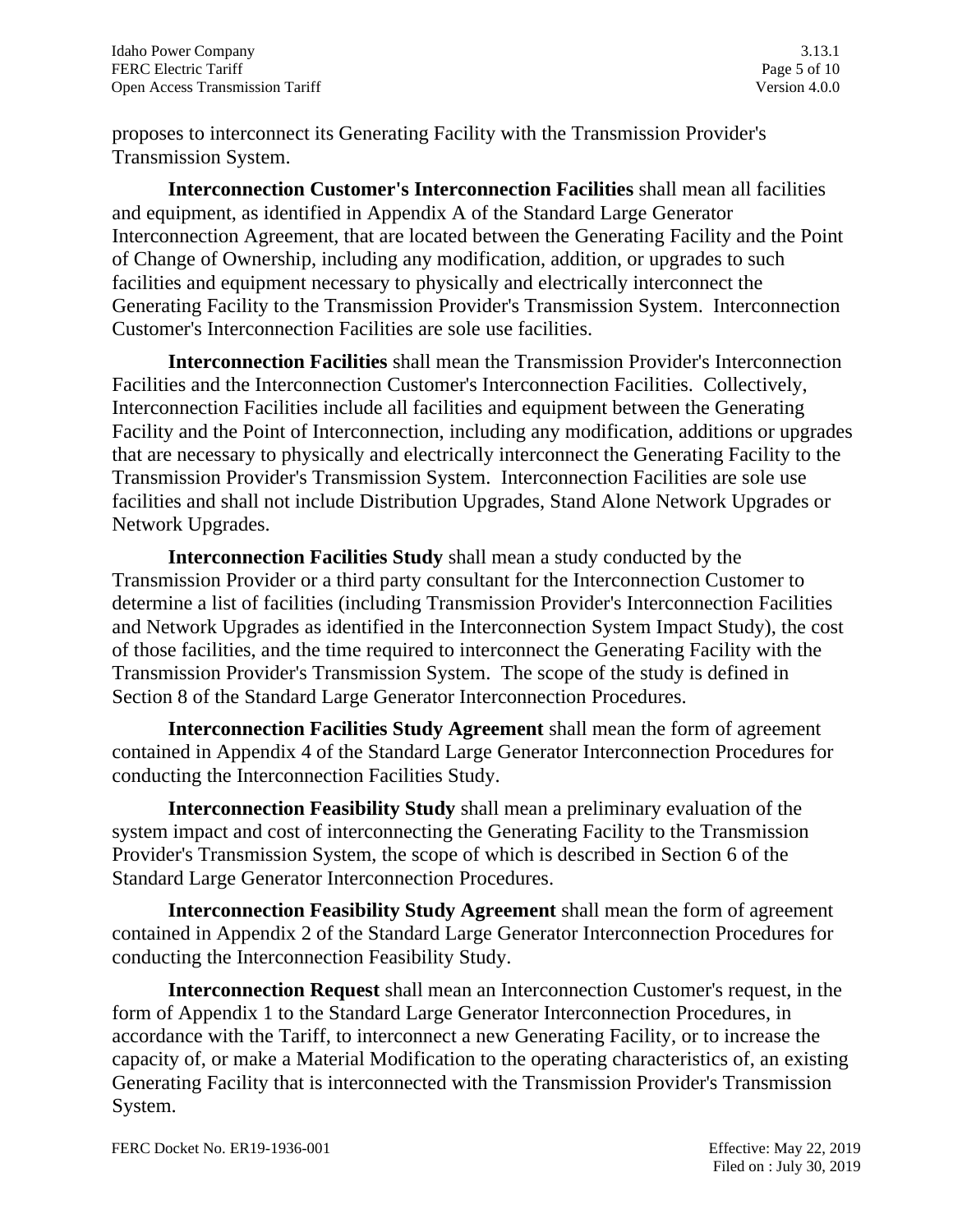**Interconnection Service** shall mean the service provided by the Transmission Provider associated with interconnecting the Interconnection Customer's Generating Facility to the Transmission Provider's Transmission System and enabling it to receive electric energy and capacity from the Generating Facility at the Point of Interconnection, pursuant to the terms of the Standard Large Generator Interconnection Agreement and, if applicable, the Transmission Provider's Tariff.

**Interconnection Study** shall mean any of the following studies: the Interconnection Feasibility Study, the Interconnection System Impact Study, and the Interconnection Facilities Study described in the Standard Large Generator Interconnection Procedures.

**Interconnection System Impact Study** shall mean an engineering study that evaluates the impact of the proposed interconnection on the safety and reliability of Transmission Provider's Transmission System and, if applicable, an Affected System. The study shall identify and detail the system impacts that would result if the Generating Facility were interconnected without project modifications or system modifications, focusing on the Adverse System Impacts identified in the Interconnection Feasibility Study, or to study potential impacts, including but not limited to those identified in the Scoping Meeting as described in the Standard Large Generator Interconnection Procedures.

**Interconnection System Impact Study Agreement** shall mean the form of agreement contained in Appendix 3 of the Standard Large Generator Interconnection Procedures for conducting the Interconnection System Impact Study.

**IRS** shall mean the Internal Revenue Service.

**Joint Operating Committee** shall be a group made up of representatives from Interconnection Customers and the Transmission Provider to coordinate operating and technical considerations of Interconnection Service.

**Large Generating Facility** shall mean a Generating Facility having a Generating Facility Capacity of more than 20 MW.

**Loss** shall mean any and all losses relating to injury to or death of any person or damage to property, demand, suits, recoveries, costs and expenses, court costs, attorney fees, and all other obligations by or to third parties, arising out of or resulting from the other Party's performance, or non-performance of its obligations under the Standard Large Generator Interconnection Agreement on behalf of the indemnifying Party, except in cases of gross negligence or intentional wrongdoing by the indemnifying Party.

**Material Modification** shall mean those modifications that have a material impact on the cost or timing of any Interconnection Request with a later queue priority date.

**Metering Equipment** shall mean all metering equipment installed or to be installed at the Generating Facility pursuant to the Standard Large Generator Interconnection Agreement at the metering points, including but not limited to instrument transformers, MWh-meters, data acquisition equipment, transducers, remote terminal unit, communications equipment, phone lines, and fiber optics.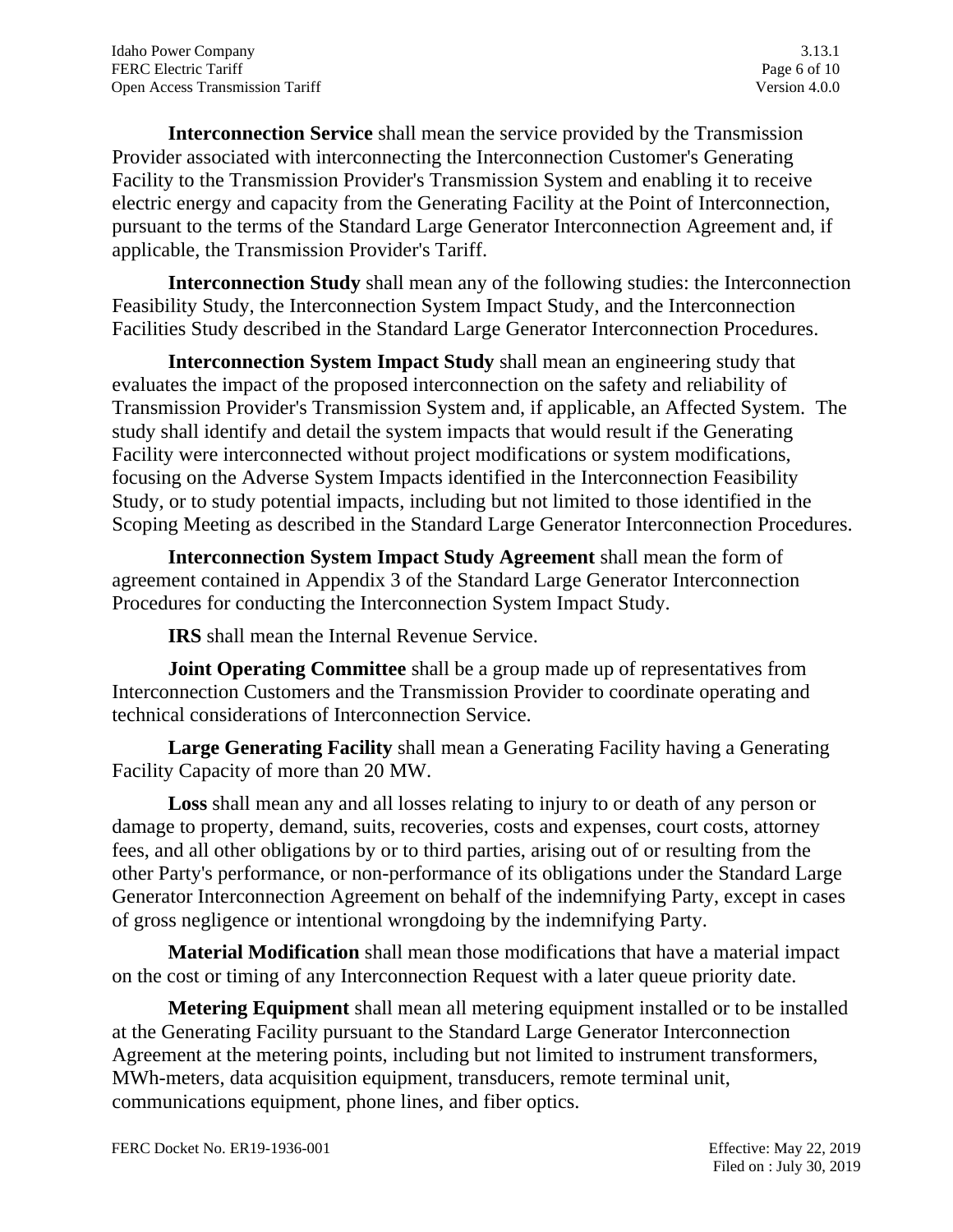**NERC** shall mean the North American Electric Reliability Council or its successor organization.

**Network Resource** shall mean any designated generating resource owned, purchased, or leased by a Network Customer under the Network Integration Transmission Service Tariff. Network Resources do not include any resource, or any portion thereof, that is committed for sale to third parties or otherwise cannot be called upon to meet the Network Customer's Network Load on a non-interruptible basis.

**Network Resource Interconnection Service** shall mean an Interconnection Service that allows the Interconnection Customer to integrate its Large Generating Facility with the Transmission Provider's Transmission System (1) in a manner comparable to that in which the Transmission Provider integrates its generating facilities to serve native load customers; or (2) in an RTO or ISO with market based congestion management, in the same manner as Network Resources. Network Resource Interconnection Service in and of itself does not convey transmission service.

**Network Upgrades** shall mean the additions, modifications, and upgrades to the Transmission Provider's Transmission System required at or beyond the point at which the Interconnection Facilities connect to the Transmission Provider's Transmission System to accommodate the interconnection of the Large Generating Facility to the Transmission Provider's Transmission System.

**Notice of Dispute** shall mean a written notice of a dispute or claim that arises out of or in connection with the Standard Large Generator Interconnection Agreement or its performance.

**Optional Interconnection Study** shall mean a sensitivity analysis based on assumptions specified by the Interconnection Customer in the Optional Interconnection Study Agreement.

**Optional Interconnection Study Agreement** shall mean the form of agreement contained in Appendix 5 of the Standard Large Generator Interconnection Procedures for conducting the Optional Interconnection Study.

**Party or Parties** shall mean Transmission Provider, Transmission Owner, Interconnection Customer or any combination of the above.

 **Permissible Technological Advancement** shall mean any change to an Interconnection Customer's project that results in electrical performance that is equal to or better than the Interconnection Request's previously projected electrical performance and that does not alter the fuel type, total size of the interconnection, or cause any reliability concerns (i.e. materially impact the transmission system with regard to short circuit capability limits, steady-state thermal and voltage limits, or dynamic system stability and response).

**Provisional Interconnection Service** shall mean Interconnection Service provided by Transmission Provider associated with interconnecting the Interconnection Customer's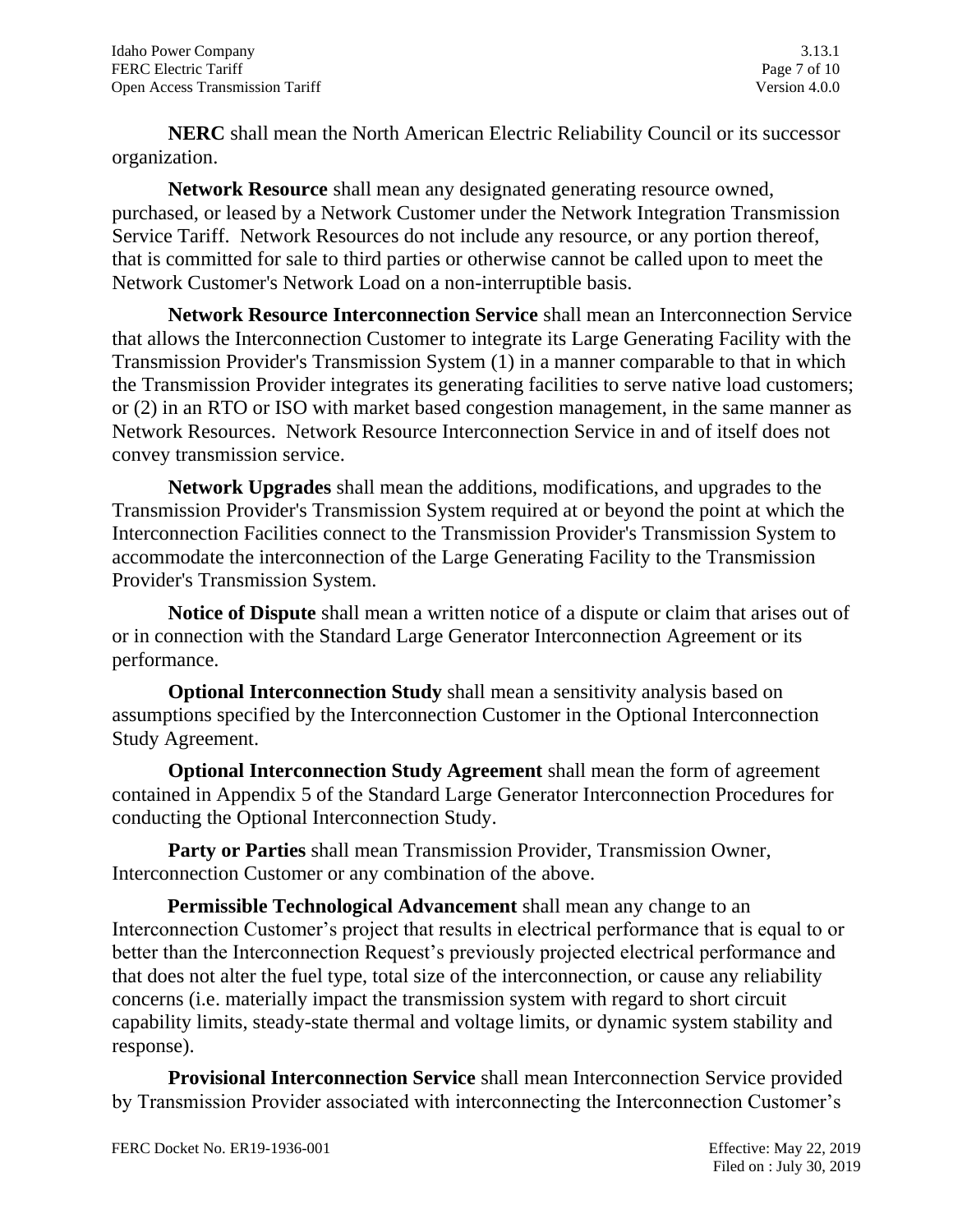Generating Facility to Transmission Provider's Transmission System and enabling that Transmission System to receive electric energy and capacity from the Generating Facility at the Point of Interconnection, pursuant to the terms of the Provisional Large Generator Interconnection Agreement and, if applicable, the Tariff.

**Provisional Large Generator Interconnection Agreement** shall mean the interconnection agreement for Provisional Interconnection Service established between Transmission Provider and/or the Transmission Owner and the Interconnection Customer. This agreement shall take the form of the Large Generator Interconnection Agreement, modified for provisional purposes.

**Point of Change of Ownership** shall mean the point, as set forth in Appendix A to the Standard Large Generator Interconnection Agreement, where the Interconnection Customer's Interconnection Facilities connect to the Transmission Provider's Interconnection Facilities.

**Point of Interconnection** shall mean the point, as set forth in Appendix A to the Standard Large Generator Interconnection Agreement, where the Interconnection Facilities connect to the Transmission Provider's Transmission System.

**Queue Position** shall mean the order of a valid Interconnection Request, relative to all other pending valid Interconnection Requests, that is established based upon the date and time of receipt of the valid Interconnection Request by the Transmission Provider.

**Reasonable Efforts** shall mean, with respect to an action required to be attempted or taken by a Party under the Standard Large Generator Interconnection Agreement, efforts that are timely and consistent with Good Utility Practice and are otherwise substantially equivalent to those a Party would use to protect its own interests.

**Scoping Meeting** shall mean the meeting between representatives of the Interconnection Customer and Transmission Provider conducted for the purpose of discussing alternative interconnection options, to exchange information including any transmission data and earlier study evaluations that would be reasonably expected to impact such interconnection options, to analyze such information, and to determine the potential feasible Points of Interconnection.

**Site Control** shall mean documentation reasonably demonstrating: (1) ownership of, a leasehold interest in, or a right to develop a site for the purpose of constructing the Generating Facility; (2) an option to purchase or acquire a leasehold site for such purpose; or (3) an exclusivity or other business relationship between Interconnection Customer and the entity having the right to sell, lease or grant Interconnection Customer the right to possess or occupy a site for such purpose.

**Small Generating Facility** shall mean a Generating Facility that has a Generating Facility Capacity of no more than 20 MW.

**Stand Alone Network Upgrades** shall mean Network Upgrades that are not part of an Affected System that an Interconnection Customer may construct without affecting day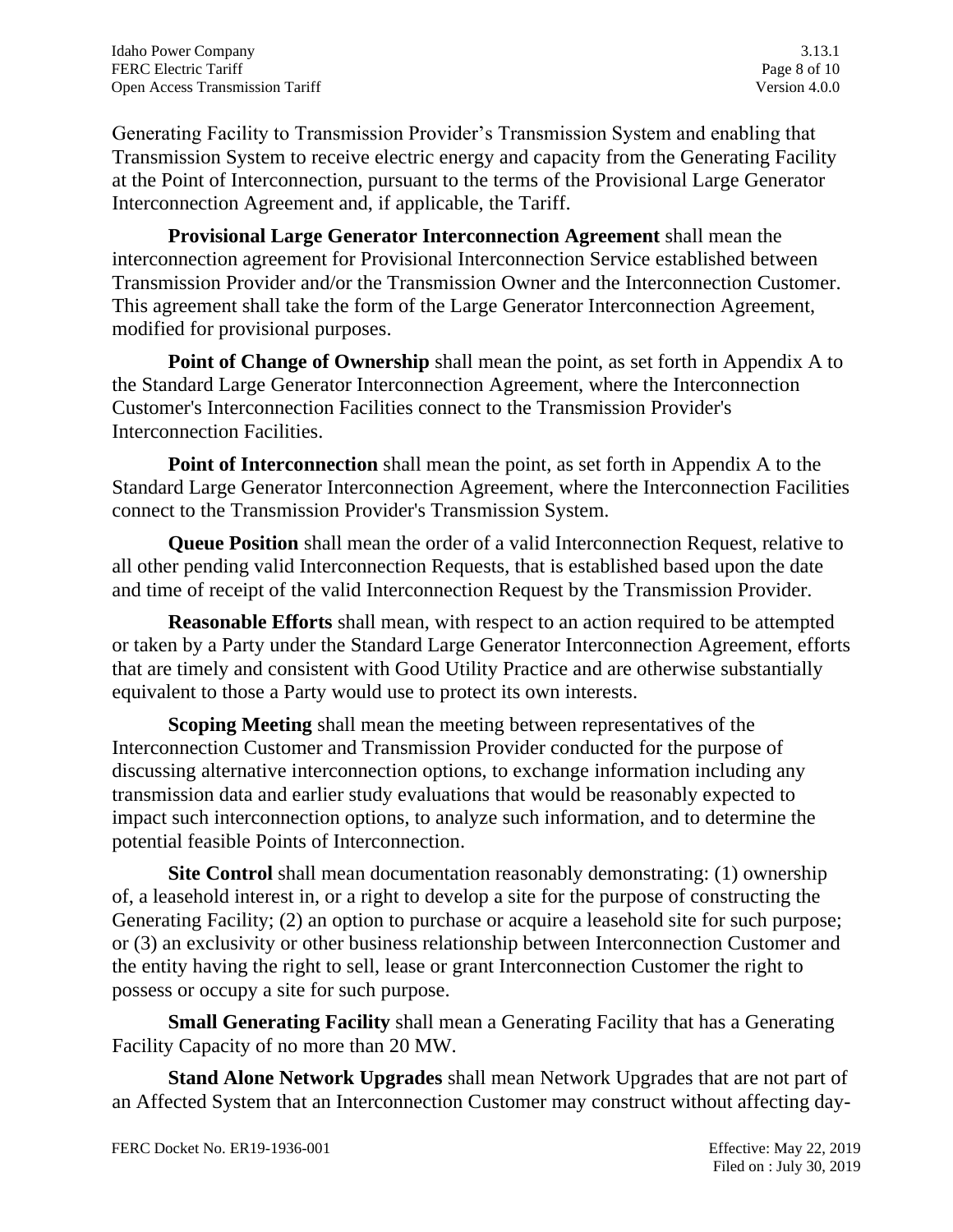to-day operations of the Transmission System during their construction. Both the Transmission Provider and the Interconnection Customer must agree as to what constitutes Stand Alone Network Upgrades and identify them in Appendix A to the Standard Large Generator Interconnection Agreement. If the Transmission Provider and Interconnection Customer disagree about whether a particular Network Upgrade is a Stand Alone Network Upgrade, the Transmission Provider must provide the Interconnection Customer a written technical explanation outlining why the Transmission Provider does not consider the Network Upgrade to be a Stand Alone Network Upgrade within 15 days of its determination.

**Standard Large Generator Interconnection Agreement (LGIA)** shall mean the form of interconnection agreement applicable to an Interconnection Request pertaining to a Large Generating Facility that is included in the Transmission Provider's Tariff.

**Standard Large Generator Interconnection Procedures (LGIP)** shall mean the interconnection procedures applicable to an Interconnection Request pertaining to a Large Generating Facility that are included in the Transmission Provider's Tariff.

**Surplus Interconnection Service** shall mean any unneeded portion of Interconnection Service established in a Large Generator Interconnection Agreement, such that if Surplus Interconnection Service is utilized the total amount of Interconnection Service at the Point of Interconnection would remain the same.

**System Protection Facilities** shall mean the equipment, including necessary protection signal communications equipment, required to protect (1) the Transmission Provider's Transmission System from faults or other electrical disturbances occurring at the Generating Facility and (2) the Generating Facility from faults or other electrical system disturbances occurring on the Transmission Provider's Transmission System or on other delivery systems or other generating systems to which the Transmission Provider's Transmission System is directly connected.

**Tariff** shall mean the Transmission Provider's Tariff through which open access transmission service and Interconnection Service are offered, as filed with FERC, and as amended or supplemented from time to time, or any successor tariff.

**Transmission Owner** shall mean an entity that owns, leases or otherwise possesses an interest in the portion of the Transmission System at the Point of Interconnection and may be a Party to the Standard Large Generator Interconnection Agreement to the extent necessary.

**Transmission Provider** shall mean the public utility (or its designated agent) that owns, controls, or operates transmission or distribution facilities used for the transmission of electricity in interstate commerce and provides transmission service under the Tariff. The term Transmission Provider should be read to include the Transmission Owner when the Transmission Owner is separate from the Transmission Provider.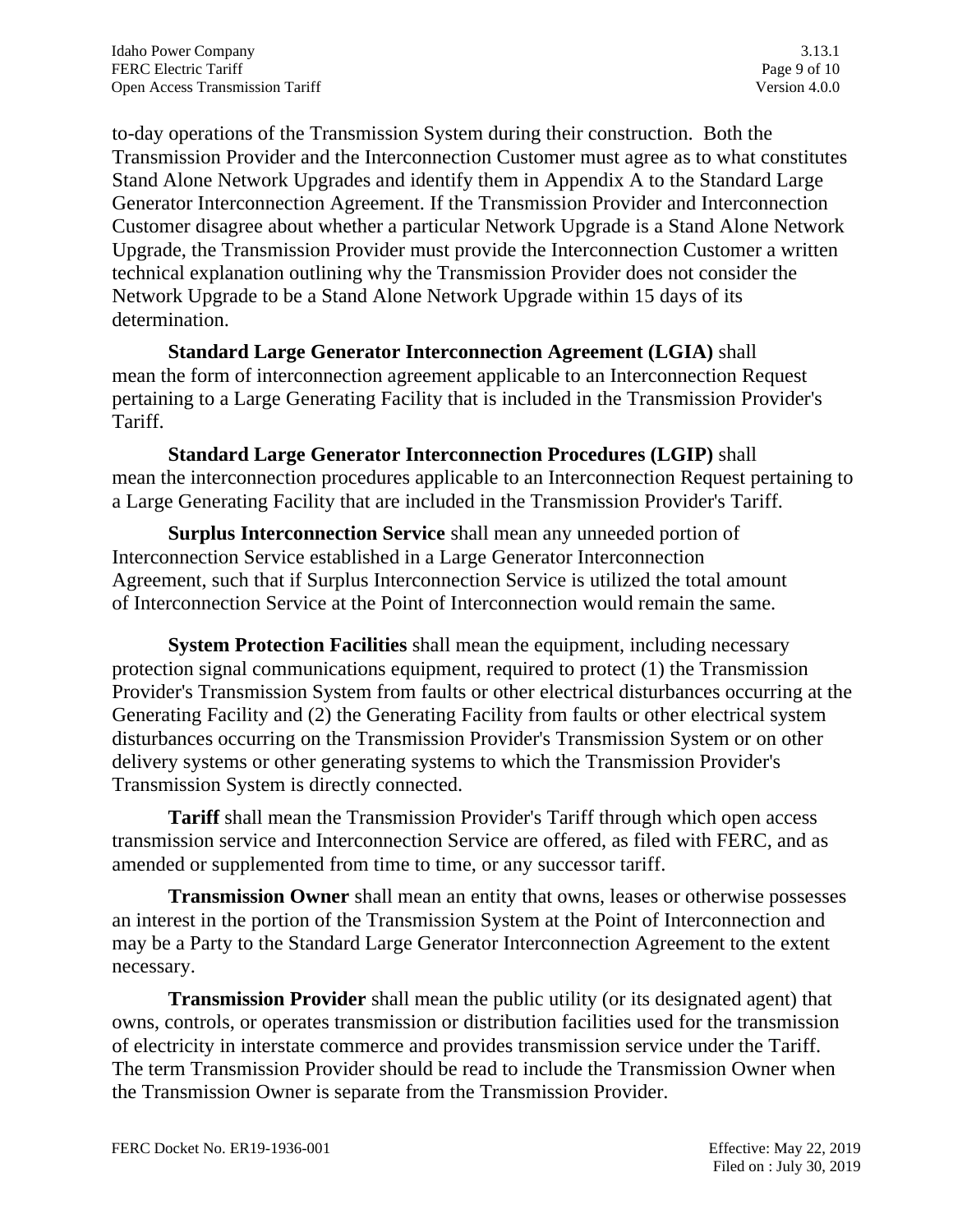**Transmission Provider's Interconnection Facilities** shall mean all facilities and equipment owned, controlled, or operated by the Transmission Provider from the Point of Change of Ownership to the Point of Interconnection as identified in Appendix A to the Standard Large Generator Interconnection Agreement, including any modifications, additions or upgrades to such facilities and equipment. Transmission Provider's Interconnection Facilities are sole use facilities and shall not include Distribution Upgrades, Stand Alone Network Upgrades or Network Upgrades.

**Transmission System** shall mean the facilities owned, controlled or operated by the Transmission Provider or Transmission Owner that are used to provide transmission service under the Tariff.

**Trial Operation** shall mean the period during which Interconnection Customer is engaged in on-site test operations and commissioning of the Generating Facility prior to Commercial Operation.

**Variable Energy Resource** shall mean a device for the production of electricity that is characterized by an energy source that: (1) is renewable; (2) cannot be stored by the facility owner or operator; and (3) has variability that is beyond the control of the facility owner or operator.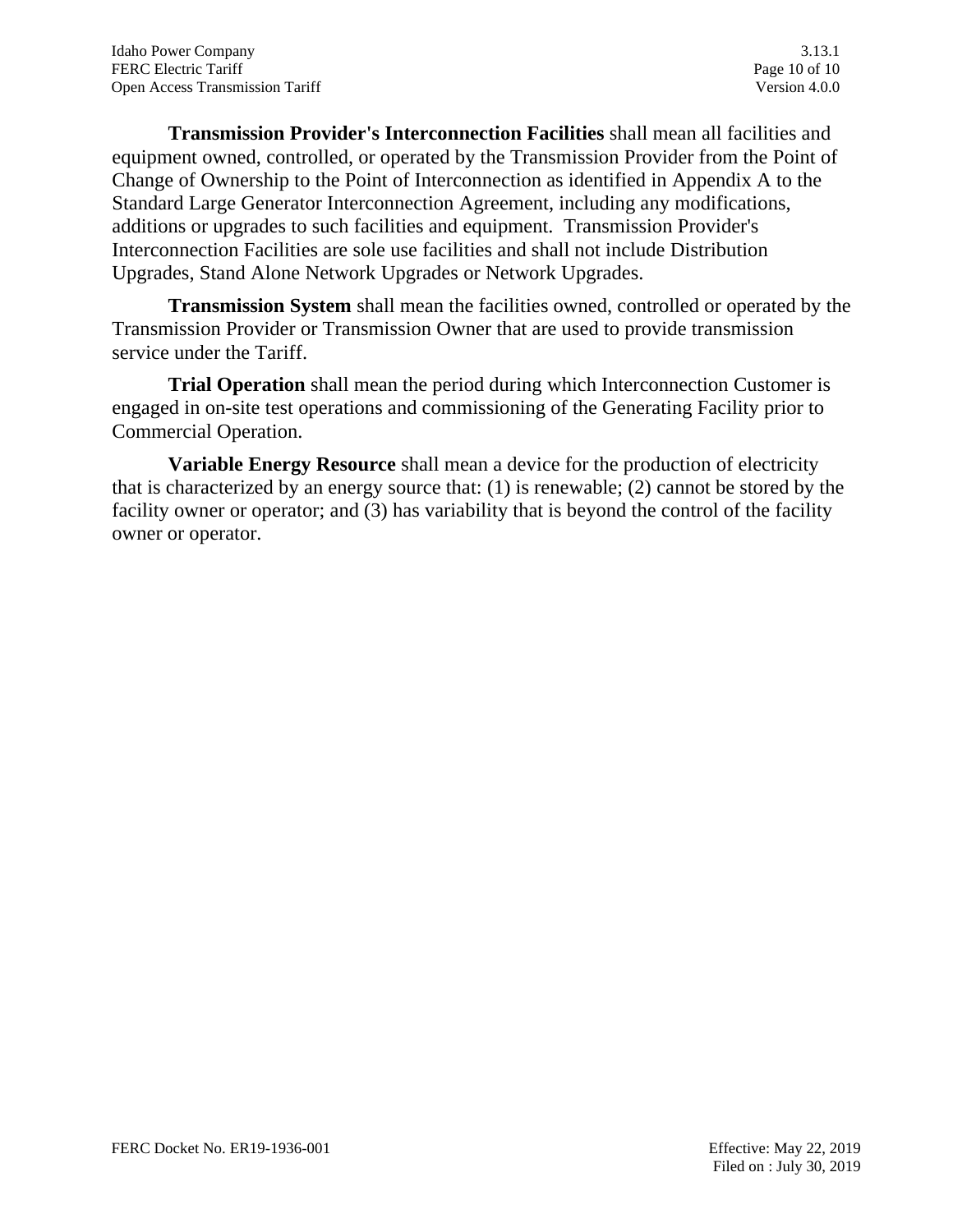# **Section 2. Scope and Application**

- 2.1 **Application of Standard Large Generator Interconnection Procedures**. Sections 2 through 13 apply to processing an Interconnection Request pertaining to a Large Generating Facility.
- 2.2 **Comparability**. Transmission Provider shall receive, process and analyze all Interconnection Requests in a timely manner as set forth in this LGIP. Transmission Provider will use the same Reasonable Efforts in processing and analyzing Interconnection Requests from all Interconnection Customers, whether the Generating Facilities are owned by Transmission Provider, its subsidiaries or Affiliates or others.
- 2.3 **Base Case Data**. Transmission Provider shall maintain base power flow, short circuit and stability databases, including all underlying assumptions, and contingency list on either its OASIS site or a password-protected website, subject to confidentiality provisions in LGIP Section 13.1. In addition, Transmission Provider shall maintain network models and underlying assumptions on either its OASIS site or a password-protected website. Such network models and underlying assumptions should reasonably represent those used during the most recent interconnection study and be representative of current system conditions. If Transmission Provider posts this information on a password-protected website, a link to the information must be provided on Transmission Provider's OASIS site. Transmission Provider is permitted to require that Interconnection Customer, OASIS site users and password-protected website users sign a confidentiality agreement before the release of commercially sensitive information or Critical Energy Infrastructure Information in the Base Case data. Such databases and lists, hereinafter referred to as Base Cases, shall include all (1) generation projects and (2) transmission projects, including merchant transmission projects that are proposed for the Transmission System for which a transmission expansion plan has been submitted and approved by the applicable authority.
- 2.4 **No Applicability to Transmission Service**. Nothing in this LGIP shall constitute a request for transmission service or confer upon an Interconnection Customer any right to receive transmission service.
- 2.5 **EIM Requirements**. The Interconnection Customer shall have a continuing duty to comply with Attachment O of this Tariff, as applicable.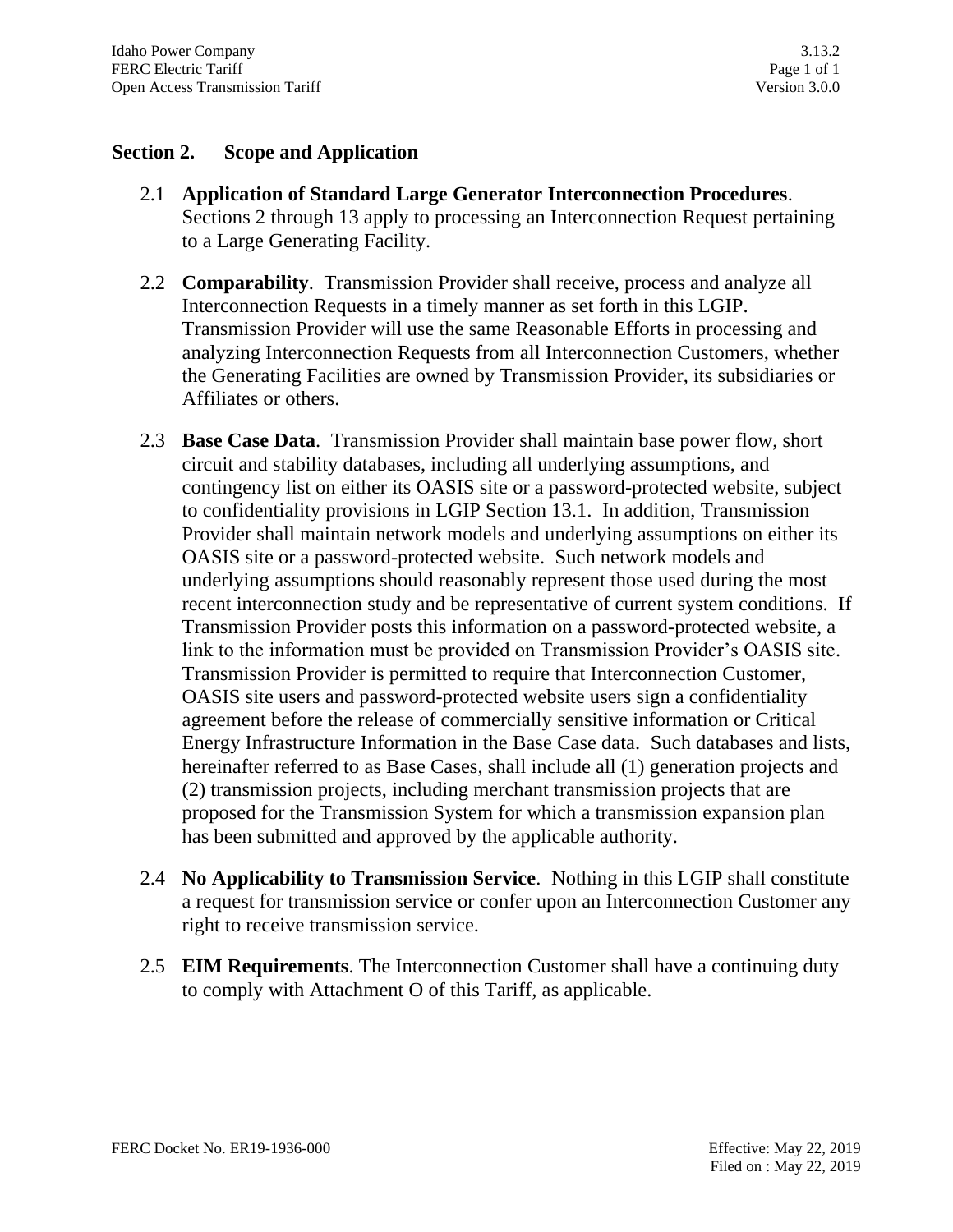### **Section 3. Interconnection Requests**

3.1 **General**. An Interconnection Customer shall submit to Transmission Provider an Interconnection Request in the form of Appendix 1 to this LGIP and a refundable deposit of \$10,000. Transmission Provider shall apply the deposit toward the cost of an Interconnection Feasibility Study. Interconnection Customer shall submit a separate Interconnection Request for each site and may submit multiple Interconnection Requests for a single site.

Interconnection Customer must submit a deposit with each Interconnection Request even when more than one request is submitted for a single site. An Interconnection Request to evaluate one site at two different voltage levels shall be treated as two Interconnection Requests.

At Interconnection Customer's option, Transmission Provider and Interconnection Customer will identify alternative Point(s) of Interconnection and configurations at the Scoping Meeting to evaluate in this process and attempt to eliminate alternatives in a reasonable fashion given resources and information available. Interconnection Customer will select the definitive Point(s) of Interconnection to be studied no later than the execution of the Interconnection Feasibility Study Agreement.

 Transmission Provider shall have a process in place to consider requests for Interconnection Service below the Generating Facility Capacity. These requests for Interconnection Service shall be studied at the level of Interconnection Service requested for purposes of Interconnection Facilities and Network Upgrades but may be subject to other studies at the full Generating Facility Capacity to ensure safety and reliability of the system, with the study costs borne by the Interconnection Customer. If after the additional studies are complete, Transmission Provider determines that additional Network Upgrades are necessary, then Transmission Provider must: (1) specify which additional Network Upgrade costs are based on which studies; and (2) provide a detailed explanation of why the additional Network Upgrades are necessary. Any Interconnection Facility and/or Network Upgrade costs required for safety and reliability also will be borne by the Interconnection Customer. Interconnection Customers may be subject to additional control technologies as well as testing and validation of those technologies consistent with Article 6 of the LGIA. The necessary control technologies and protection systems shall be established in Appendix C of the executed, or requested to be filed unexecuted, LGIA.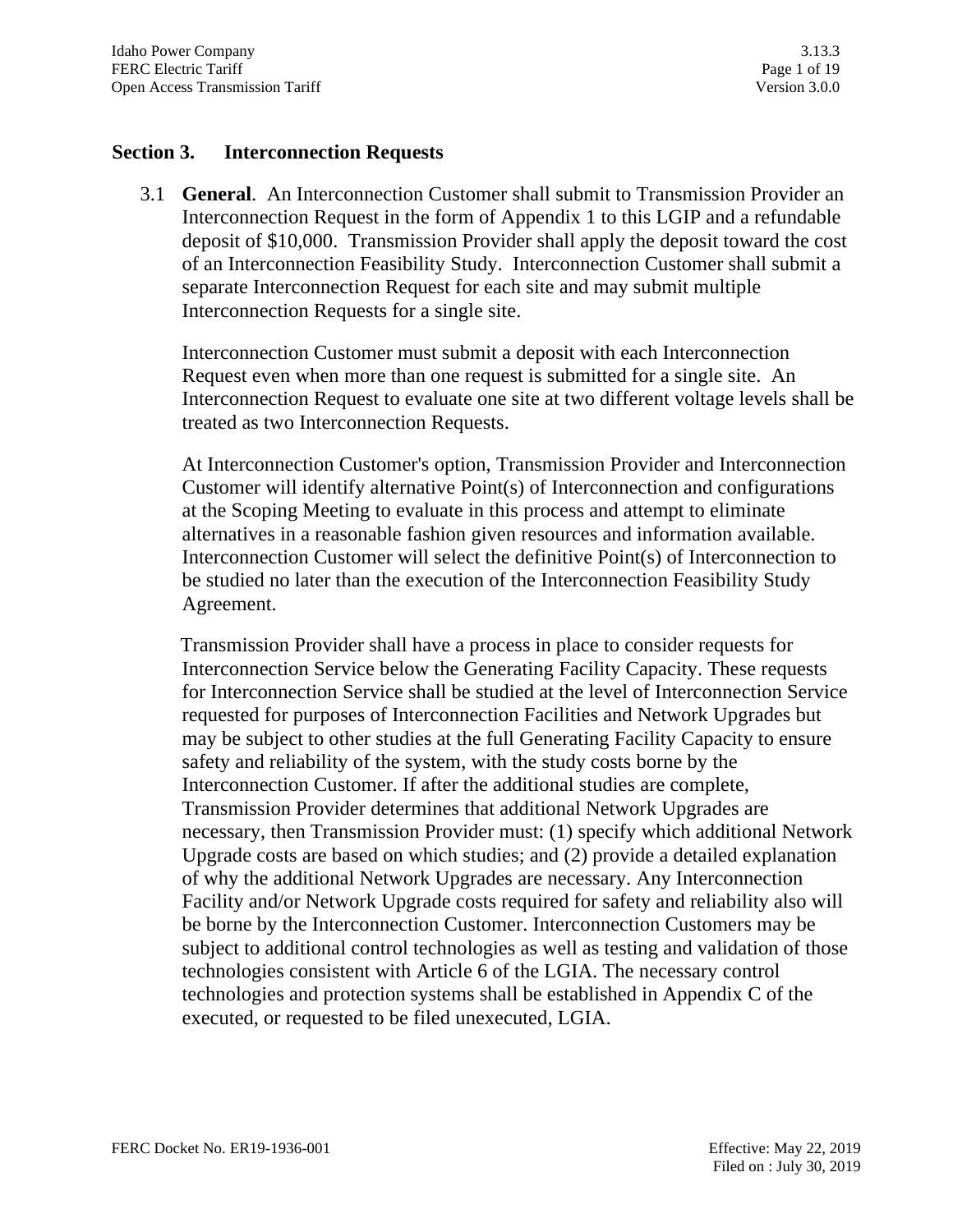3.2 **Identification of Types of Interconnection Services**. At the time the Interconnection Request is submitted, Interconnection Customer must request either Energy Resource Interconnection Service or Network Resource Interconnection Service, as described; provided, however, any Interconnection Customer requesting Network Resource Interconnection Service may also request that it be concurrently studied for Energy Resource Interconnection Service, up to the point when an Interconnection Facility Study Agreement is executed. Interconnection Customer may then elect to proceed with Network Resource Interconnection Service or to proceed under a lower level of interconnection service to the extent that only certain upgrades will be completed.

# 3.2.1 **Energy Resource Interconnection Service**.

- 3.2.1.1 **The Product**. Energy Resource Interconnection Service allows Interconnection Customer to connect the Large Generating Facility to the Transmission System and be eligible to deliver the Large Generating Facility's output using the existing firm or non-firm capacity of the Transmission System on an "as available" basis. Energy Resource Interconnection Service does not in and of itself convey any right to deliver electricity to any specific customer or Point of Delivery.
- 3.2.1.2 **The Study**. The study consists of short circuit/fault duty, steady state (thermal and voltage) and stability analyses. The short circuit/fault duty analysis would identify direct Interconnection Facilities required and the Network Upgrades necessary to address short circuit issues associated with the Interconnection Facilities. The stability and steady state studies would identify necessary upgrades to allow full output of the proposed Large Generating Facility and would also identify the maximum allowed output, at the time the study is performed, of the interconnecting Large Generating Facility without requiring additional Network Upgrades.

#### 3.2.2 **Network Resource Interconnection Service**.

3.2.2.1 **The Product**. Transmission Provider must conduct the necessary studies and construct the Network Upgrades needed to integrate the Large Generating Facility (1) in a manner comparable to that in which Transmission Provider integrates its generating facilities to serve native load customers; or (2) in an ISO or RTO with market based congestion management, in the same manner as Network Resources.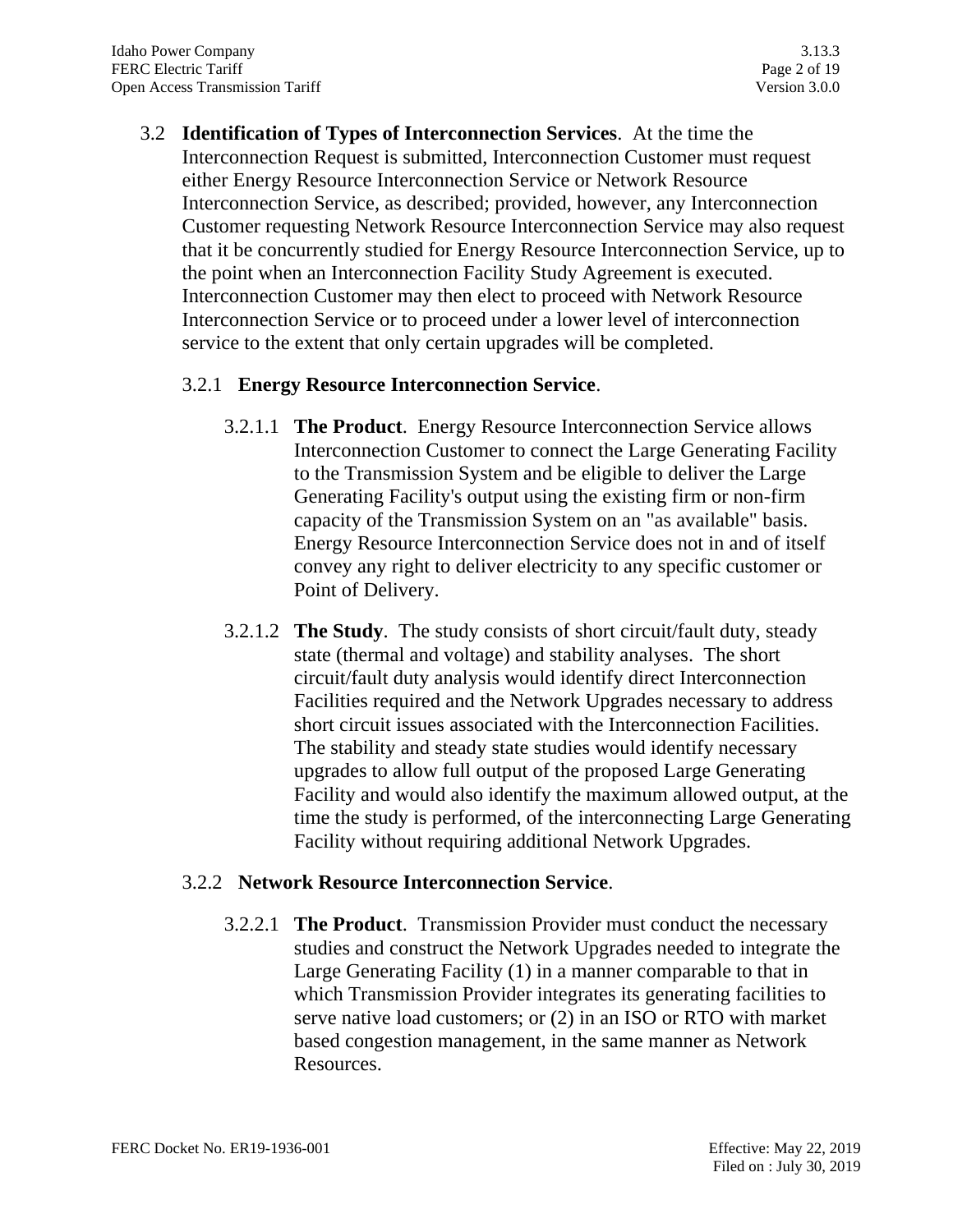Network Resource Interconnection Service allows Interconnection Customer's Large Generating Facility to be designated as a Network Resource, up to the Large Generating Facility's full output, on the same basis as existing Network Resources interconnected to Transmission Provider's Transmission System, and to be studied as a Network Resource on the assumption that such a designation will occur.

3.2.2.2 **The Study**. The Interconnection Study for Network Resource Interconnection Service shall assure that Interconnection Customer's Large Generating Facility meets the requirements for Network Resource Interconnection Service and as a general matter, that such Large Generating Facility's interconnection is also studied with Transmission Provider's Transmission System at peak load, under a variety of severely stressed conditions, to determine whether, with the Large Generating Facility at full output, the aggregate of generation in the local area can be delivered to the aggregate of load on Transmission Provider's Transmission System, consistent with Transmission Provider's reliability criteria and procedures. This approach assumes that some portion of existing Network Resources are displaced by the output of Interconnection Customer's Large Generating Facility.

> Network Resource Interconnection Service in and of itself does not convey any right to deliver electricity to any specific customer or Point of Delivery.

The Transmission Provider may also study the Transmission System under non-peak load conditions. However, upon request by the Interconnection Customer, the Transmission Provider must explain in writing to the Interconnection Customer why the study of nonpeak load conditions is required for reliability purposes.

#### 3.3 **Utilization of Surplus Interconnection Service**.

Transmission Provider must provide a process that allows an Interconnection Customer to utilize or transfer Surplus Interconnection Service at an existing Point of Interconnection. The original Interconnection Customer or one of its affiliates shall have priority to utilize Surplus Interconnection Service. If the existing Interconnection Customer or one of its affiliates does not exercise its priority, then that service may be made available to other potential interconnection customers.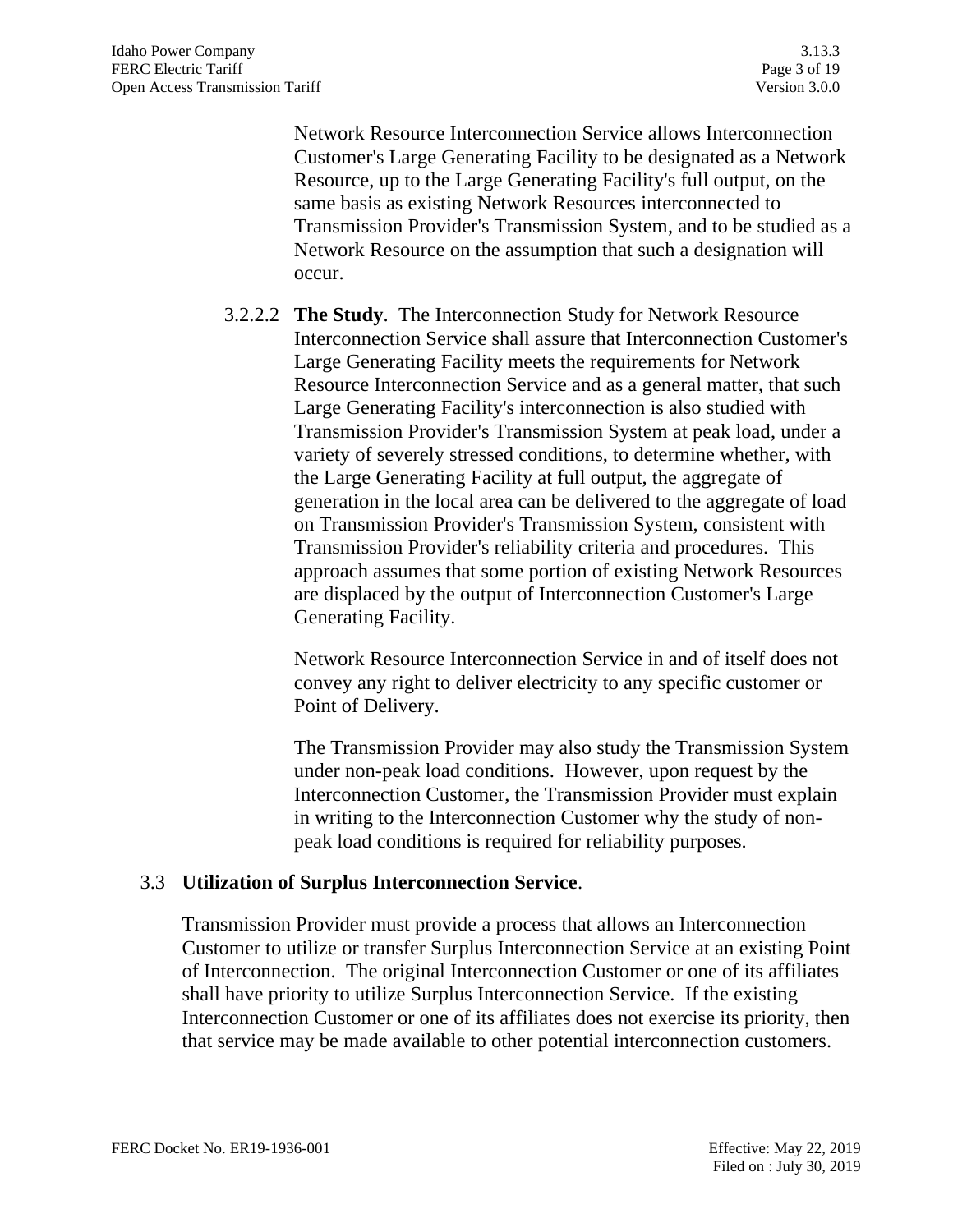### 3.3.1 **Surplus Interconnection Service Request.**

Surplus Interconnection Service requests may be made by the existing Interconnection Customer whose Generating Facility is already interconnected or one of its affiliates. Surplus Interconnection Service requests also may be made by another Interconnection Customer. Transmission Provider shall provide a process for evaluating interconnection requests for Surplus Interconnection Service. Studies for Surplus Interconnection Service shall consist of reactive power, short circuit/fault duty, stability analyses, and any other appropriate studies. Steady-state (thermal/voltage) analyses may be performed as necessary to ensure that all required reliability conditions are studied. If the Surplus Interconnection Service was not studied under off-peak conditions, offpeak steady state analyses shall be performed to the required level necessary to demonstrate reliable operation of the Surplus Interconnection Service. If the original System Impact Study is not available for the Surplus Interconnection Service, both off-peak and peak analysis may need to be performed for the existing Generating Facility associated with the request for Surplus Interconnection Service. The reactive power, short circuit/fault duty, stability, and steady-state analyses for Surplus Interconnection Service will identify any additional Interconnection Facilities and/or Network Upgrades necessary.

#### 3.3.2 **Submitting a Surplus Interconnection Service Request.**

Any Surplus Interconnection Customer identified in 3.3.1 must first submit, in writing to Transmission Provider, a request for Surplus Interconnection Service. A completed request will consist of the following:

- a) A cover letter stating: (i) the identity of the Customer seeking Surplus Interconnection Service, (ii) the existing Point of Interconnection requested for Surplus Interconnection Service, the identity of the original/existing Interconnection Customer whose Generating Facility is already interconnected to Transmission Provider's Transmission System at such Point of Interconnection, (iii) the Surplus Customer's affiliation, if any, to the original/existing Interconnection Customer and (iv) the amount of Surplus Interconnection Service the Surplus Interconnection Customer seeks to use;
- b) A completed application as outlined in Appendix 1 of the LGIP;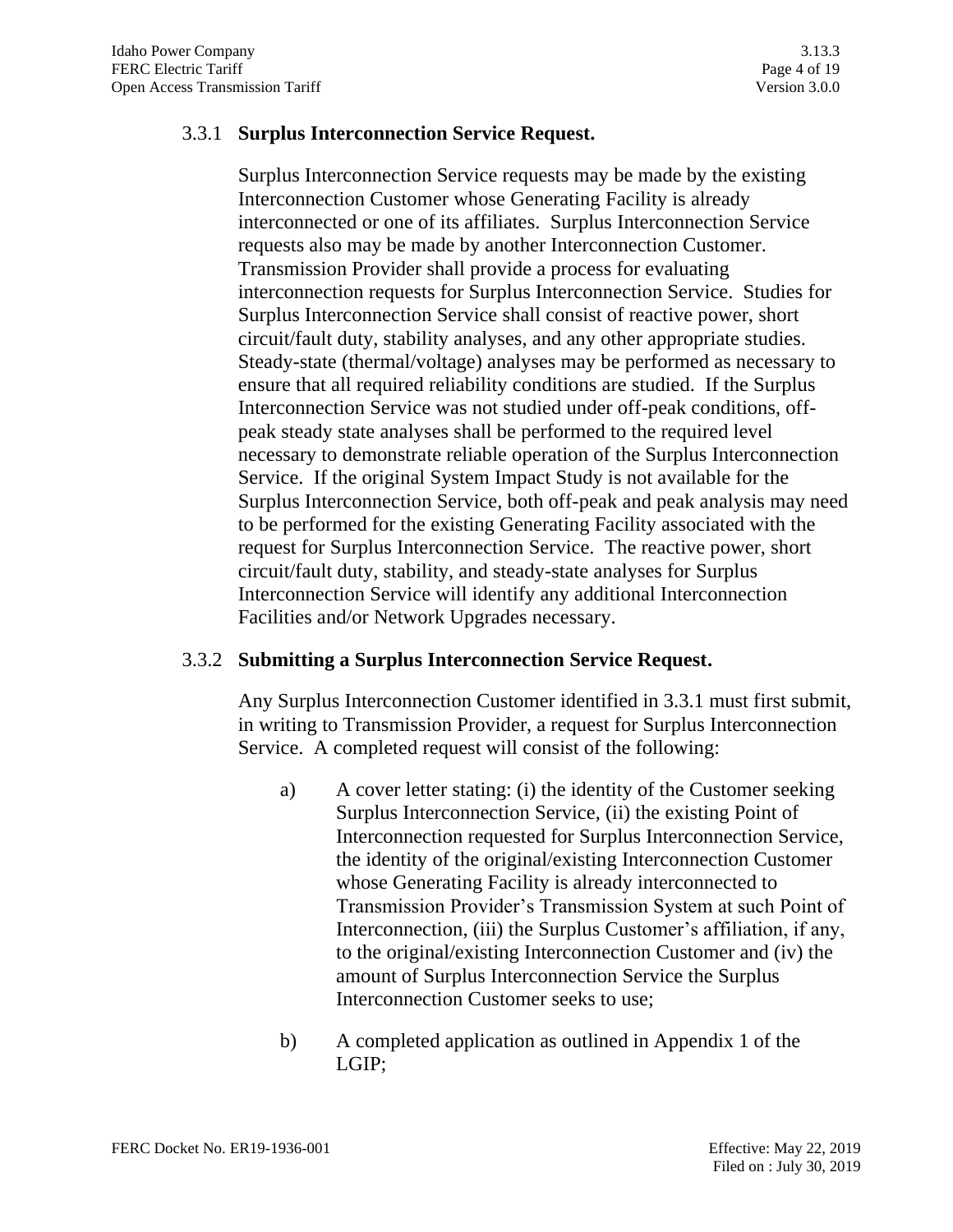- c) A letter of intent, signed by the original/existing Interconnection Customer, indicating: (i) such existing Interconnection Customer's intent to allow a specified portion of its original interconnection service to be used by the Surplus Interconnection Customer; (ii) the specified amount of Surplus Interconnection Service it is making available; (iii) when such Surplus Interconnection Service will be available; (iv) any conditions under which such Surplus Interconnection Service may be used; and (v) if the Surplus Interconnection Customer is anyone other than the original/existing Interconnection Customer or an affiliate of the original/existing Interconnection Customer, the letter must also include a statement that existing Interconnection Customer is waiving its priority right, on behalf of itself and any affiliate, to utilize such Surplus Interconnection; and
- d) Modeling data (in a format acceptable to Transmission Provider) for the Surplus Interconnection Service that it is requesting.

If the Surplus Interconnection Customer fails to provide a completed request to the Transmission Provider, the Transmission Provider will notify Surplus Interconnection Customer of the deficiencies and Surplus Interconnection Customer will have fifteen (15) business days, from the date on the Notice, to cure any deficiencies. Failure to timely cure all deficiencies will result in a withdrawal of request for Surplus Interconnection Service.

Following receipt of a completed Surplus Interconnection Service Request, Transmission Provider will process such Surplus Interconnection Service Request on an expedited basis and separately from other request pending in its interconnection queue. To do so, however, Surplus Interconnection Customer shall have the obligation to timely provide to Transmission Provider such other information as the Transmission Provider may reasonably request.

# 3.3.3 **Scoping Meeting for Surplus Interconnection Service**.

Within ten (10) business days after receipt of a valid Interconnection Request for Surplus Interconnection Service, Transmission Provider shall establish a date agreeable to original/existing Interconnection Customer for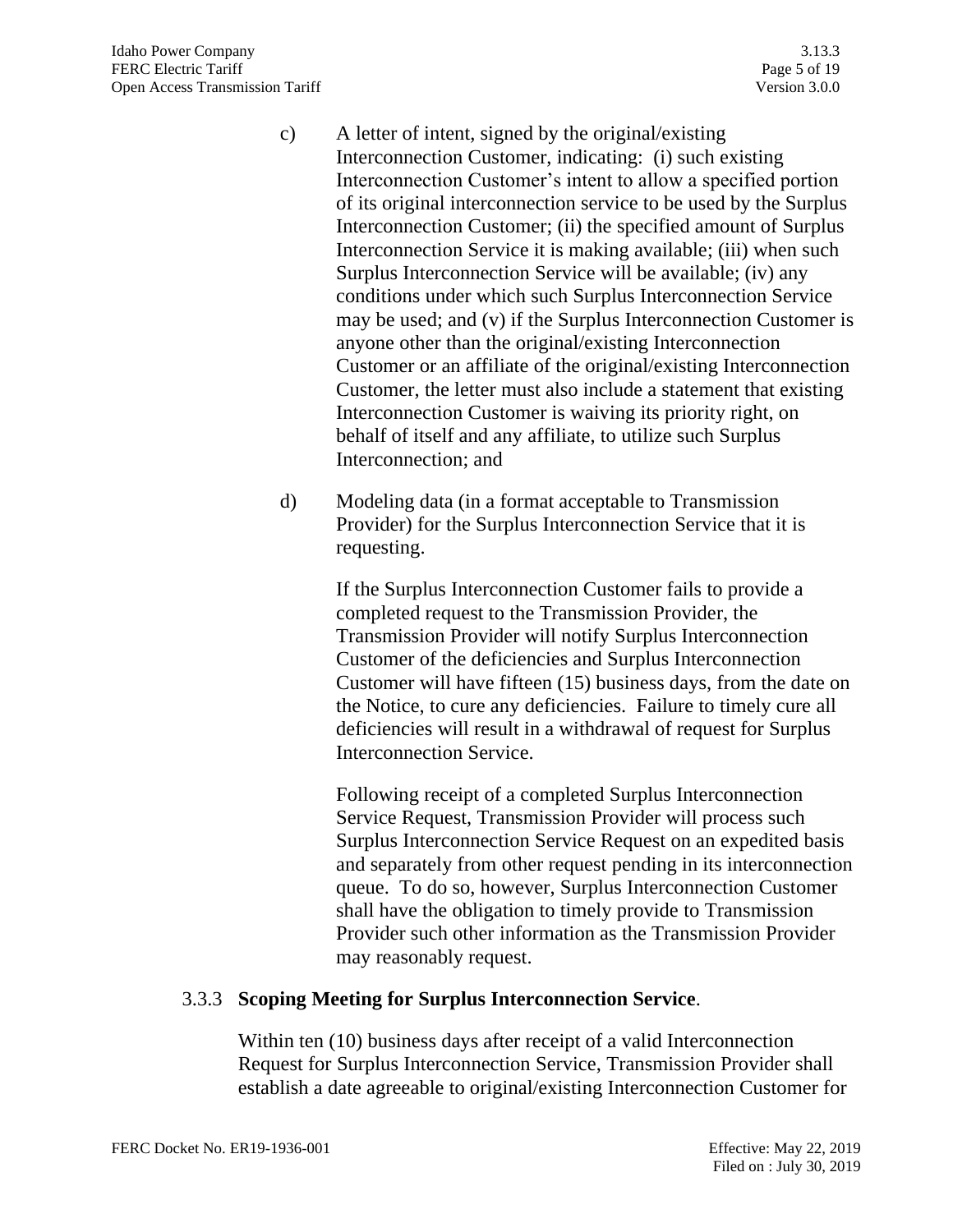the Scoping Meeting, and such date shall be no later than thirty (30) calendar days from receipt of the valid Interconnection Request for Surplus Interconnection Service, unless otherwise mutually agreed upon by the parties. The purpose of the Scoping Meeting shall be to discuss the Surplus Interconnection Service that the original/existing Interconnection Customer is making available at such Point of Interconnection, and to exchange information including any studies and transmission data that would reasonably be expected to impact such interconnection. Transmission Provider, original/existing Interconnection Customer, and Surplus Interconnection customer will bring to the meting any System Impact Studies and Facilities Studies that may have been performed for the original/existing Interconnection Customer, any existing LGIA, and such technical data, including, but not limited to: (i) general facility loadings, (ii) general instability issues, (iii) general short circuit issues, (iv) general voltage issues, and (v) general reliability issues as may be reasonably required to accomplish the purpose of the meeting. Transmission Provider, original/existing Interconnection Customer, and Surplus Interconnection Customer will also bring to the meeting personnel and other resources as may be reasonably required to accomplish the purpose of the meeting in the time allocated for the meeting. On the basis of the meeting, Surplus Interconnection Customer shall provide to Transmission Provider its preferred plan of service for its use of Surplus Interconnection Service.

#### 3.3.4 **Surplus Interconnection Service System Impact Study.**

Following the Scoping Meeting and provided the original/existing Interconnection Customer's System Impact Study is available, Transmission Provider will determine if the original System Impact Study is sufficient to evaluate the request for Surplus Interconnection Service. If the original System Impact Study is not available, or available but insufficient to enable Transmission Provider to evaluate the Surplus Interconnection Request, then, within five (5) business days, the Surplus Interconnection Customer will be provided a Surplus Interconnection Service System Impact Study Agreement (similar to form Appendix 3 of this LGIP) obligating the Surplus Interconnection Customer to pay the actual costs of the Surplus Interconnection Service System Impact Study.

3.3.4.1 Within thirty (30) calendar days of receipt of the Surplus Interconnection Service System Impact Study Agreement from Transmission Provider, the Surplus Interconnection Customer will execute the Surplus Interconnection Service System Impact Study Agreement and shall return it to Transmission Provider, along with a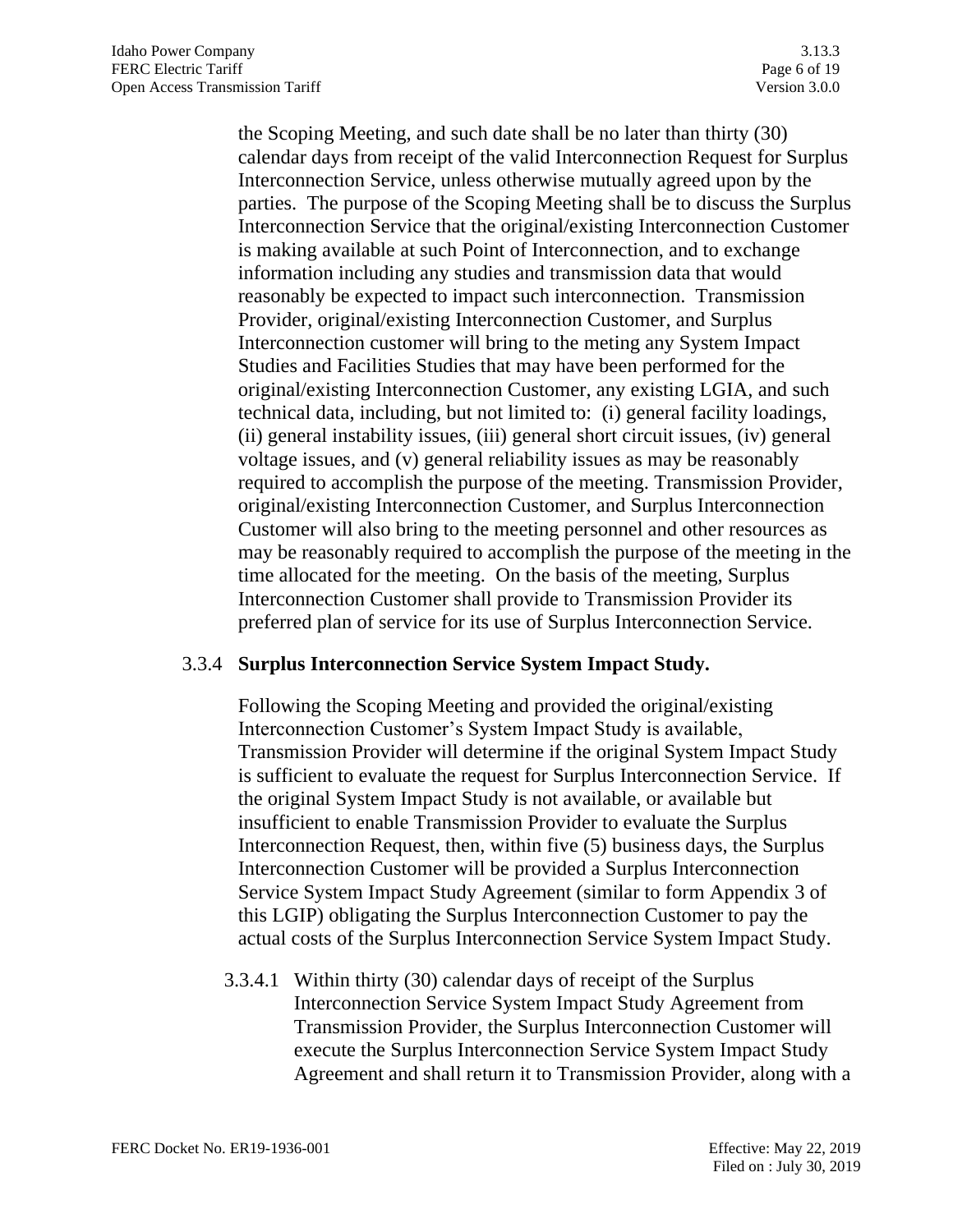deposit in the amount of \$50,000, or the request shall be deemed withdrawn.

- 3.3.4.2 Upon receipt of the executed Surplus Interconnection Service System Impact Study Agreement and deposit, Transmission Provider shall initiate the System Impact Study. The Surplus Interconnection Service System Impact Study shall consist of reactive power, short circuit/fault duty, stability analyses, harmonic analyses, and any other studies deemed appropriate by Transmission Provider. As an example, steady-state (thermal/voltage) analyses may be performed as necessary to ensure that all required reliability conditions are studied. Transmission Provider shall utilize existing studies to the extent practicable in performing the Surplus Interconnection Service System Impact Study. The resulting Surplus Interconnection System Impact Study report will identify any additional Interconnection Facilities and findings that would affect eligibility for Surplus Interconnection Service (i.e. the need for Network Upgrades). Transmission Provider shall use reasonable efforts to complete the Surplus Interconnection System Impact Study and issue the report within ninety (90) calendar days after the receipt of the Surplus Interconnection System Impact Study Agreement, all modeling data, and required study deposit. At request of Surplus Interconnection Customer or at any time the Transmission Provider determines that it will not complete the Surplus Interconnection Service System Impact Study report within ninety (90) calendar days, the Transmission Provider shall notify the Surplus Interconnection Customer and provide an estimated completion date and an explanation of the reasons that additional time is required.
- 3.3.4.3 Within ten (10) business days of providing a Surplus Interconnection Service System Impact Study report to the Surplus Interconnection Customer, the Transmission Provider, original/existing Interconnection Customer, and Surplus Interconnection Customer shall meet to discuss the results of the Surplus Interconnection Service System Impact Study. Alternatively, the Surplus Interconnection Customer may waive this meeting.

# 3.3.5 **Surplus Interconnection Service Facilities Study.**

3.3.5.1 If any interconnection Facilities and/or control technologies are identified as necessary in the Surplus Interconnection Service System Impact Study report for the utilization of the Surplus Interconnection Service, simultaneously with the delivery of the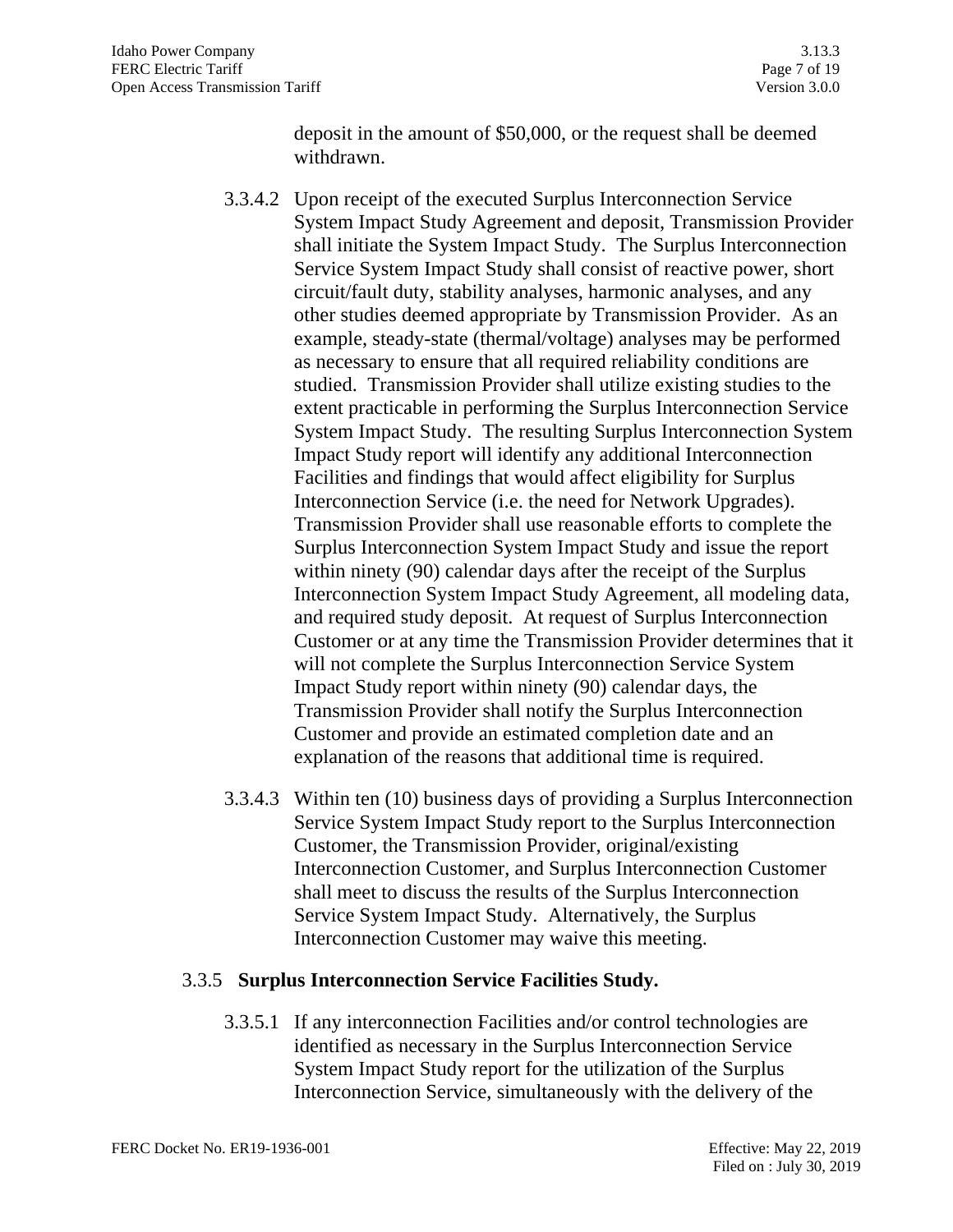Surplus Interconnection Service Impact Study report to Surplus Interconnection Customer, Transmission Provider shall provide to Surplus Interconnection Customer a Surplus Interconnection Service Facilities Agreement (similar in form to that of Appendix 4 to this LGIP). The Surplus Interconnection Service Interconnection Facilities Study Agreement shall provide that the Surplus Interconnection Customer shall compensate Transmission Provider for the actual cost of the Surplus Interconnection Service Facilities Study.

- 3.3.5.2 Surplus Interconnection Customer shall execute the Surplus Interconnection Service Facilities Study Agreement and deliver the executed Surplus Interconnection Service Facilities Study Agreement to Transmission Provider within thirty (30) calendar days after its receipt, together with an additional \$50,000 deposit to be used in preparation of the Surplus Interconnection Service Facilities Study and report.
- 3.3.5.3 Transmission Provider shall utilize existing studies to the extent practicable in performing the Surplus Interconnection Service Interconnection Facilities Study. Transmission provider shall use reasonable efforts to complete the Surplus Interconnection Service Facilities Study and issue the report within ninety (90) calendar days after receipt of the Surplus Interconnection Service Facilities Study Agreement and required study deposit, with a  $+/- 20$  percent cost estimate contained in the Surplus Interconnection Service Interconnection Facilities Study report. If the Transmission Provider is unable to complete the Surplus Interconnection Service Facilities Study within the time required, it shall notify the Surplus Interconnection Customer and provide an estimated completion date with an explanation of the reasons the additional time is required.
- 3.3.5.4 Within ten (10) business days of providing a Surplus Interconnection Service Facilities Study to the Surplus Interconnection Customer, the Transmission Provider, original/existing Interconnection Customer, and Surplus Interconnection Customer shall meet to discuss the results of the Surplus Interconnection Service Facilities Study. Alternatively, the Surplus Interconnection Customer may waive the meeting.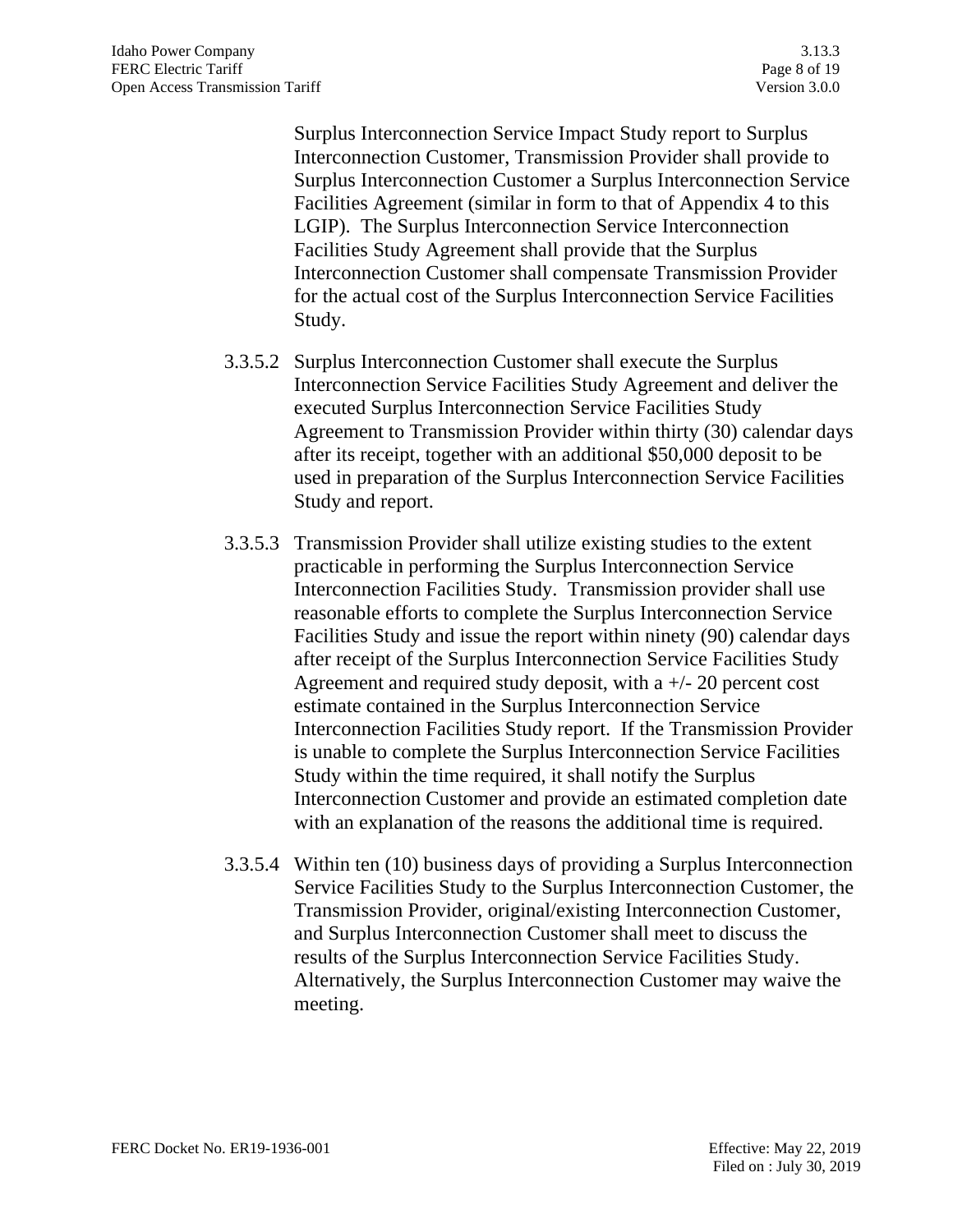# 3.3.6 **Surplus Interconnection Service Large Generator Interconnection Agreement.**

- 3.3.6.1 Within forty-five (45) calendar days of tendering the Surplus Interconnection Service Facilities Study, or the Surplus Interconnection System Impact Study if no additional interconnection facilities or control technologies are required, the Transmission Provider shall tender a draft Amended and Restated LGIA together with draft appendices completed to the extent practicable to the original/existing Interconnection Customer and the Surplus Interconnection Customer that will be utilizing the Surplus Interconnection Service. The draft Amended and Restated LGIA shall be in the form of the original/existing Interconnection Customer's FERC-approved LGIA and modified only to acknowledge and address aspects necessary to accommodate Surplus Interconnection Service for the Surplus Interconnection Customer. The existing and Surplus Interconnection Customer shall provide comments to the Transmission Provider within thirty (30) calendar days.
- 3.3.6.2 The Transmission Provider, original/existing Interconnection Customer, and Surplus Interconnection Customer shall negotiate any disputed provisions of the appendices to the draft Amended and Restated LGIA for not more than sixty (60) calendar days after tender of the draft Amended and Restated LGIA. If the Surplus Interconnection Customer determines that negotiations are at an impasse, it may request termination of the negotiations at any time after tender of the draft LGIA pursuant to Section 11.1 and request submission of the unexecuted LGIA with FERC or initiate Dispute Resolution procedures pursuant to Section 13.5. If Surplus Interconnection Customer requests termination of the negotiations, but within sixty (60) calendar days thereafter fails to either request the filing of the unexecuted LGIA or initiate Dispute Resolution, it shall be deemed to have withdrawn its Surplus Interconnection Service Request. Unless otherwise agreed by the parties, if Surplus Interconnection Customer has not executed the LGIA, requested filing of an unexecuted LGIA, or initiated Dispute Resolution procedures pursuant to Section 13.5 within sixty (60) calendar days of tender of Amended and Restated LGIA, it shall be deemed to have withdrawn its Surplus Interconnection Service Request. Transmission Provider shall provide to the original/existing Interconnection Customer and the Surplus Interconnection Customer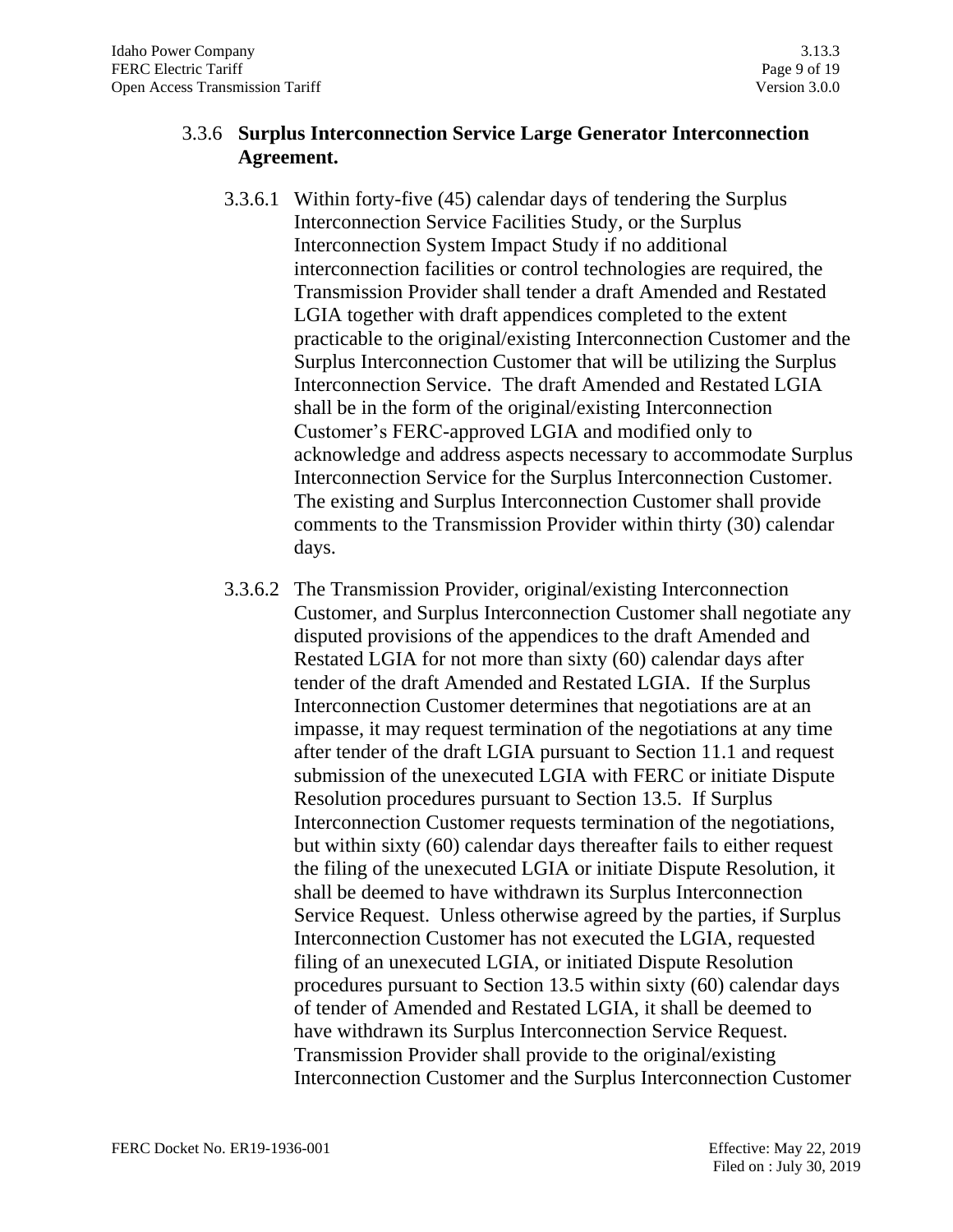a final Amended and Restated LGIA within fifteen (15) business days after completion of the negotiation process.

3.3.6.3 As soon as practicable, but not later than fifteen (15) business days after execution of the Amended and Restated LGIA or request to file an executed Amended and Restated LGIA, the Transmission Provider shall file the Amended and Restated LGIA with FERC, together with its explanation of any matters as to which the parties to the LGIA disagree and support for the costs that Transmission Provider proposes to charge to the Surplus Interconnection Customer under the Amended and Restated LGIA. An unexecuted Amended and Restated LGIA should contain terms and condition deemed appropriate by Transmission Provider for the completed Surplus Interconnection Service Request. If the parties agree to proceed with design, procurement, and construction of facilities and upgrades under the agreed-upon terms of the unexecuted Amended and Restated LGIA, they may proceed pending FERC action.

#### 3.4 **Valid Interconnection Request**.

3.4.1 **Initiating an Interconnection Request**. To initiate an Interconnection Request, Interconnection Customer must submit all of the following: (i) a \$10,000 deposit, (ii) a completed application in the form of Appendix 1, and (iii) demonstration of Site Control or a posting of an additional deposit of \$10,000. Such deposits shall be applied toward any Interconnection Studies pursuant to the Interconnection Request. If Interconnection Customer demonstrates Site Control within the cure period specified in Section 3.4.3 after submitting its Interconnection Request, the additional deposit shall be refundable; otherwise, all such deposit(s), additional and initial, become non-refundable.

The expected In-Service Date of the new Large Generating Facility or increase in capacity of the existing Generating Facility shall be no more than the process window for the regional expansion planning period (or in the absence of a regional planning process, the process window for Transmission Provider's expansion planning period) not to exceed seven years from the date the Interconnection Request is received by Transmission Provider, unless Interconnection Customer demonstrates that engineering, permitting and construction of the new Large Generating Facility or increase in capacity of the existing Generating Facility will take longer than the regional expansion planning period. The In-Service Date may succeed the date the Interconnection Request is received by Transmission Provider by a period up to ten years, or longer where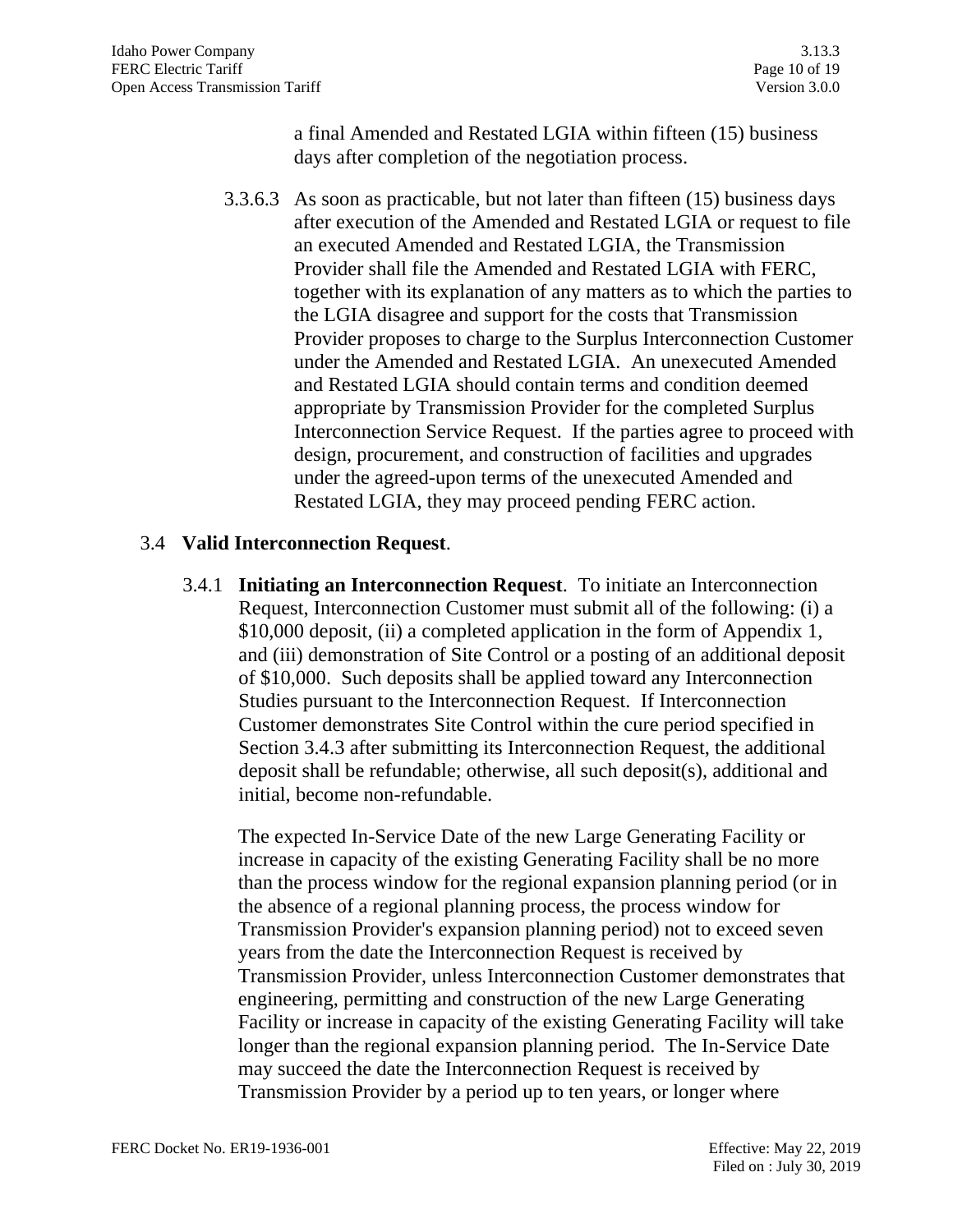Interconnection Customer and Transmission Provider agree, such agreement not to be unreasonably withheld.

- 3.4.2 **Acknowledgment of Interconnection Request**. Transmission Provider shall acknowledge receipt of the Interconnection Request within five (5) Business Days of receipt of the request and attach a copy of the received Interconnection Request to the acknowledgement.
- 3.4.3 **Deficiencies in Interconnection Request**. An Interconnection Request will not be considered to be a valid request until all items in Section 3.4.1have been received by Transmission Provider. If an Interconnection Request fails to meet the requirements set forth in Section3.4.1, Transmission Provider shall notify Interconnection Customer within five (5) Business Days of receipt of the initial Interconnection Request of the reasons for such failure and that the Interconnection Request does not constitute a valid request. Interconnection Customer shall provide Transmission Provider the additional requested information needed to constitute a valid request within ten (10) Business Days after receipt of such notice. Failure by Interconnection Customer to comply with this Section 3.4.3 shall be treated in accordance with Section 3.7.
- 3.4.4 **Scoping Meeting**. Within ten (10) Business Days after receipt of a valid Interconnection Request, Transmission Provider shall establish a date agreeable to Interconnection Customer for the Scoping Meeting, and such date shall be no later than thirty (30) Calendar Days from receipt of the valid Interconnection Request, unless otherwise mutually agreed upon by the Parties.

The purpose of the Scoping Meeting shall be to discuss alternative interconnection options, to exchange information including any transmission data that would reasonably be expected to impact such interconnection options, to analyze such information and to determine the potential feasible Points of Interconnection. Transmission Provider and Interconnection Customer will bring to the meeting such technical data, including, but not limited to: (i) general facility loadings, (ii) general instability issues, (iii) general short circuit issues, (iv) general voltage issues, and (v) general reliability issues as may be reasonably required to accomplish the purpose of the meeting. Transmission Provider and Interconnection Customer will also bring to the meeting personnel and other resources as may be reasonably required to accomplish the purpose of the meeting in the time allocated for the meeting. On the basis of the meeting, Interconnection Customer shall designate its Point of Interconnection, pursuant to Section 6.1, and one or more available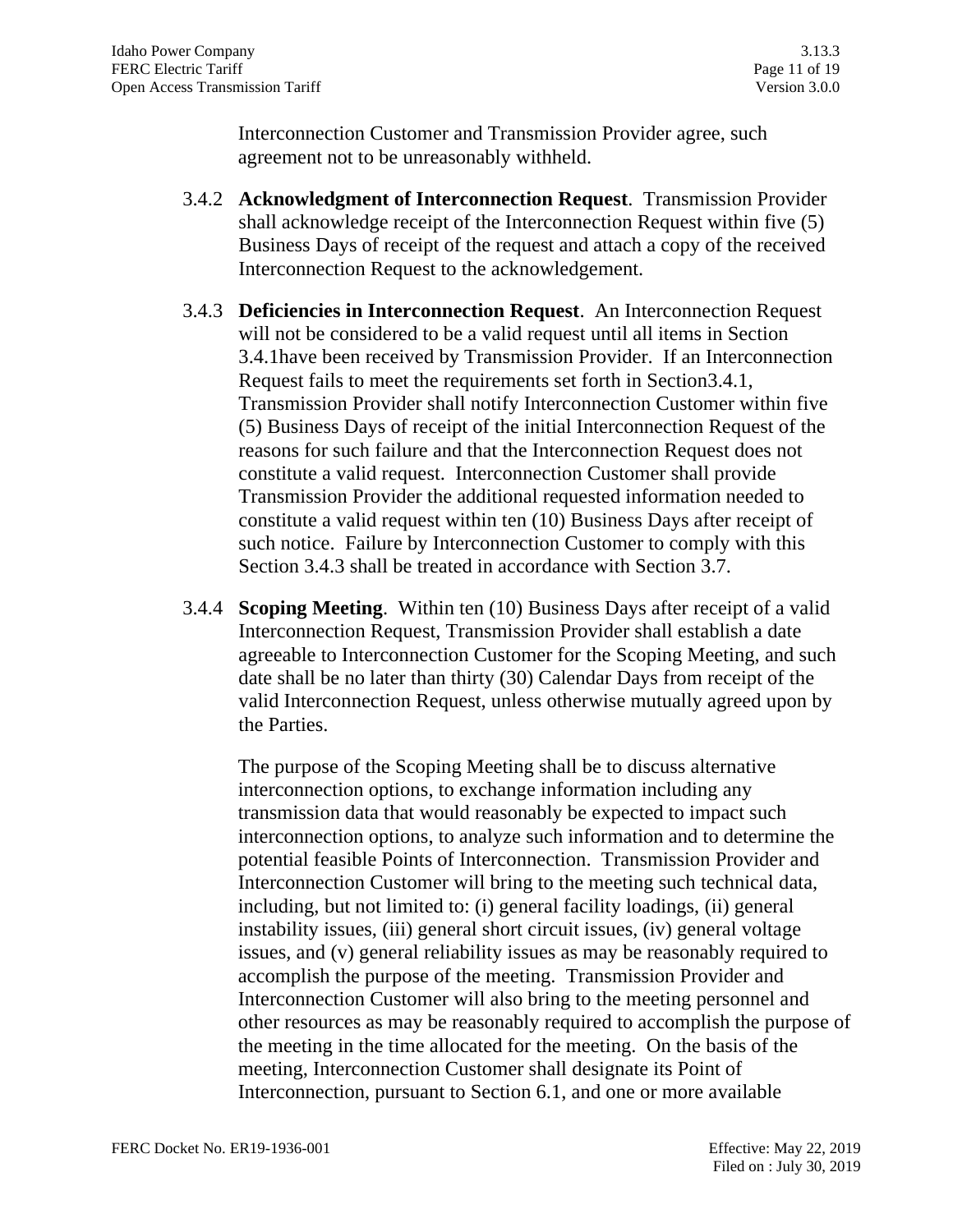alternative Point(s) of Interconnection. The duration of the meeting shall be sufficient to accomplish its purpose.

#### 3.5 **OASIS Posting**.

- 3.5.1 **OASIS Posting Generally.** Transmission Provider will maintain on its OASIS a list of all Interconnection Requests. The list will identify, for each Interconnection Request: (i) the maximum summer and winter megawatt electrical output; (ii) the location by county and state; (iii) the station or transmission line or lines where the interconnection will be made; (iv) the projected In-Service Date; (v) the status of the Interconnection Request, including Queue Position; (vi) the type of Interconnection Service being requested; and (vii) the availability of any studies related to the Interconnection Request; (viii) the date of the Interconnection Request; (ix) the type of Generating Facility to be constructed (combined cycle, base load or combustion turbine and fuel type); and (x) for Interconnection Requests that have not resulted in a completed interconnection, an explanation as to why it was not completed. Except in the case of an Affiliate, the list will not disclose the identity of Interconnection Customer until Interconnection Customer executes an LGIA or requests that Transmission Provider file an unexecuted LGIA with FERC. Before holding a Scoping Meeting with its Affiliate, Transmission Provider shall post on OASIS an advance notice of its intent to do so. Transmission Provider shall post to its OASIS site any deviations from the study timelines set forth herein. Interconnection Study reports and Optional Interconnection Study reports shall be posted to Transmission Provider's OASIS site subsequent to the meeting between Interconnection Customer and Transmission Provider to discuss the applicable study results. Transmission Provider shall also post any known deviations in the Large Generating Facility's In-Service Date.
- 3.5.2 **Requirement to Post Interconnection Study Metrics**. Transmission Provider will maintain on its OASIS or its website summary statistics related to processing Interconnection Studies pursuant to Interconnection Requests, updated quarterly. If Transmission Provider posts this information on its website, a link to the information must be provided on Transmission Provider's OASIS site. For each calendar quarter, Transmission Providers must calculate and post the information detailed in sections 3.5.2.1 through 3.5.2.4.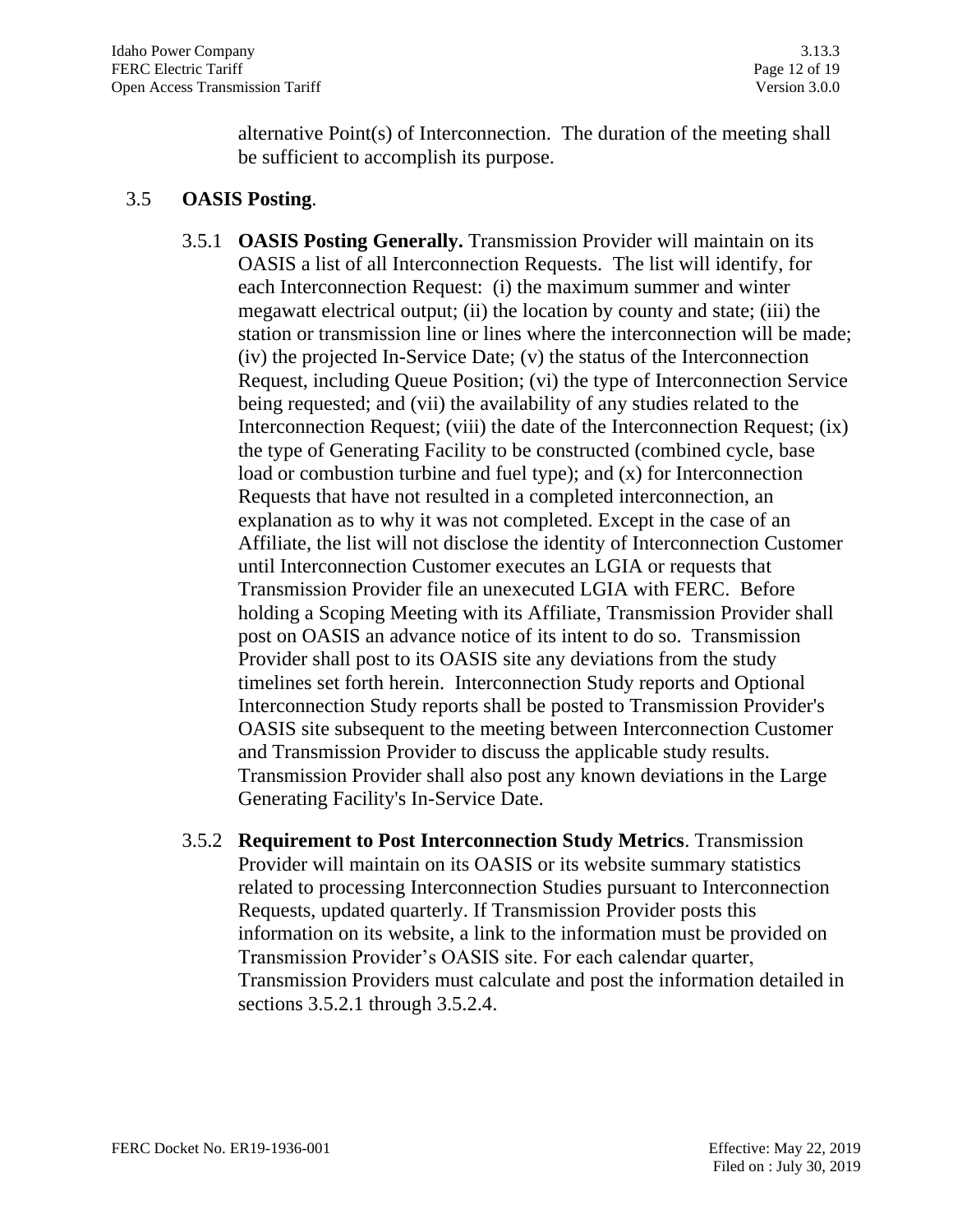#### 3.5.2.1 **Interconnection Feasibility Studies processing time.**

(A) Number of Interconnection Requests that had Interconnection Feasibility Studies completed within Transmission Provider's coordinated region during the reporting quarter,

(B) Number of Interconnection Requests that had Interconnection Feasibility Studies completed within Transmission Provider's coordinated region during the reporting quarter that were completed more than the number of days outlined Section 6.3 after receipt by Transmission Provider of the Interconnection Customer's executed Interconnection Feasibility Study Agreement,

(C) At the end of the reporting quarter, the number of active valid Interconnection Requests with ongoing incomplete Interconnection Feasibility Studies where such Interconnection Requests had executed Interconnection Feasibility Study Agreements received by Transmission Provider more than the number of days outlined Section 6.3 before the reporting quarter end,

(D) Mean time (in days), Interconnection Feasibility Studies completed within Transmission Provider's coordinated region during the reporting quarter, from the date when Transmission Provider received the executed the Interconnection Feasibility Study Agreement to the date when Transmission Provider provided the completed Interconnection Feasibility Study to the Interconnection Customer, (E) Percentage of Interconnection Feasibility Studies exceeding the outlined timeline in Section 6.3 to complete this reporting quarter, calculated as the sum of 3.5.2.1(B) plus 3.5.2.1(C) divided by the sum of  $3.5.2.1(A)$  plus  $3.5.2.1(C)$ ).

#### 3.5.2.2 **Interconnection System Impact Studies processing time.**

(A) Number of Interconnection Requests that had Interconnection System Impact Studies completed within Transmission Provider's coordinated region during the reporting quarter,

(B) Number of Interconnection Requests that had Interconnection System Impact Studies completed within Transmission Provider's coordinated region during the reporting quarter that were completed more than the number of days outlined Section 7.4 after receipt by Transmission Provider of the Interconnection Customer's executed Interconnection System Impact Study Agreement,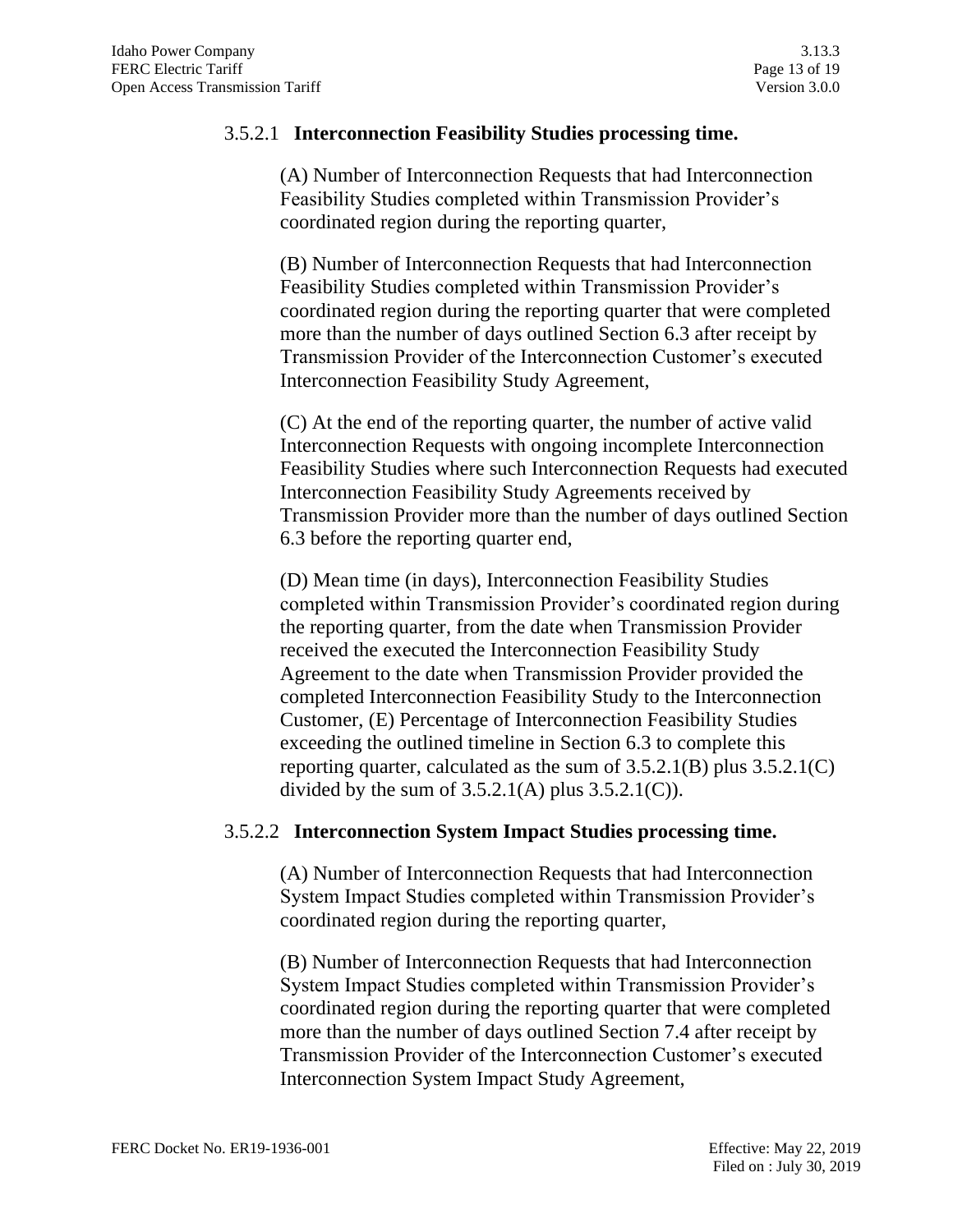(C) At the end of the reporting quarter, the number of active valid Interconnection Requests with ongoing incomplete System Impact Studies where such Interconnection Requests had executed Interconnection System Impact Study Agreements received by Transmission Provider more than the number of days outlined Section 7.4 before the reporting quarter end,

(D) Mean time (in days), Interconnection System Impact Studies completed within Transmission Provider's coordinated region during the reporting quarter, from the date when Transmission Provider received the executed Interconnection System Impact Study Agreement to the date when Transmission Provider provided the completed Interconnection System Impact Study to the Interconnection Customer,

(E) Percentage of Interconnection System Impact Studies exceeding the outlined timeline in Section 7.4 to complete this reporting quarter, calculated as the sum of  $3.5.2.2(B)$  plus  $3.5.2.2(C)$  divided by the sum of 3.5.2.2(A) plus 3.5.2.2(C)).

#### 3.5.2.3 **Interconnection Facilities Studies processing time.**

(A) Number of Interconnection Requests that had Interconnection Facilities Studies that are completed within Transmission Provider's coordinated region during the reporting quarter,

(B) Number of Interconnection Requests that had Interconnection Facilities Studies that are completed within Transmission Provider's coordinated region during the reporting quarter that were completed more than the number of days outlined Section 8.3 after receipt by Transmission Provider of the Interconnection Customer's executed Interconnection Facilities Study Agreement,

(C) At the end of the reporting quarter, the number of active valid Interconnection Service requests with ongoing incomplete Interconnection Facilities Studies where such Interconnection Requests had executed Interconnection Facilities Studies Agreement received by Transmission Provider more than the number of days outlined Section 8.3 before the reporting quarter end,

(D) Mean time (in days), for Interconnection Facilities Studies completed within Transmission Provider's coordinated region during the reporting quarter, calculated from the date when Transmission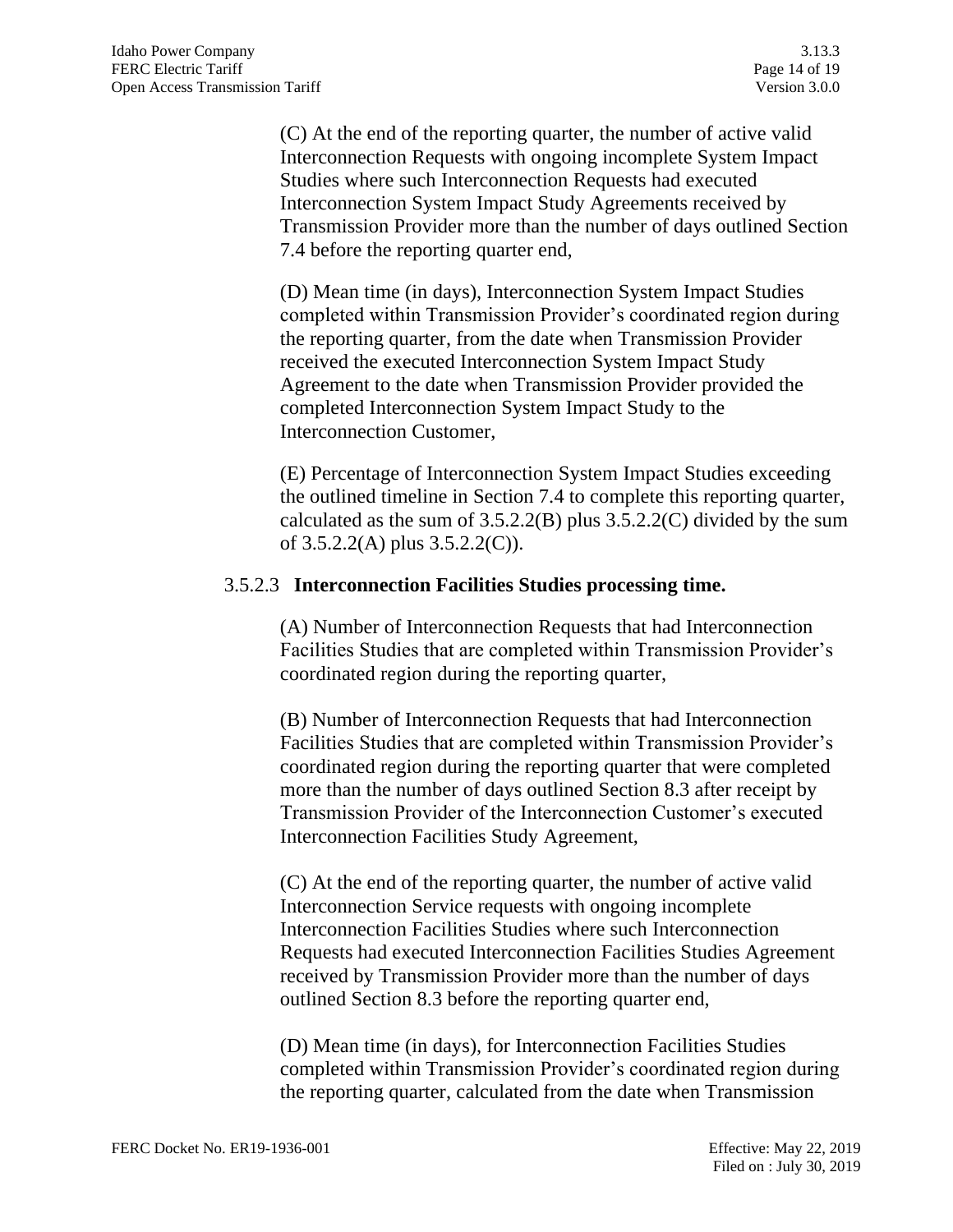Provider received the executed Interconnection Facilities Study Agreement to the date when Transmission Provider provided the completed Interconnection Facilities Study to the Interconnection Customer,

(E) Percentage of delayed Interconnection Facilities Studies this reporting quarter, calculated as the sum of 3.5.2.3(B) plus 3.5.2.3(C) divided by the sum of  $3.5.2.3(A)$  plus  $3.5.2.3(C)$ ).

# 3.5.2.4 **Interconnection Service requests withdrawn from Interconnection Queue.**

(A) Number of Interconnection Service requests withdrawn from Transmission Provider's interconnection queue during the reporting quarter,

(B) Number of Interconnection Service requests withdrawn from Transmission Provider's interconnection queue during the reporting quarter before completion of any interconnection studies or execution of any interconnection study agreements,

(C) Number of Interconnection Service requests withdrawn from Transmission Provider's interconnection queue during the reporting quarter before completion of an Interconnection System Impact Study,

(D) Number of Interconnection Service requests withdrawn from Transmission Provider's interconnection queue during the reporting quarter before completion of an Interconnection Facility Study,

(E) Number of Interconnection Service requests withdrawn from Transmission Provider's interconnection queue after execution of a generator interconnection agreement or Interconnection Customer requests the filing of an unexecuted, new interconnection agreement,

(F) Mean time (in days), for all withdrawn Interconnection Service requests, from the date when the request was determined to be valid to when Transmission Provider received the request to withdraw from the queue.

3.5.3 Transmission Provider is required to post on OASIS or its website the measures in paragraph 3.5.2.1(A) through paragraph 3.5.2.4(F) for each calendar quarter within 30 days of the end of the calendar quarter.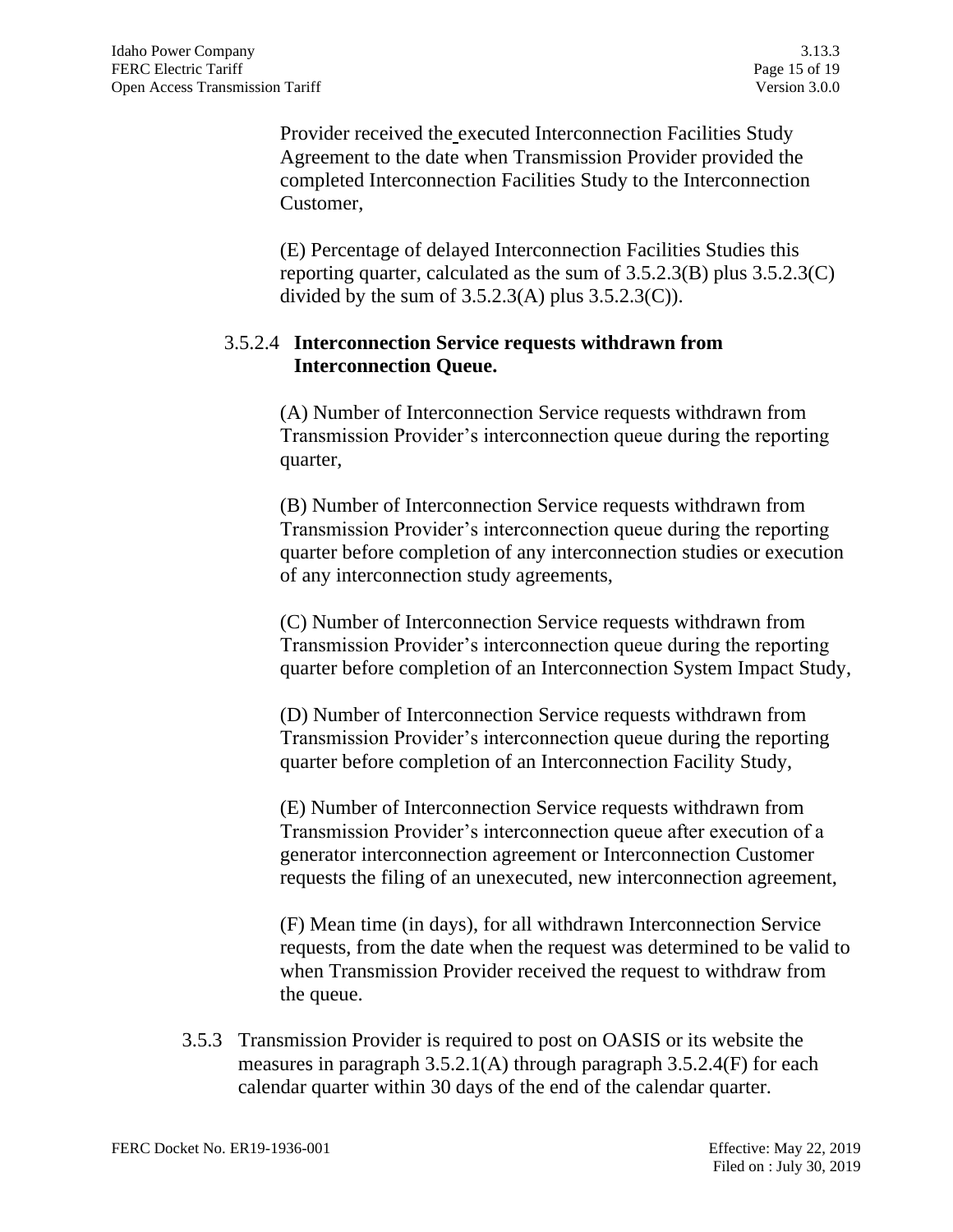Transmission Provider will keep the quarterly measures posted on OASIS or its website for three calendar years with the first required report to be in the first quarter of 2020. If Transmission Provider retains this information on its website, a link to the information must be provided on Transmission Provider's OASIS site.

3.5.4 In the event that any of the values calculated in paragraphs 3.5.2.1(E), 3.5.2.2(E) or 3.5.2.3(E) exceeds 25 percent for two consecutive calendar quarters, Transmission Provider will have to comply with the measures below for the next four consecutive calendar quarters and must continue reporting this information until Transmission Provider reports four consecutive calendar quarters without the values calculated in 3.5.2.1(E), 3.5.2.2(E) or 3.5.2.3(E) exceeding 25 percent for two consecutive calendar quarters:

> (i) Transmission Provider must submit a report to the Commission describing the reason for each study or group of clustered studies pursuant to an Interconnection Request that exceeded its deadline (i.e., 45, 90 or 180 days) for completion (excluding any allowance for Reasonable Efforts). Transmission Provider must describe the reasons for each study delay and any steps taken to remedy these specific issues and, if applicable, prevent such delays in the future. The report must be filed at the Commission within 45 days of the end of the calendar quarter.

(ii) Transmission Provider shall aggregate the total number of employee-hours and third party consultant hours expended towards interconnection studies within its coordinated region that quarter and post on OASIS or its website. If Transmission Provider posts this information on its website, a link to the information must be provided on Transmission Provider's OASIS site. This information is to be posted within 30 days of the end of the calendar quarter.

3.6 **Coordination with Affected Systems**. Transmission Provider will coordinate the conduct of any studies required to determine the impact of the Interconnection Request on Affected Systems with Affected System Operators and, if possible, include those results (if available) in its applicable Interconnection Study within the time frame specified in this LGIP. Transmission Provider will include such Affected System Operators in all meetings held with Interconnection Customer as required by this LGIP. Interconnection Customer will cooperate with Transmission Provider in all matters related to the conduct of studies and the determination of modifications to Affected Systems. A Transmission Provider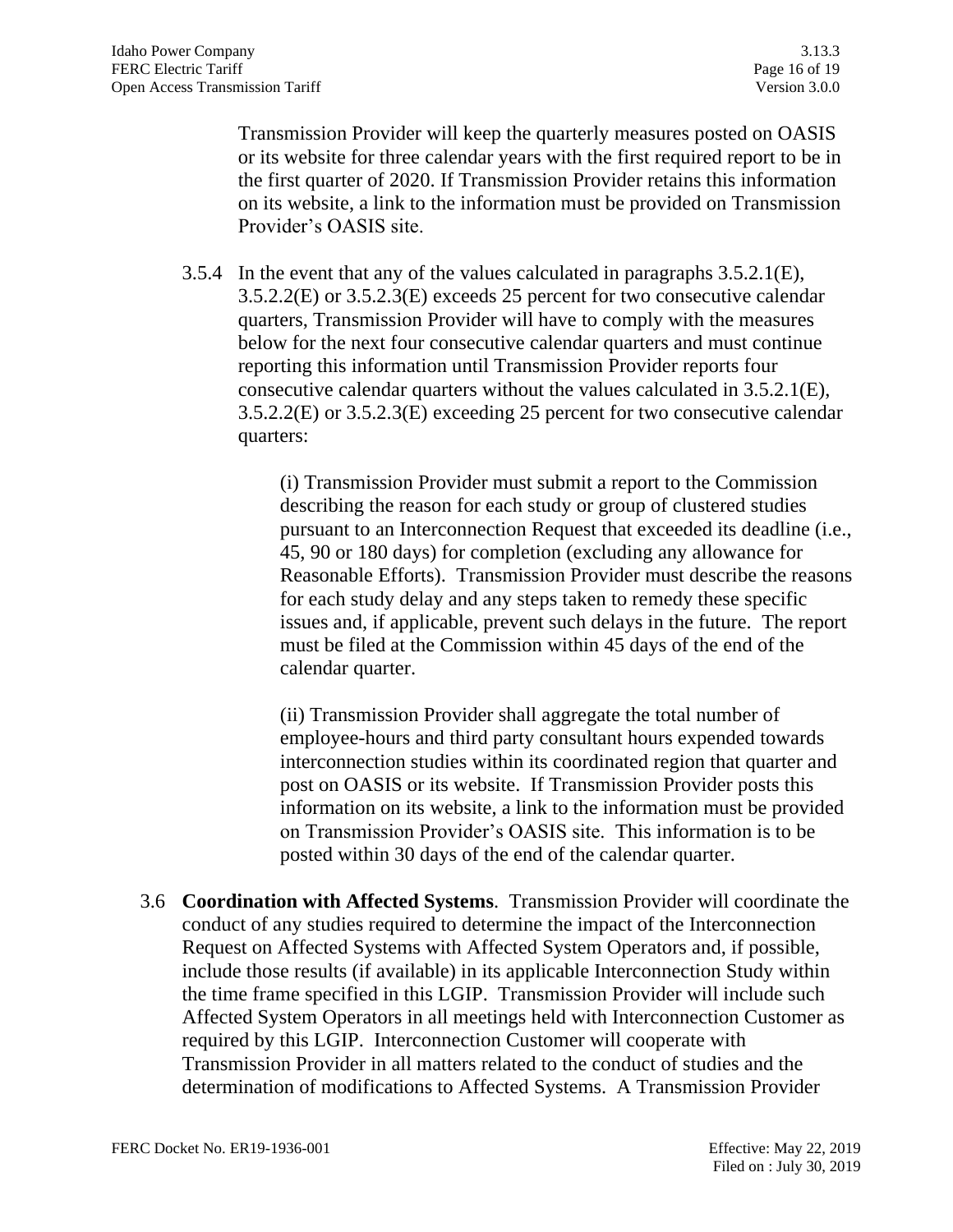which may be an Affected System shall cooperate with Transmission Provider with whom interconnection has been requested in all matters related to the conduct of studies and the determination of modifications to Affected Systems.

3.7 **Withdrawal**. Interconnection Customer may withdraw its Interconnection Request at any time by written notice of such withdrawal to Transmission Provider.

In addition, if Interconnection Customer fails to adhere to all requirements of this LGIP, except as provided in Section 13.5 (Disputes), Transmission Provider shall deem the Interconnection Request to be withdrawn and shall provide written notice to Interconnection Customer of the deemed withdrawal and an explanation of the reasons for such deemed withdrawal.

Upon receipt of such written notice, Interconnection Customer shall have fifteen (15) Business Days in which to either respond with information or actions that cures the deficiency or to notify Transmission Provider of its intent to pursue Dispute Resolution. Withdrawal shall result in the loss of Interconnection Customer's Queue Position.

If an Interconnection Customer disputes the withdrawal and loss of its Queue Position, then during Dispute Resolution, Interconnection Customer's Interconnection Request is eliminated from the queue until such time that the outcome of Dispute Resolution would restore its Queue Position.

An Interconnection Customer that withdraws or is deemed to have withdrawn its Interconnection Request shall pay to Transmission Provider all costs that Transmission Provider prudently incurs with respect to that Interconnection Request prior to Transmission Provider's receipt of notice described above. Interconnection Customer must pay all monies due to Transmission Provider before it is allowed to obtain any Interconnection Study data or results.

Transmission Provider shall (i) update the OASIS Queue Position posting and (ii) refund to Interconnection Customer any portion of Interconnection Customer's deposit or study payments that exceeds the costs that Transmission Provider has incurred, including interest calculated in accordance with section 35.19a(a)(2) of FERC's regulations. In the event of such withdrawal, Transmission Provider, subject to the confidentiality provisions of Section 13.1, shall provide, at Interconnection Customer's request, all information that Transmission Provider developed for any completed study conducted up to the date of withdrawal of the Interconnection Request.

3.8 **Identification of Contingent Facilities.** Transmission Provider shall post in this section a method for identifying the Contingent Facilities to be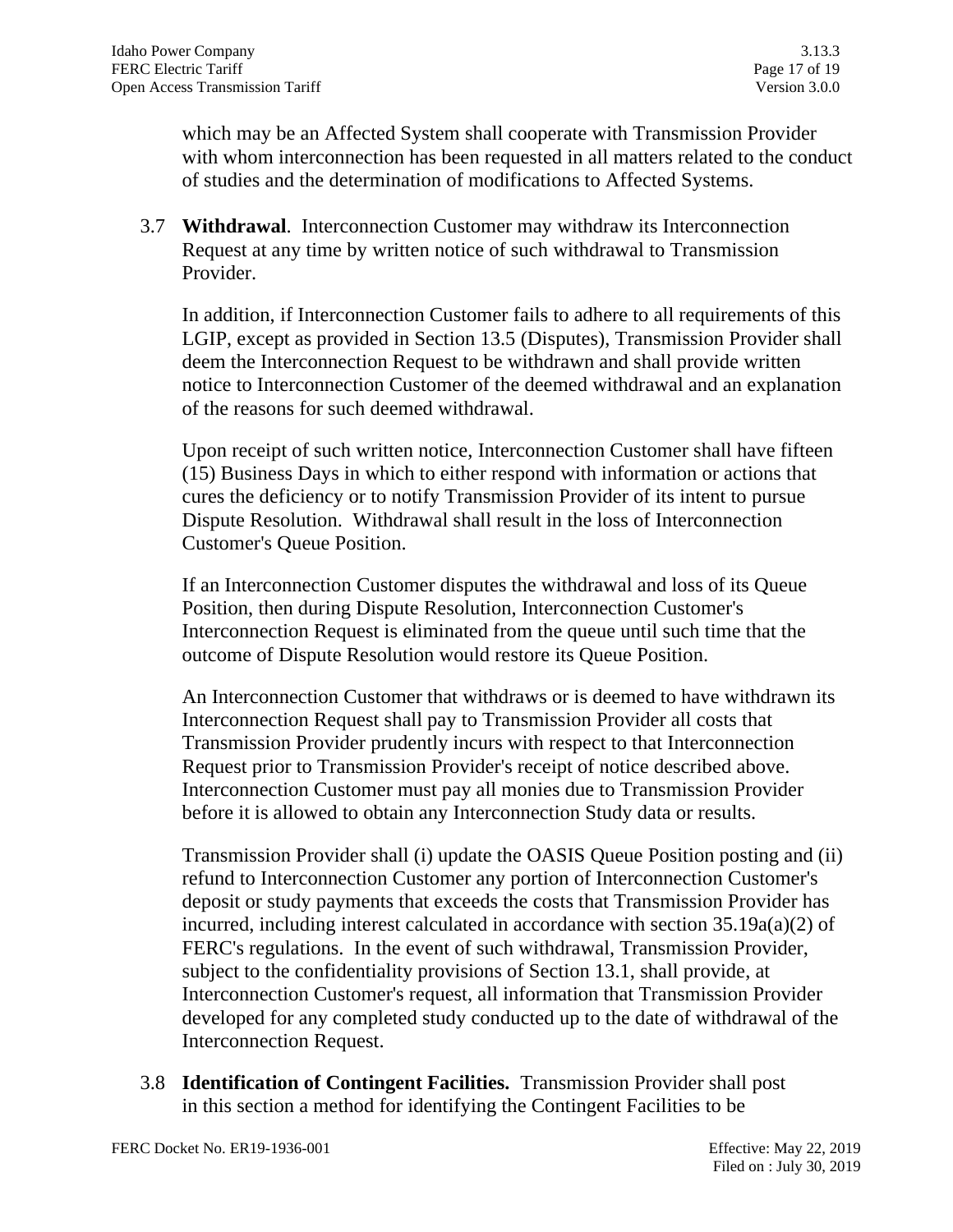provided to Interconnection Customer at the conclusion of the System Impact Study and included in Interconnection Customer's GIA. The method shall be sufficiently transparent to determine why a specific Contingent Facility was identified and how it relates to the interconnection request. Transmission Provider shall also provide, upon request of the Interconnection Customer, the estimated interconnection facility and/or network upgrade costs and estimated in-service completion time of each identified Contingent Facility when this information is readily available and not commercially sensitive.

The following describes the process to be used in determining what the Contingent Facilities are, if any, for a given Generating Facility.

- 1) Transmission Provider shall develop a list of preliminary Contingent Facilities and include the following in System Impact Study Reports:
	- a. Higher-queued Generating Facilities that are on the same side of the transmission cut-planes between the Generating Facility and Transmission Provider's load center (Boise).
	- b. Higher-queued Generating Facility within the same local network as the new Generating Facility.
	- c. Higher-queued Generating Facilities that do not meet 1a & 1b, but merit a study based on engineering judgement.
- 2) The preliminary list of Contingent Facilities will include higher-queued Generating Facilities, their Interconnection Facilities, and their required Network Upgrades. To determine the final list of Contingent Facilities, the Transmission Provider shall perform the following evaluation steps:
	- a. Utilize engineering judgement to remove projects from the preliminary list of Contingent Facilities.
	- b. Perform a sensitivity study on the Contingent Facilities identified in the most recent higher-queued Generating Facility to determine the need for the Contingent Facilities with the new Generating Facility. The sensitivity study will compare one case that includes the Generating Facility and the most recent higher-queued Generating Facility identified in (1), along with all its required Interconnection Facilities and Network Upgrades, to another case that includes the Generating Facility without the Contingent Facilities identified in the most recent list of Contingent Facilities.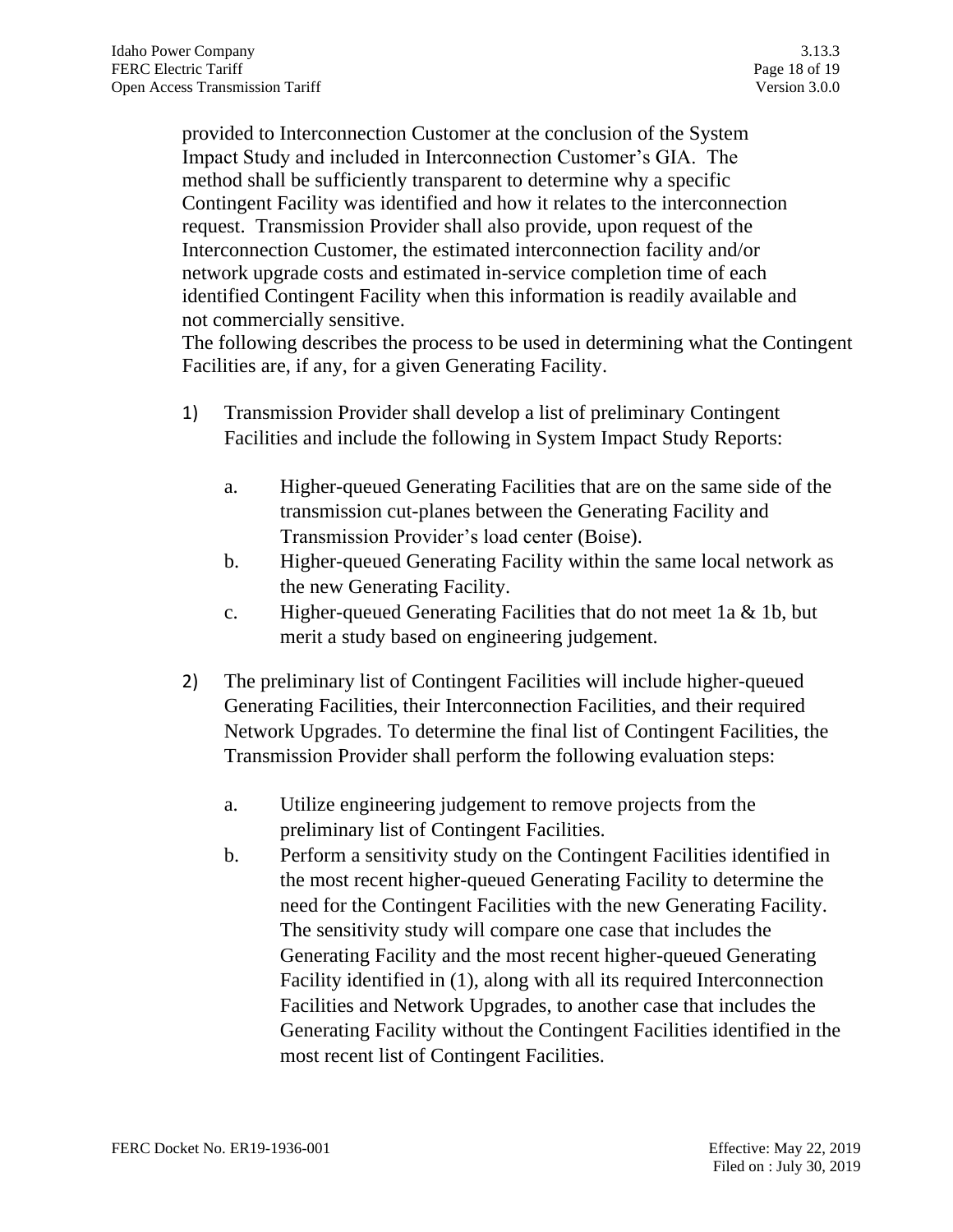- i. Transmission Provider will utilize North American Electrical Reliability Corporation (NERC) and Western Electricity Coordinating Council (WECC) planning criteria to perform the sensitivity studies.
- c. If the results from the sensitivity study in (2b) support the need for the Contingent Facilities then these facilities and all other facilities associated with the remaining higher-queued Generating Facilities identified in (1) will be included on the final Contingent Facilities list.
- d. If the results from the sensitivity study in (2b) do not support the need for the Contingent Facilities then these would no longer be deemed Contingent Facilities for this project.
- e. Repeat steps (2b), (2c) and (2d) for each successive higher-queued Generating Facility that was identified in step (1), and not removed in step (2a).
- 3) Transmission Provider will publish the final list of Contingent Facilities, and associated studies, within the System Impact Study report.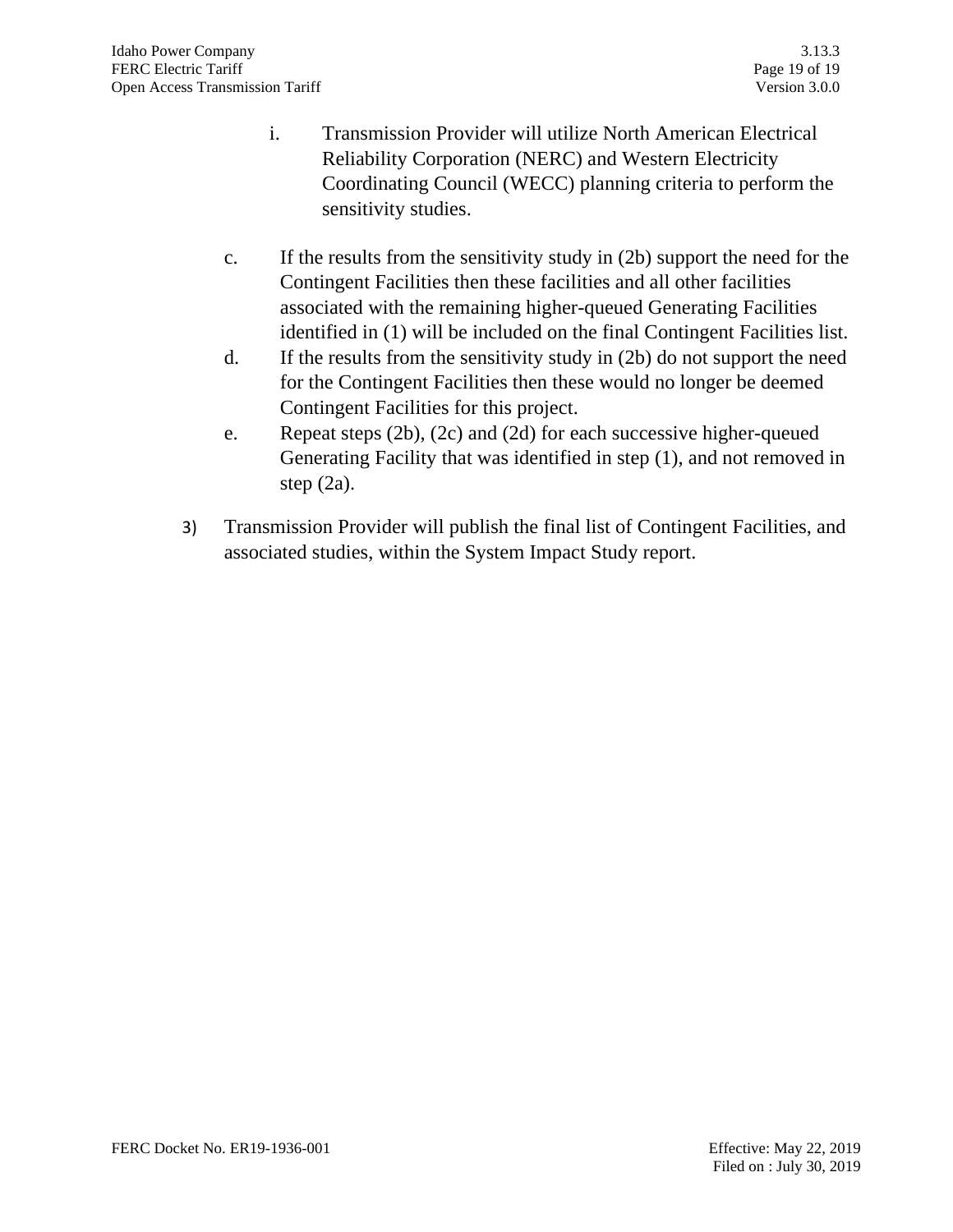# **Section 4. Queue Position**

4.1 **General**. Transmission Provider shall assign a Queue Position based upon the date and time of receipt of the valid Interconnection Request; provided that, if the sole reason an Interconnection Request is not valid is the lack of required information on the application form, and Interconnection Customer provides such information in accordance with Section 3.4.3, then Transmission Provider shall assign Interconnection Customer a Queue Position based on the date the application form was originally filed. Moving a Point of Interconnection shall result in a lowering of Queue Position if it is deemed a Material Modification under Section 4.4.3.

The Queue Position of each Interconnection Request will be used to determine the order of performing the Interconnection Studies and determination of cost responsibility for the facilities necessary to accommodate the Interconnection Request. A higher queued Interconnection Request is one that has been placed "earlier" in the queue in relation to another Interconnection Request that is lower queued.

Transmission Provider may allocate the cost of the common upgrades for clustered Interconnection Requests without regard to Queue Position.

4.2 **Clustering.** At Transmission Provider's option, Interconnection Requests may be studied serially or in clusters for the purpose of the Interconnection System Impact Study.

Clustering shall be implemented on the basis of Queue Position. If Transmission Provider elects to study Interconnection Requests using Clustering, all Interconnection Requests received within a period not to exceed one hundred and eighty (180) Calendar Days, hereinafter referred to as the "Queue Cluster Window" shall be studied together without regard to the nature of the underlying Interconnection Service, whether Energy Resource Interconnection Service or Network Resource Interconnection Service.

The deadline for completing all Interconnection System Impact Studies for which an Interconnection System Impact Study Agreement has been executed during a Queue Cluster Window shall be in accordance with Section 7.4, for all Interconnection Requests assigned to the same Queue Cluster Window. Transmission Provider may study an Interconnection Request separately to the extent warranted by Good Utility Practice based upon the electrical remoteness of the proposed Large Generating Facility.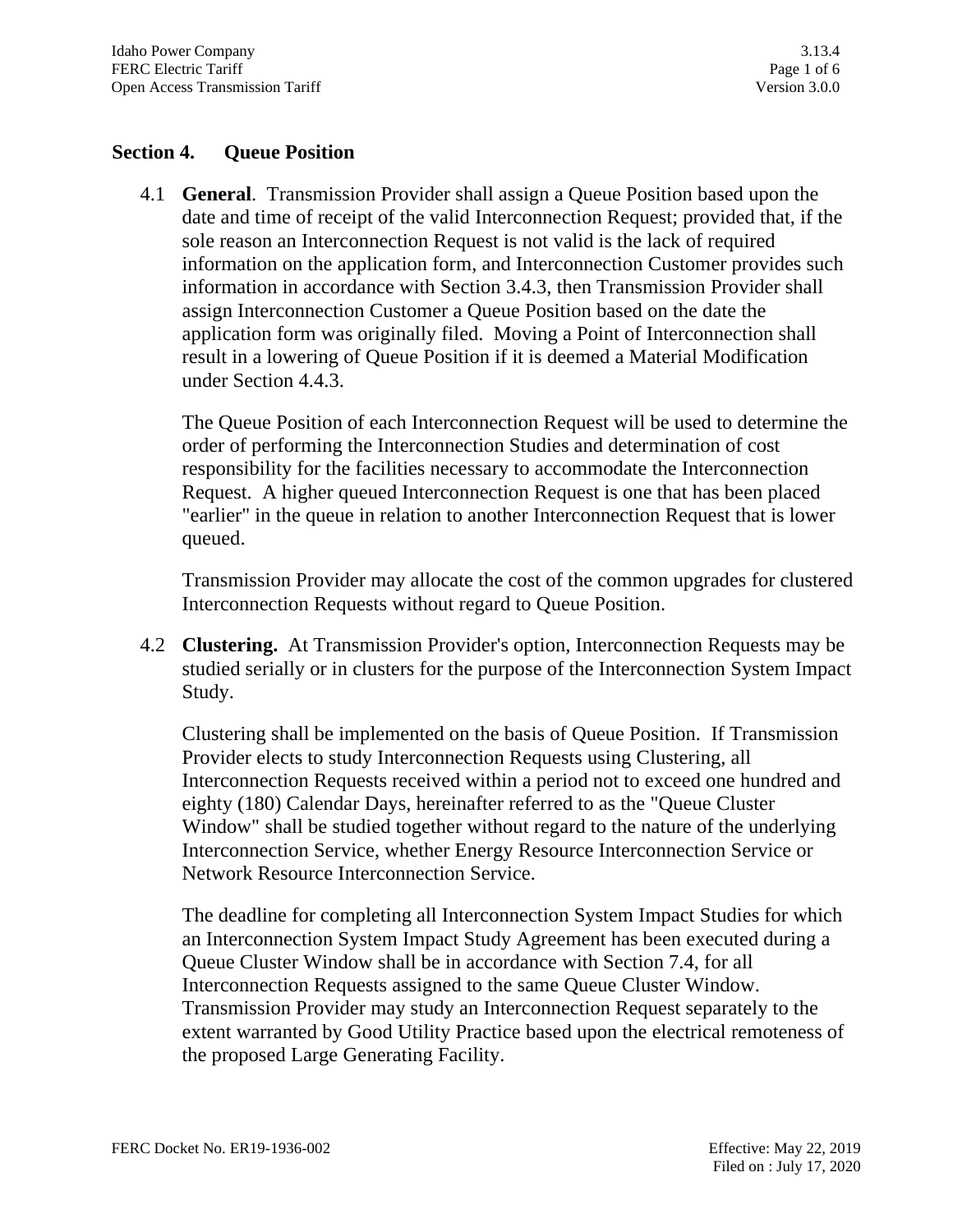Clustering Interconnection System Impact Studies shall be conducted in such a manner to ensure the efficient implementation of the applicable regional transmission expansion plan in light of the Transmission System's capabilities at the time of each study.

The Queue Cluster Window shall have a fixed time interval based on fixed annual opening and closing dates. Any changes to the established Queue Cluster Window interval and opening or closing dates shall be announced with a posting on Transmission Provider's OASIS beginning at least one hundred and eighty (180) Calendar Days in advance of the change and continuing thereafter through the end date of the first Queue Cluster Window that is to be modified.

- 4.3 **Transferability of Queue Position**. An Interconnection Customer may transfer its Queue Position to another entity only if such entity acquires the specific Generating Facility identified in the Interconnection Request and the Point of Interconnection does not change.
- 4.4 **Modifications**. Interconnection Customer shall submit to Transmission Provider, in writing, modifications to any information provided in the Interconnection Request. Interconnection Customer shall retain its Queue Position if the modifications are in accordance with Sections 4.4.1, 4.4.2 or 4.4.5, or are determined not to be Material Modifications pursuant to Section 4.4.3.

Notwithstanding the above, during the course of the Interconnection Studies, either Interconnection Customer or Transmission Provider may identify changes to the planned interconnection that may improve the costs and benefits (including reliability) of the interconnection, and the ability of the proposed change to accommodate the Interconnection Request.

To the extent the identified changes are acceptable to Transmission Provider and Interconnection Customer, such acceptance not to be unreasonably withheld, Transmission Provider shall modify the Point of Interconnection and/or configuration in accordance with such changes and proceed with any re-studies necessary to do so in accordance with Section 6.4, Section 7.6 and Section 8.5 as applicable and Interconnection Customer shall retain its Queue Position.

4.4.1 Prior to the return of the executed Interconnection System Impact Study Agreement to Transmission Provider, modifications permitted under this Section shall include specifically:

> (a) a decrease of up to 60 percent of electrical output (MW) of the proposed project, through either (1) a decrease in plant size or (2) a decrease in Interconnection Service level (consistent with the process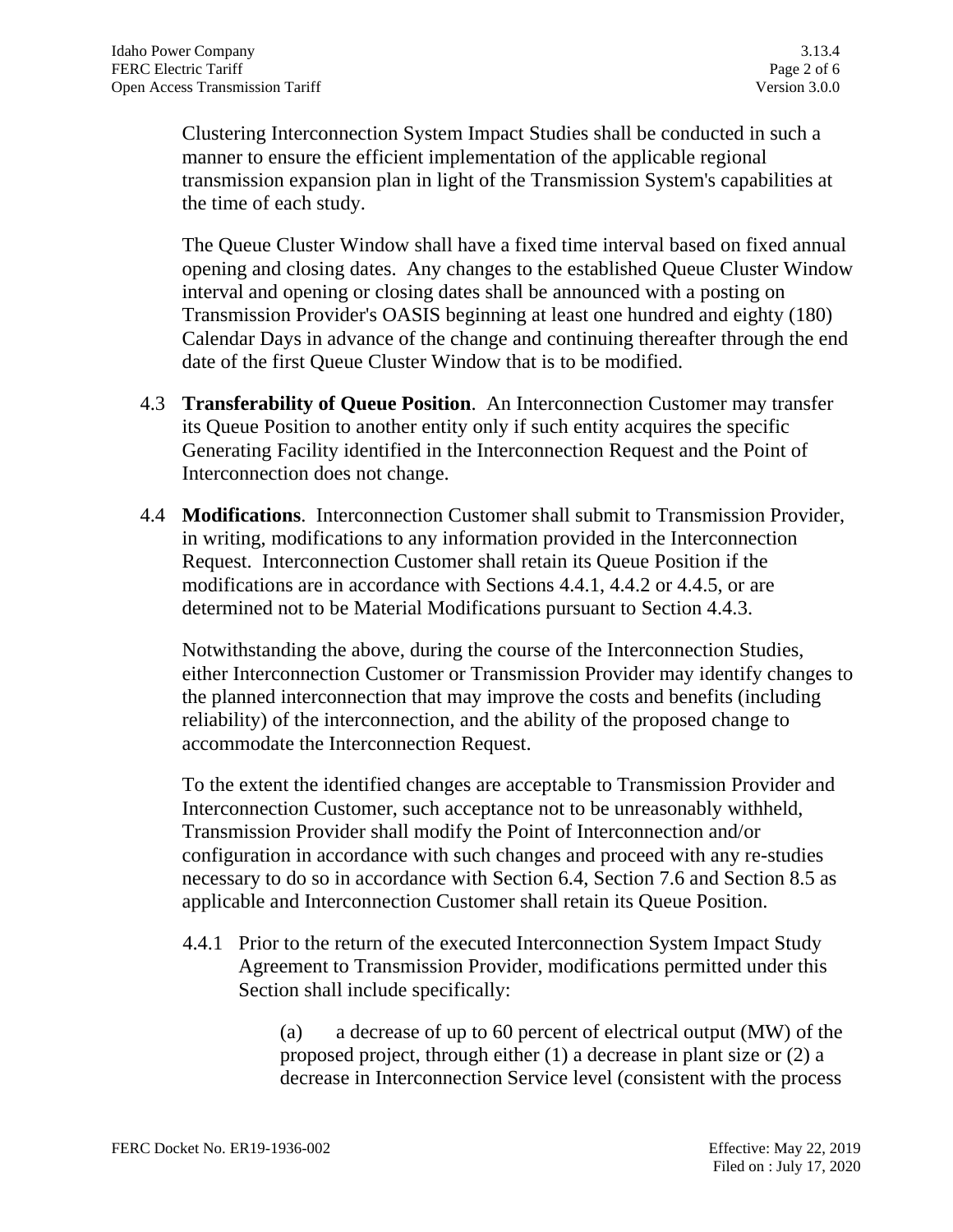described in Section 3.1) accomplished by applying Transmission Provider-approved injection-limiting equipment;

(b) modifying the technical parameters associated with the Large Generating Facility technology or the Large Generating Facility stepup transformer impedance characteristics; and

(c) modifying the interconnection configuration.

For plant increases, the incremental increase in plant output will go to the end of the queue for the purposes of cost allocation and study analysis.

4.4.2 Prior to the return of the executed Interconnection Facility Study Agreement to Transmission Provider, the modifications permitted under this Section shall include specifically:

> (a) additional 15 percent decrease of electrical output of the proposed project through either (1) a decrease in plant size (MW) or (2) a decrease in Interconnection Service level (consistent with the process described in Section 3.1) accomplished by applying Transmission Provider-approved injection-limiting equipment;

(b) Large Generating Facility technical parameters associated with modifications to Large Generating Facility technology and transformer impedances; provided, however, the incremental costs associated with those modifications are the responsibility of the requesting Interconnection Customer;

(c) and a Permissible Technological Advancement for the Large Generating Facility after the submission of the Interconnection Request. Section 4.4.6 specifies a separate technological change procedure including the requisite information and process that will be followed to assess whether the Interconnection Customer's proposed technological advancement under Section 4.4.2(c) is a Material Modification. Section 1 contains a definition of Permissible Technological Advancement.

4.4.3 Prior to making any modification other than those specifically permitted by Sections 4.4.1, 4.4.2, and 4.4.5, Interconnection Customer may first request that Transmission Provider evaluate whether such modification is a Material Modification. In response to Interconnection Customer's request, Transmission Provider shall evaluate the proposed modifications prior to making them and inform Interconnection Customer in writing of whether the modifications would constitute a Material Modification.

Any change to the Point of Interconnection, except those deemed acceptable under Sections 4.4.1, 6.1, 7.2 or so allowed elsewhere, shall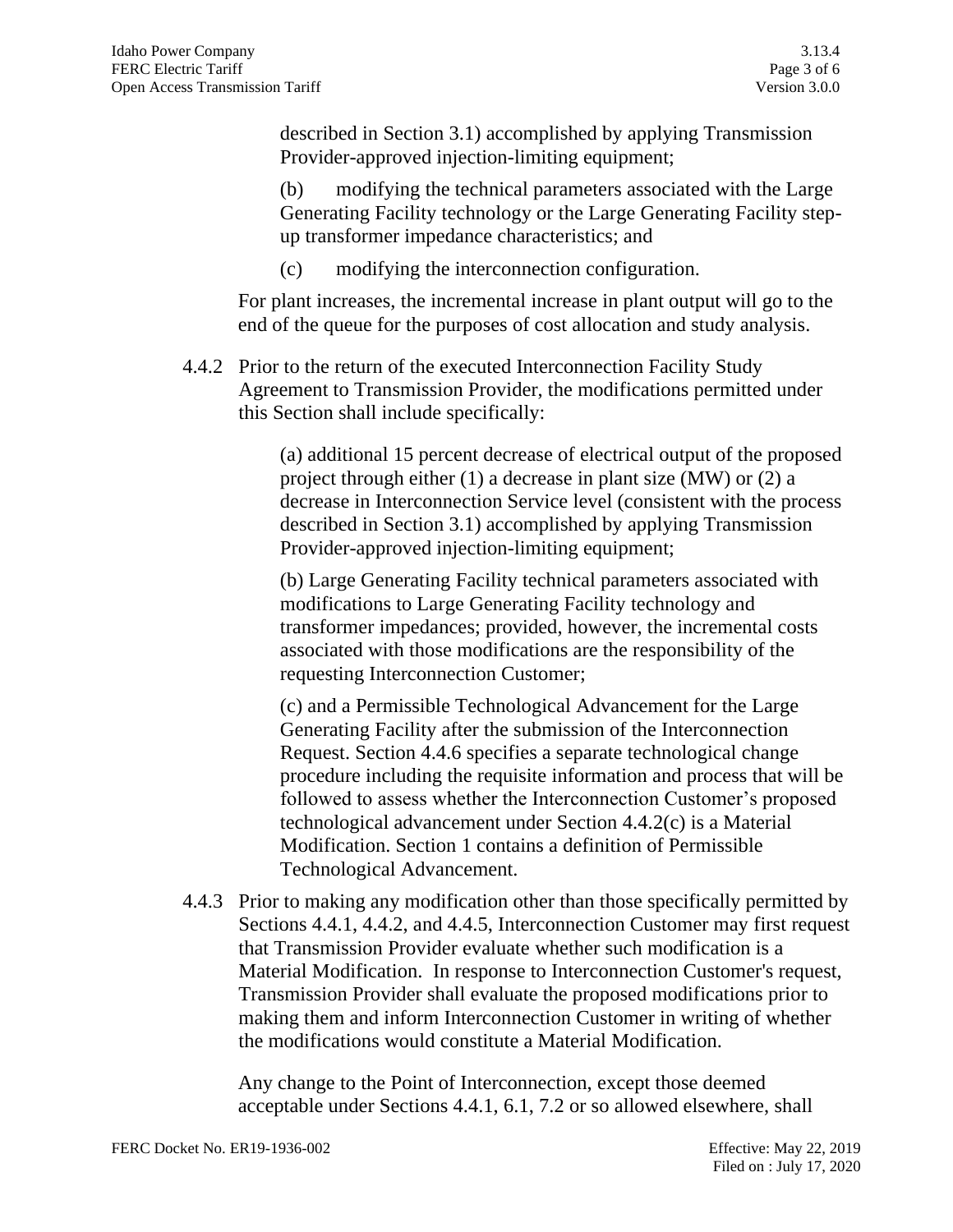constitute a Material Modification. Interconnection Customer may then withdraw the proposed modification or proceed with a new Interconnection Request for such modification.

- 4.4.4 Upon receipt of Interconnection Customer's request for modification permitted under this Section 4.4, Transmission Provider shall commence and perform any necessary additional studies as soon as practicable, but in no event shall Transmission Provider commence such studies later than thirty (30) Calendar Days after receiving notice of Interconnection Customer's request. Any additional studies resulting from such modification shall be done at Interconnection Customer's cost.
- 4.4.5 Extensions of less than three (3) cumulative years in the Commercial Operation Date of the Large Generating Facility to which the Interconnection Request relates are not material and should be handled through construction sequencing; provided, however, that extensions may necessitate a determination of whether additional studies are required pursuant to Applicable Laws and Regulations and Applicable Reliability Standards.

### 4.4.6 **Technological Change Procedure**

At any time prior to the return of the executed Interconnection Facility Study Agreement to Transmission Provider, Interconnection Customer may request a modification under this Section 4.4.6, for incorporation of a technological advancement into its generating facility. To timely perfect that request, Interconnection Customer shall submit the following to Transmission Provider:

1) A written technological advancement request, specifying the change in technology the Interconnection Customer seeks to incorporate into its Interconnection Request;

2) A \$10,000 deposit;

3) An updated version of the Interconnection Request for a Large Generating Facility, found at Appendix 1 of this LGIP, that reflects the data associated with the change in technology that Interconnection Customer seeks to incorporate;

4) Any analysis Interconnection Customer has that demonstrates how incorporation of the proposed technological advancement would (i) result in electrical performance that is equal to or better than the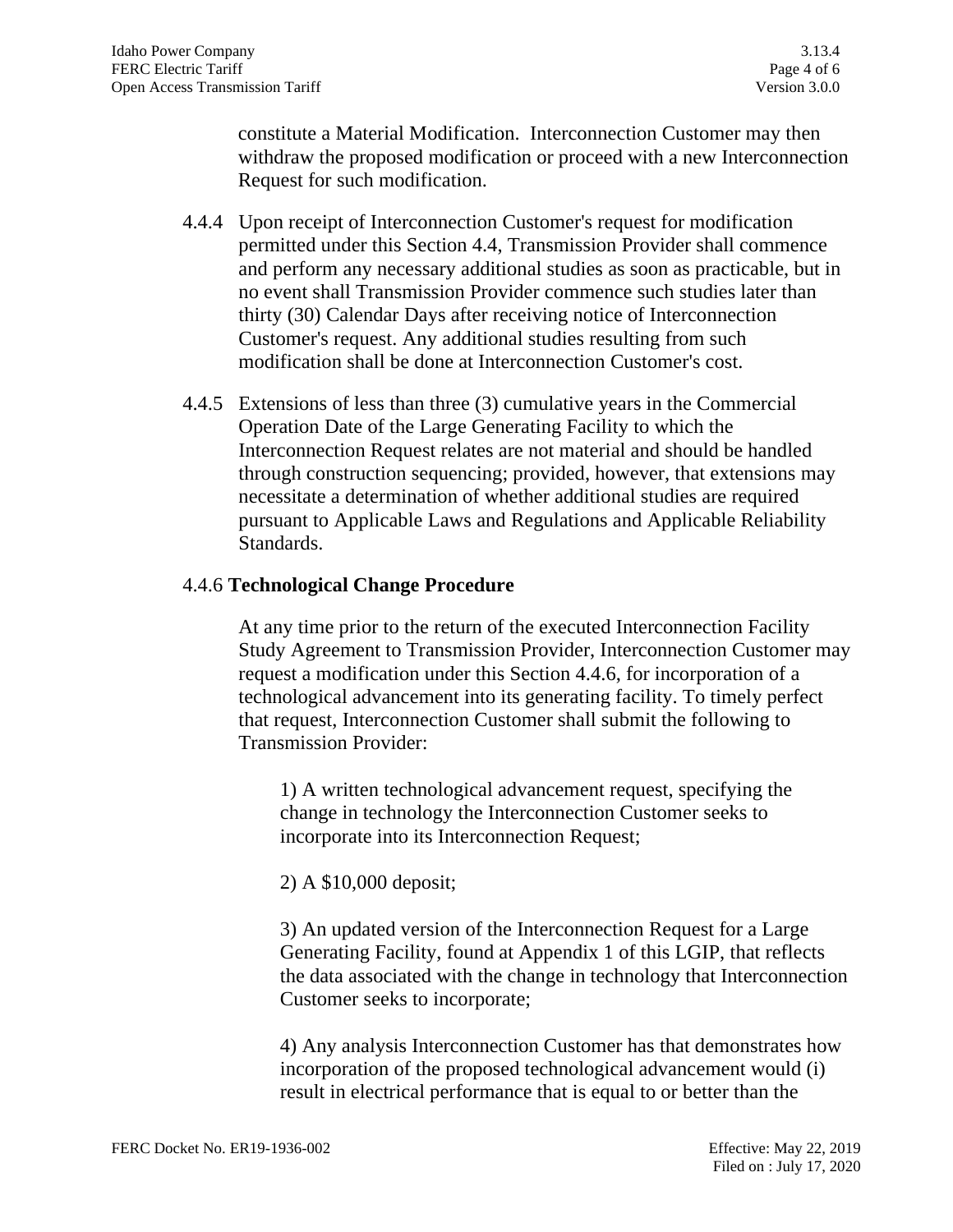electrical performance expected prior to the technological change, and (ii) not cause any reliability concerns; and,

5) To the extent applicable, updated modeling data in General Electric (GE) Positive Sequence Load Flow format (PSLF) with DYD files, or in such other format as the Transmission Provider may agree to accept. Such data could include, but is not limited to:

- Western Electricity Coordinating Council-approved dynamic models in General Electric (GE) Positive Sequence Load Flow (PSLF) format;
- Technical specification sheet ("cut sheet"), including the specific unit being utilized;
- Changes to the collector system including collector conductor data, collector layout, Generator Step Up Transformer (GSU) data, and unit/inverter transformer data required to develop an equivalent circuit; and
- Reactive devices beyond the Point of Interconnection (POI).

Once the technological advancement request, deposit, and additional data are received by the Transmission Provider, the Transmission Provider is to evaluate whether the technological advancement is a Material Modification or whether further study is necessary to complete the analysis of whether the technological advancement is a Material Modification. If Transmission Provider determines that the proposed technological advancement would not change any of the parameters in Appendix 1 of the LGIP, then no study will be necessary, the proposed advancement will not be considered a Material Modification, and the Interconnection Customer's deposit will be refunded.

Should further studies be required, Transmission Provider's studies may include steady-state, reactive power, short circuit/fault duty, stability analyses, and any other appropriate studies that Transmission Provider deems necessary to determine whether the technological advancement results in electrical performance that is equal to or better than the electrical performance expected prior to the technology change, and whether such technological advancement causes any reliability concerns. The Transmission Provider shall complete the assessment within thirty (30) days after Transmission Provider receives a perfected request for incorporation of the technological advancement that includes the deposit and the data outlined above. At the conclusion of the study, Transmission Provider is to provide an accounting of its costs to the Interconnection Customer and either refund any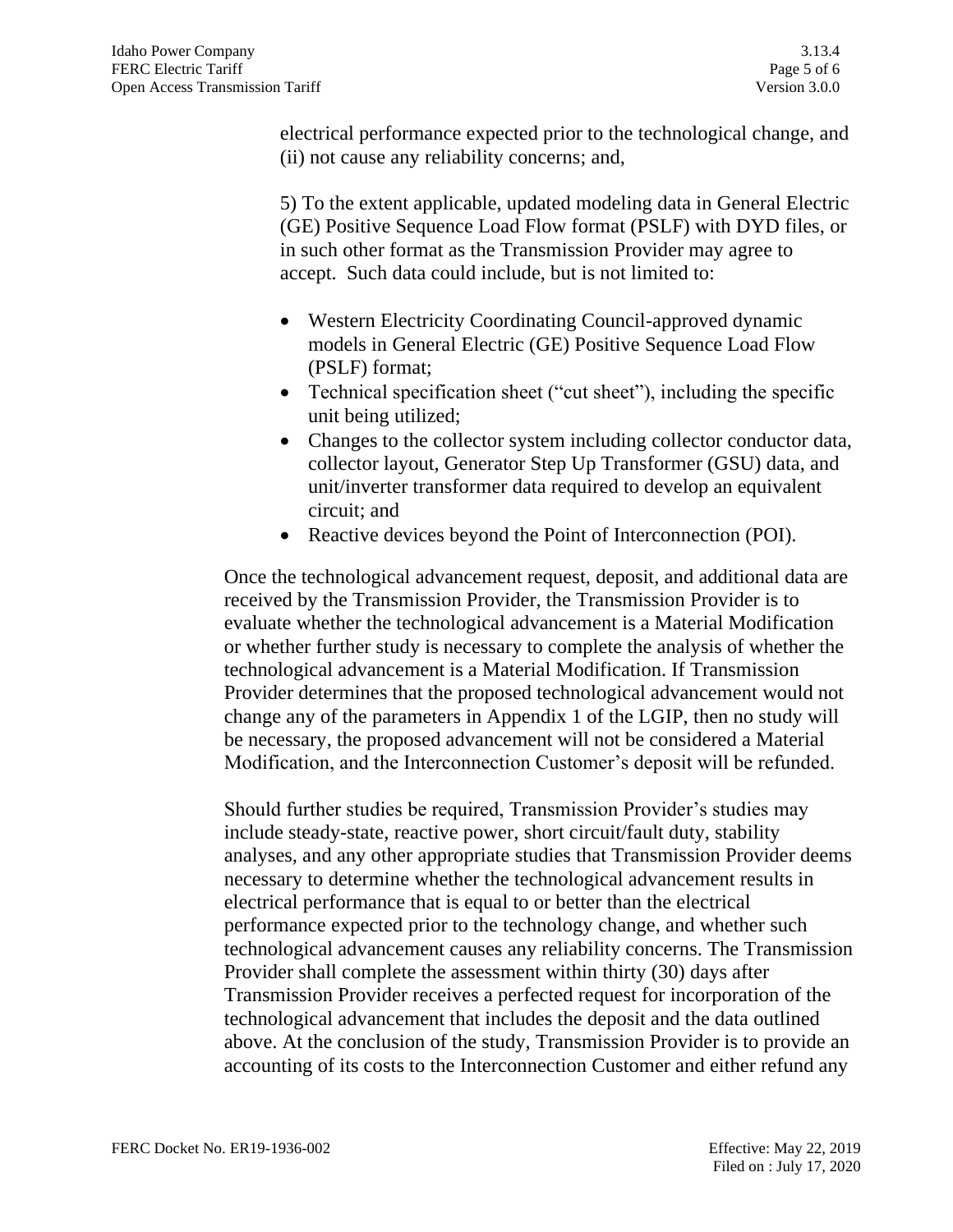overage or invoice the Interconnection Customer for any shortage of costs that exceed the deposit amount.

If the Transmission Provider's assessment determines that the change is a Permissible Technological Advancement, the Transmission Provider shall notify the Interconnection Customer and the Permissible Technological Advancement shall be incorporated without the loss of Interconnection Customer's queue position. If, however, the Transmission Provider cannot accommodate the proposed technological advancement without triggering the Material Modification provision of this LGIP, the Transmission Provider is to tender a report with the results of the steady-state analyses, reactive power capabilities, short circuit/fault duty impacts, stability analyses, and any other studies that were completed, including an explanation of why the technological advancement is deemed a Material Modification. Once notified, the Interconnection Customer may choose whether to abandon the proposed modification or proceed and lose its queue position.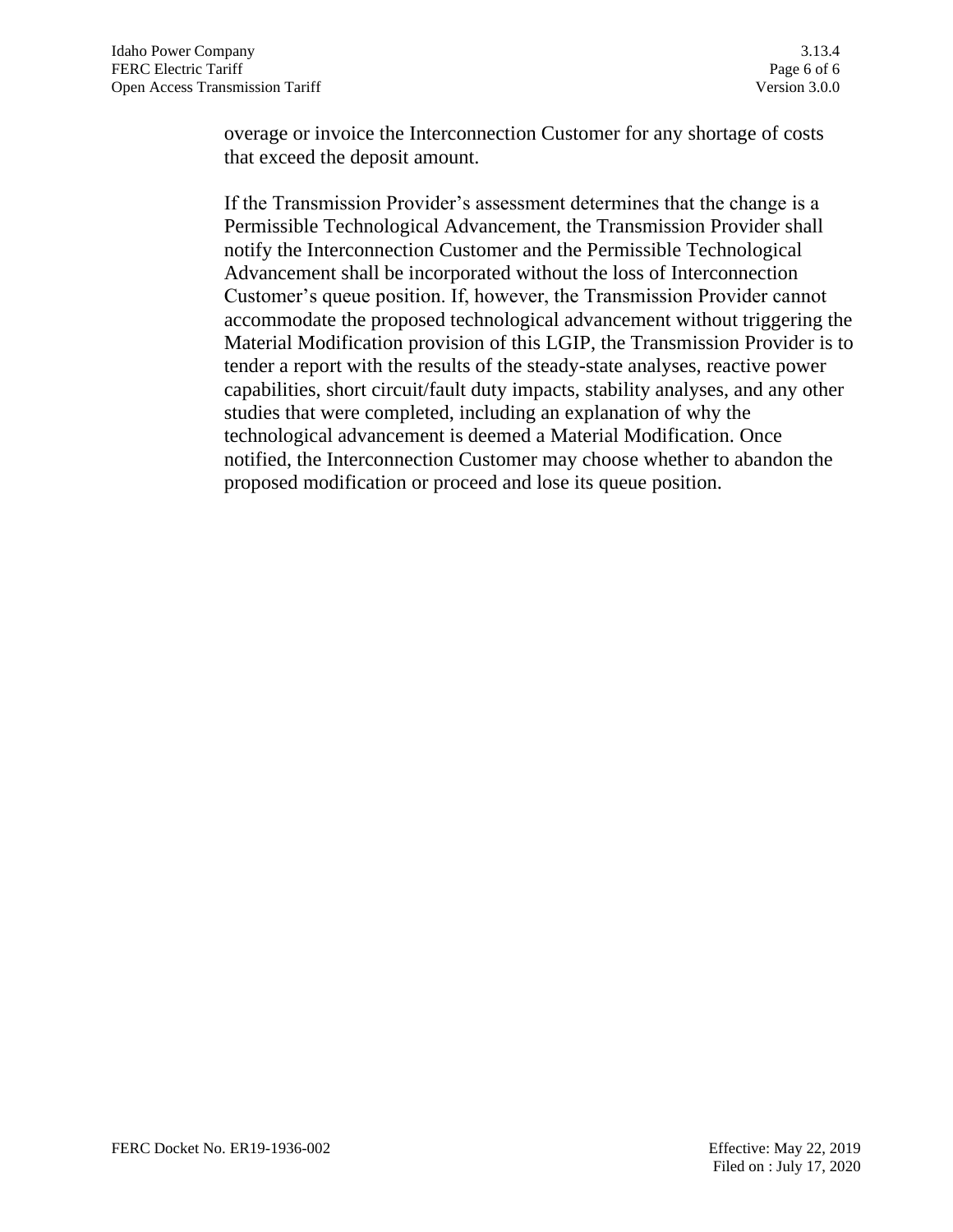# **Section 5. Procedures for Interconnection Requests Submitted Prior to Effective Date of Standard Large Generator Interconnection Procedures.**

### 5.1 **Queue Position for Pending Requests**.

- 5.1.1 Any Interconnection Customer assigned a Queue Position prior to the effective date of this LGIP shall retain that Queue Position.
	- 5.1.1.1 If an Interconnection Study Agreement has not been executed as of the effective date of this LGIP, then such Interconnection Study, and any subsequent Interconnection Studies, shall be processed in accordance with this LGIP.
	- 5.1.1.2 If an Interconnection Study Agreement has been executed prior to the effective date of this LGIP, such Interconnection Study shall be completed in accordance with the terms of such agreement. With respect to any remaining studies for which an Interconnection Customer has not signed an Interconnection Study Agreement prior to the effective date of the LGIP, Transmission Provider must offer Interconnection Customer the option of either continuing under Transmission Provider's existing interconnection study process or going forward with the completion of the necessary Interconnection Studies (for which it does not have a signed Interconnection Studies Agreement) in accordance with this LGIP.
	- 5.1.1.3 If an LGIA has been submitted to FERC for approval before the effective date of the LGIP, then the LGIA would be grandfathered.
- 5.1.2 **Transition Period**. To the extent necessary, Transmission Provider and Interconnection Customers with an outstanding request (i.e., an Interconnection Request for which an LGIA has not been submitted to FERC for approval as of the effective date of this LGIP) shall transition to this LGIP within a reasonable period of time not to exceed sixty (60) Calendar Days.

The use of the term "outstanding request" herein shall mean any Interconnection Request, on the effective date of this LGIP:

(i) that has been submitted but not yet accepted by Transmission Provider;

(ii) where the related interconnection agreement has not yet been submitted to FERC for approval in executed or unexecuted form,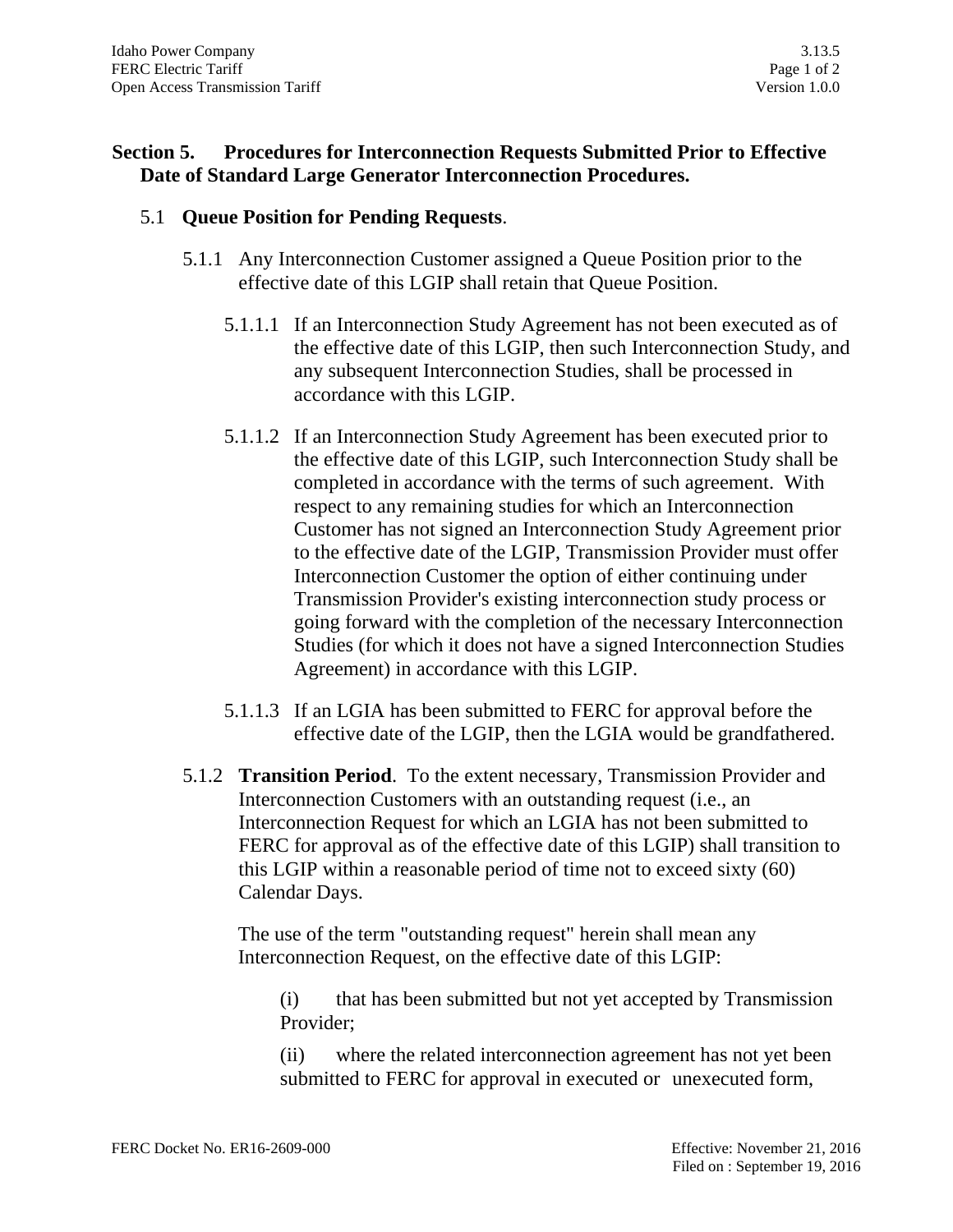(iii) where the relevant Interconnection Study Agreements have not yet been executed, or

(iv) where any of the relevant Interconnection Studies are in process but not yet completed.

Any Interconnection Customer with an outstanding request as of the effective date of this LGIP may request a reasonable extension of any deadline, otherwise applicable, if necessary to avoid undue hardship or prejudice to its Interconnection Request. A reasonable extension shall be granted by Transmission Provider to the extent consistent with the intent and process provided for under this LGIP.

5.2 **New Transmission Provider**. If Transmission Provider transfers control of its Transmission System to a successor Transmission Provider during the period when an Interconnection Request is pending, the original Transmission Provider shall transfer to the successor Transmission Provider any amount of the deposit or payment with interest thereon that exceeds the cost that it incurred to evaluate the request for interconnection. Any difference between such net amount and the deposit or payment required by this LGIP shall be paid by or refunded to the Interconnection Customer, as appropriate.

The original Transmission Provider shall coordinate with the successor Transmission Provider to complete any Interconnection Study, as appropriate, that the original Transmission Provider has begun but has not completed. If Transmission Provider has tendered a draft LGIA to Interconnection Customer but Interconnection Customer has not either executed the LGIA or requested the filing of an unexecuted LGIA with FERC, unless otherwise provided, Interconnection Customer must complete negotiations with the successor Transmission Provider.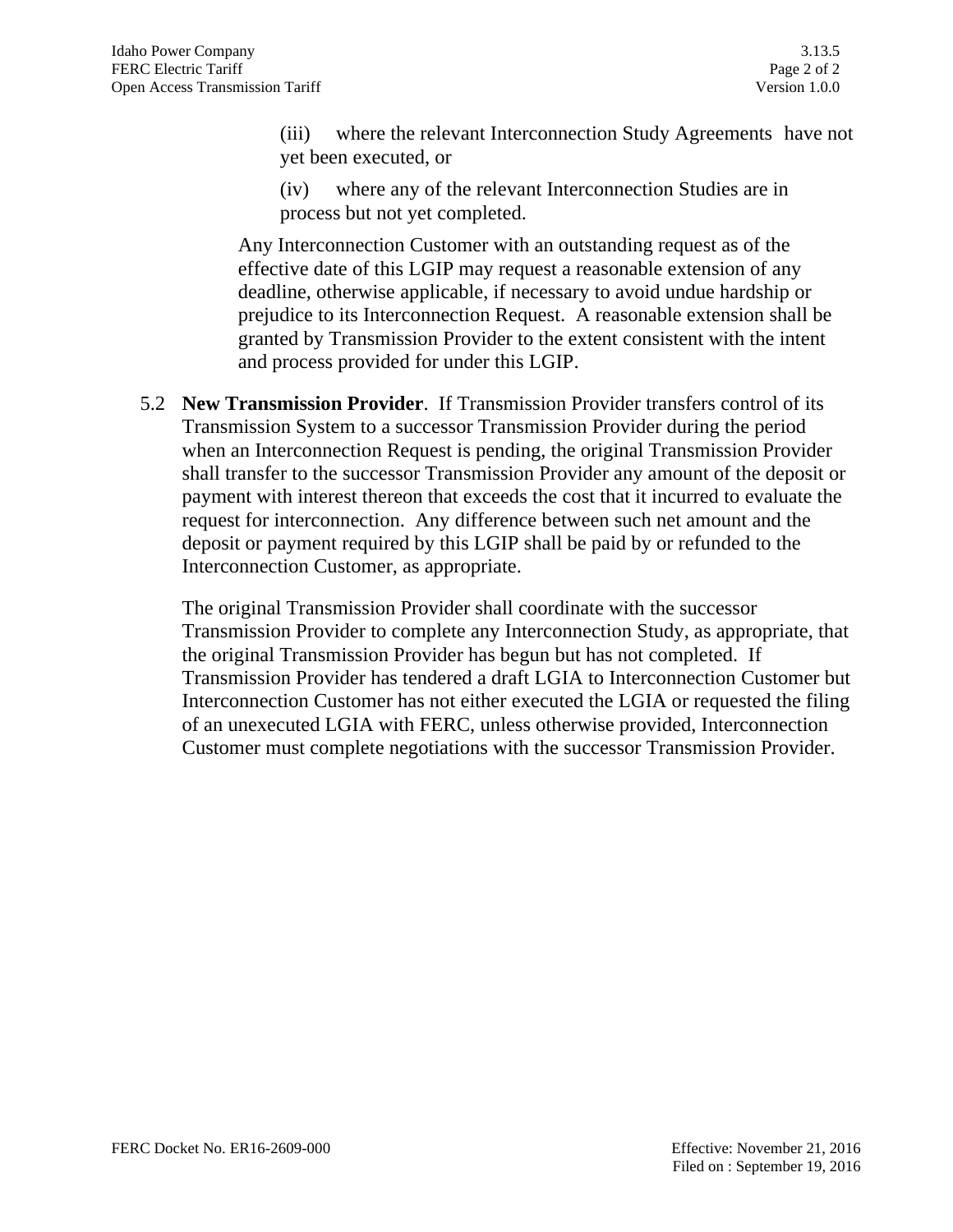### **Section 6. Interconnection Feasibility Study.**

6.1 **Interconnection Feasibility Study Agreement**. Simultaneously with the acknowledgement of a valid Interconnection Request Transmission Provider shall provide to Interconnection Customer an Interconnection Feasibility Study Agreement in the form of Appendix 2. The Interconnection Feasibility Study Agreement shall specify that Interconnection Customer is responsible for the actual cost of the Interconnection Feasibility Study.

Within five (5) Business Days following the Scoping Meeting Interconnection Customer shall specify for inclusion in the attachment to the Interconnection Feasibility Study Agreement the Point(s) of Interconnection and any reasonable alternative Point(s) of Interconnection.

Within five (5) Business Days following Transmission Provider's receipt of such designation, Transmission Provider shall tender to Interconnection Customer the Interconnection Feasibility Study Agreement signed by Transmission Provider, which includes a good faith estimate of the cost for completing the Interconnection Feasibility Study.

Interconnection Customer shall execute and deliver to Transmission Provider the Interconnection Feasibility Study Agreement along with a \$10,000 deposit no later than thirty (30) Calendar Days after its receipt.

On or before the return of the executed Interconnection Feasibility Study Agreement to Transmission Provider, Interconnection Customer shall provide the technical data called for in Appendix 1, Attachment A.

If the Interconnection Feasibility Study uncovers any unexpected result(s) not contemplated during the Scoping Meeting, a substitute Point of Interconnection identified by either Interconnection Customer or Transmission Provider, and acceptable to the other, such acceptance not to be unreasonably withheld, will be substituted for the designated Point of Interconnection specified above without loss of Queue Position, and Re-studies shall be completed pursuant to Section 6.4 as applicable.

For the purpose of this Section 6.1, if Transmission Provider and Interconnection Customer cannot agree on the substituted Point of Interconnection, then Interconnection Customer may direct that one of the alternatives as specified in the Interconnection Feasibility Study Agreement, as specified pursuant to Section 3.4.4, shall be the substitute.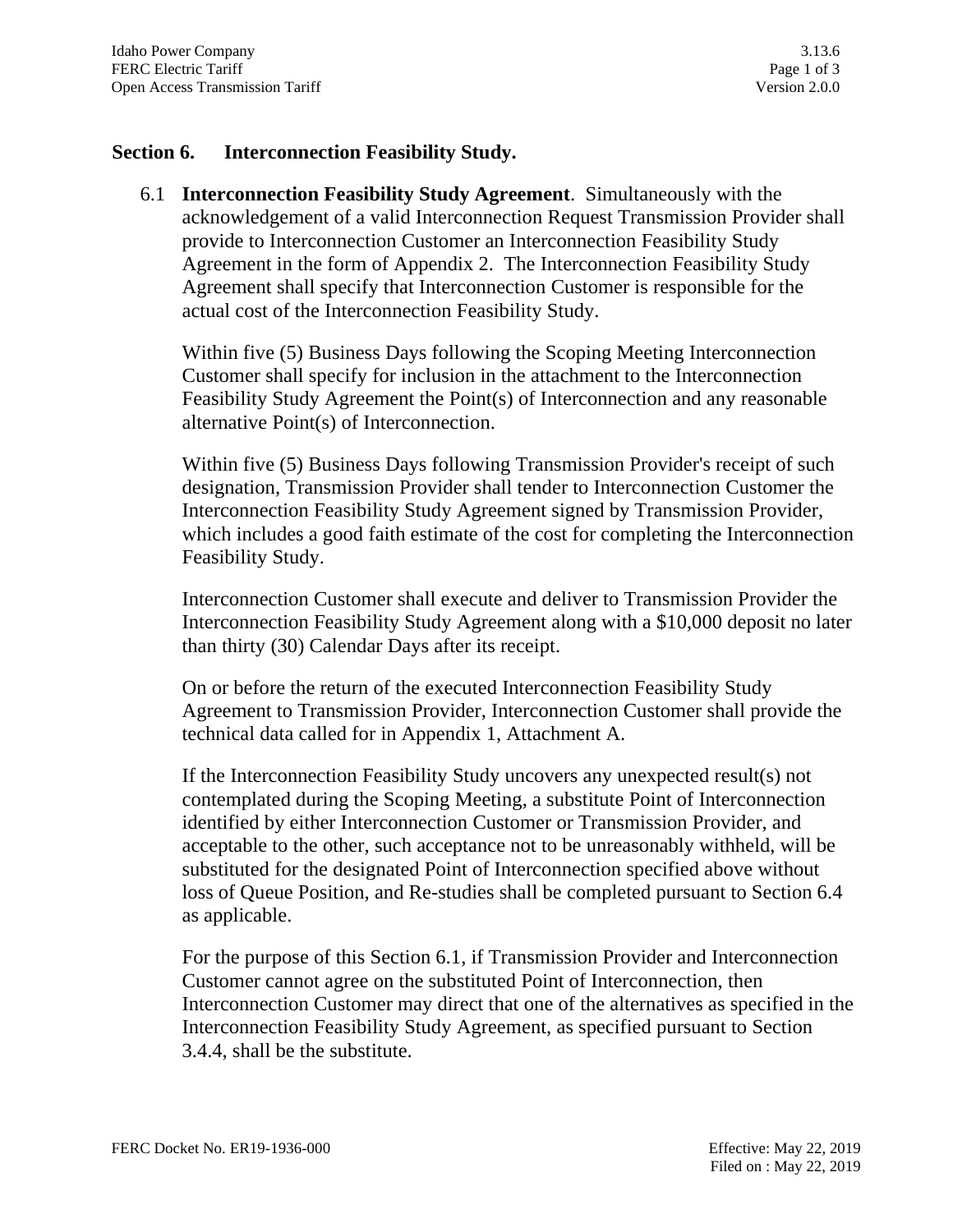If Interconnection Customer and Transmission Provider agree to forgo the Interconnection Feasibility Study, Transmission Provider will initiate an Interconnection System Impact Study under Section 7 of this LGIP and apply the \$10,000 deposit towards the Interconnection System Impact Study.

6.2 **Scope of Interconnection Feasibility Study**. The Interconnection Feasibility Study shall preliminarily evaluate the feasibility of the proposed interconnection to the Transmission System.

The Interconnection Feasibility Study will consider the Base Case as well as all generating facilities (and with respect to (iii), any identified Network Upgrades) that, on the date the Interconnection Feasibility Study is commenced:

- (i) are directly interconnected to the Transmission System;
- (ii) are interconnected to Affected Systems and may have an impact on the Interconnection Request;
- (iii) have a pending higher queued Interconnection Request to interconnect to the Transmission System; and
- (iv) have no Queue Position but have executed an LGIA or requested that an unexecuted LGIA be filed with FERC.

The Interconnection Feasibility Study will consist of a power flow and short circuit analysis. The Interconnection Feasibility Study will provide a list of facilities and a non-binding good faith estimate of cost responsibility and a nonbinding good faith estimated time to construct.

6.3 **Interconnection Feasibility Study Procedures**. Transmission Provider shall utilize existing studies to the extent practicable when it performs the study. Transmission Provider shall use Reasonable Efforts to complete the Interconnection Feasibility Study no later than forty-five (45) Calendar Days after Transmission Provider receives the fully executed Interconnection Feasibility Study Agreement.

At the request of Interconnection Customer or at any time Transmission Provider determines that it will not meet the required time frame for completing the Interconnection Feasibility Study, Transmission Provider shall notify Interconnection Customer as to the schedule status of the Interconnection Feasibility Study. If Transmission Provider is unable to complete the Interconnection Feasibility Study within that time period, it shall notify Interconnection Customer and provide an estimated completion date with an explanation of the reasons why additional time is required.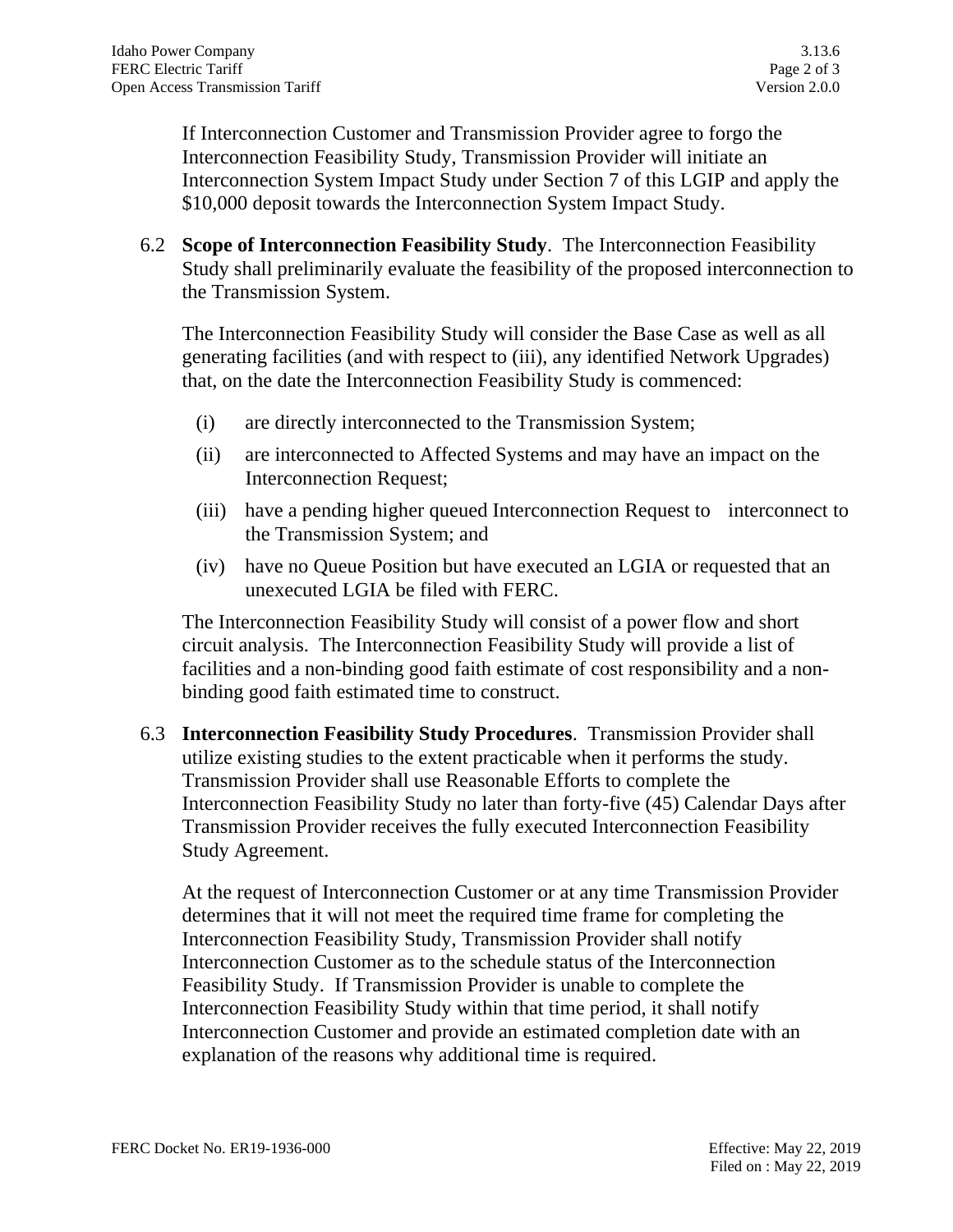Upon request, Transmission Provider shall provide Interconnection Customer supporting documentation, workpapers and relevant power flow, short circuit and stability databases for the Interconnection Feasibility Study, subject to confidentiality arrangements consistent with Section 13.1.

Transmission Provider shall study the Interconnection Request at the level of service requested by the Interconnection Customer, unless otherwise required to study the full Generating Facility Capacity due to safety or reliability concerns.

- 6.3.1 **Meeting with Transmission Provider**. Within ten (10) Business Days of providing an Interconnection Feasibility Study report to Interconnection Customer, Transmission Provider and Interconnection Customer shall meet to discuss the results of the Interconnection Feasibility Study.
- 6.4 **Re-Study**. If Re-Study of the Interconnection Feasibility Study is required due to a higher queued project dropping out of the queue, or a modification of a higher queued project subject to Section 4.4, or re-designation of the Point of Interconnection pursuant to Section 6.1 Transmission Provider shall notify Interconnection Customer in writing. Such Re-Study shall take not longer than forty-five (45) Calendar Days from the date of the notice. Any cost of Re-Study shall be borne by the Interconnection Customer being re-studied.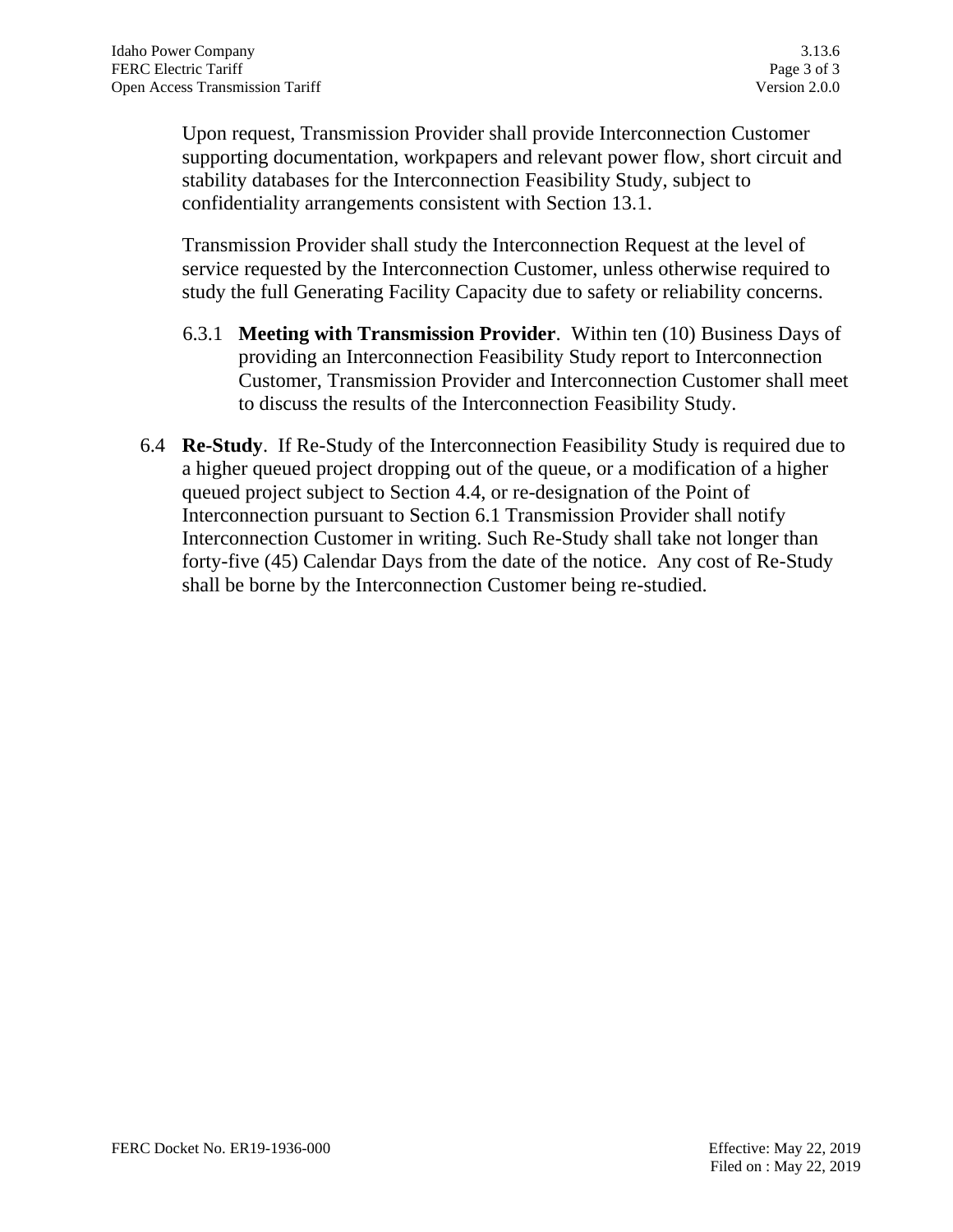### **Section 7. Interconnection System Impact Study.**

7.1 **Interconnection System Impact Study Agreement**. Unless otherwise agreed, pursuant to the Scoping Meeting provided in Section 3.4.4, simultaneously with the delivery of the Interconnection Feasibility Study to Interconnection Customer, Transmission Provider shall provide to Interconnection Customer an Interconnection System Impact Study Agreement in the form of Appendix 3 to this LGIP. The Interconnection System Impact Study Agreement shall provide that Interconnection Customer shall compensate Transmission Provider for the actual cost of the Interconnection System Impact Study.

Within three (3) Business Days following the Interconnection Feasibility Study results meeting, Transmission Provider shall provide to Interconnection Customer a non-binding good faith estimate of the cost and timeframe for completing the Interconnection System Impact Study.

#### 7.2 **Execution of Interconnection System Impact Study Agreement**.

Interconnection Customer shall execute the Interconnection System Impact Study Agreement and deliver the executed Interconnection System Impact Study Agreement to Transmission Provider no later than thirty (30) Calendar Days after its receipt along with demonstration of Site Control, and a \$50,000 deposit.

If Interconnection Customer does not provide all such technical data when it delivers the Interconnection System Impact Study Agreement, Transmission Provider shall notify Interconnection Customer of the deficiency within five (5) Business Days of the receipt of the executed Interconnection System Impact Study Agreement and Interconnection Customer shall cure the deficiency within ten (10) Business Days of receipt of the notice, provided, however, such deficiency does not include failure to deliver the executed Interconnection System Impact Study Agreement or deposit.

If the Interconnection System Impact Study uncovers any unexpected result(s) not contemplated during the Scoping Meeting and the Interconnection Feasibility Study, a substitute Point of Interconnection identified by either Interconnection Customer or Transmission Provider, and acceptable to the other, such acceptance not to be unreasonably withheld, will be substituted for the designated Point of Interconnection specified above without loss of Queue Position, and restudies shall be completed pursuant to Section 7.6 as applicable.

For the purpose of this Section 7.2, if Transmission Provider and Interconnection Customer cannot agree on the substituted Point of Interconnection, then Interconnection Customer may direct that one of the alternatives as specified in the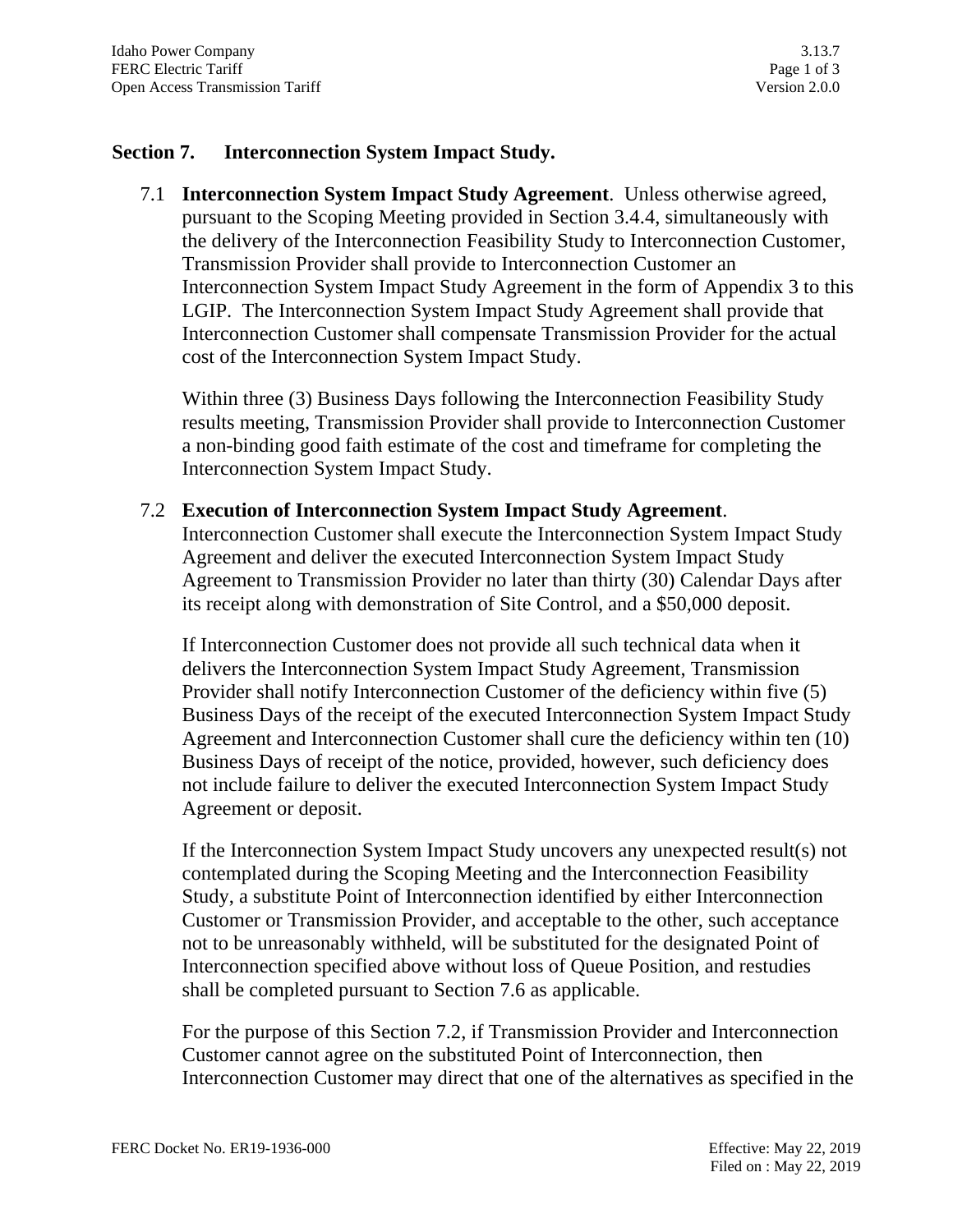Interconnection Feasibility Study Agreement, as specified pursuant to Section 3.4.4, shall be the substitute.

- 7.3 **Scope of Interconnection System Impact Study**. The Interconnection System Impact Study shall evaluate the impact of the proposed interconnection on the reliability of the Transmission System. The Interconnection System Impact Study will consider the Base Case as well as all generating facilities (and with respect to (iii) below, any identified Network Upgrades associated with such higher queued interconnection) that, on the date the Interconnection System Impact Study is commenced:
	- (i) are directly interconnected to the Transmission System;
	- (ii) are interconnected to Affected Systems and may have an impact on the Interconnection Request;
	- (iii) have a pending higher queued Interconnection Request to interconnect to the Transmission System; and
	- (iv) have no Queue Position but have executed an LGIA or requested that an unexecuted LGIA be filed with FERC.

The Interconnection System Impact Study will consist of a short circuit analysis, a stability analysis, and a power flow analysis. The Interconnection System Impact Study will state the assumptions upon which it is based; state the results of the analyses; and provide the requirements or potential impediments to providing the requested interconnection service, including a preliminary indication of the cost and length of time that would be necessary to correct any problems identified in those analyses and implement the interconnection. For purposes of determining necessary Interconnection Facilities and Network Upgrades, the System Impact Study shall consider the level of Interconnection Service requested by the Interconnection Customer, unless otherwise required to study the full Generating Facility Capacity due to safety or reliability concerns. The Interconnection System Impact Study will provide a list of facilities that are required as a result of the Interconnection Request and a non-binding good faith estimate of cost responsibility and a non-binding good faith estimated time to construct.

7.4 **Interconnection System Impact Study Procedures**. Transmission Provider shall coordinate the Interconnection System Impact Study with any Affected System that is affected by the Interconnection Request pursuant to Section 3.6 above. Transmission Provider shall utilize existing studies to the extent practicable when it performs the study. Transmission Provider shall use Reasonable Efforts to complete the Interconnection System Impact Study within ninety (90) Calendar Days after the receipt of the Interconnection System Impact Study Agreement or notification to proceed, study payment, and technical data. If Transmission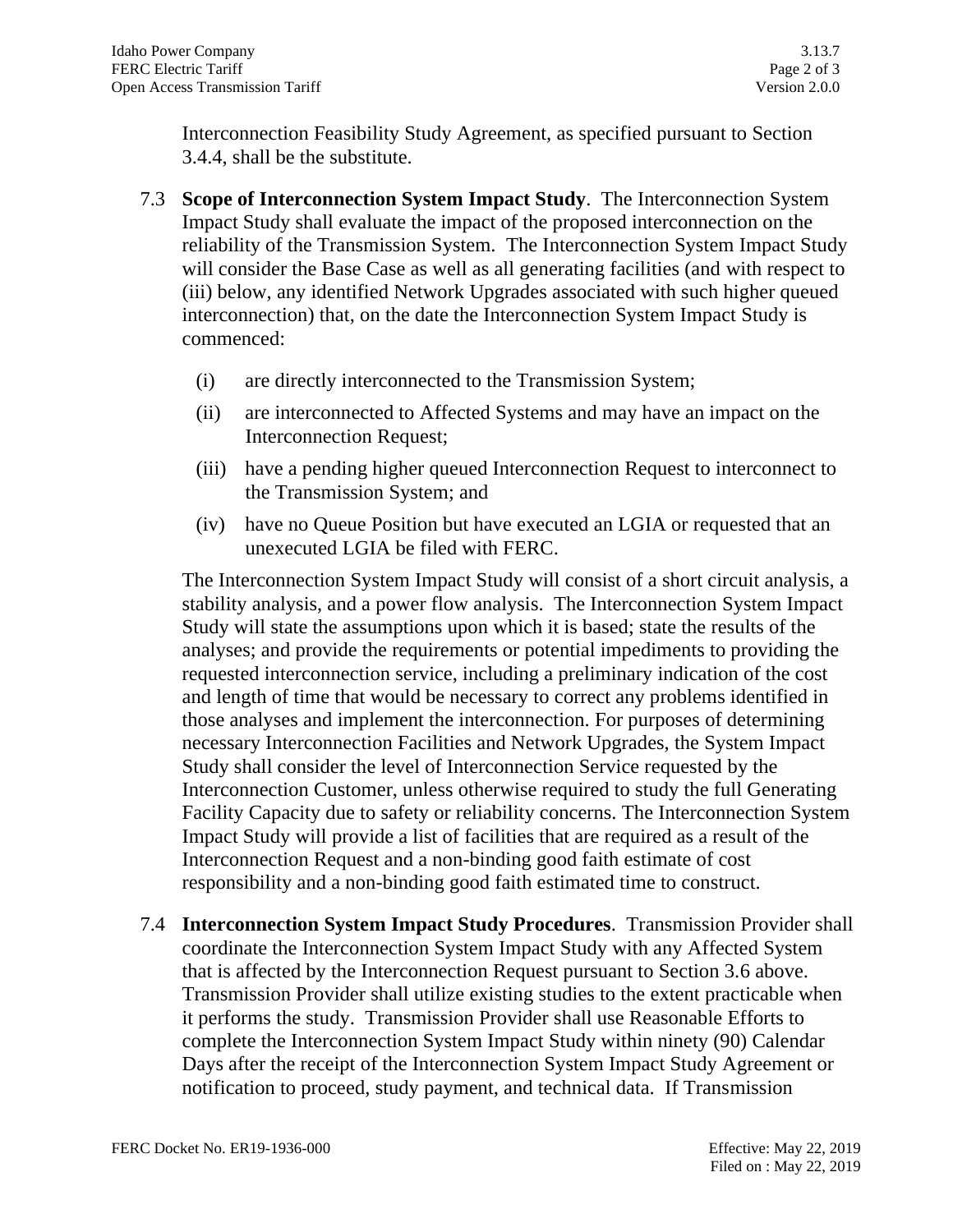Provider uses Clustering, Transmission Provider shall use Reasonable Efforts to deliver a completed Interconnection System Impact Study within ninety (90) Calendar Days after the close of the Queue Cluster Window.

At the request of Interconnection Customer or at any time Transmission Provider determines that it will not meet the required time frame for completing the Interconnection System Impact Study, Transmission Provider shall notify Interconnection Customer as to the schedule status of the Interconnection System Impact Study. If Transmission Provider is unable to complete the Interconnection System Impact Study within the time period, it shall notify Interconnection Customer and provide an estimated completion date with an explanation of the reasons why additional time is required.

Upon request, Transmission Provider shall provide Interconnection Customer all supporting documentation, workpapers and relevant pre-Interconnection Request and post-Interconnection Request power flow, short circuit and stability databases for the Interconnection System Impact Study, subject to confidentiality arrangements consistent with Section 13.1.

- 7.5 **Meeting with Transmission Provider**. Within ten (10) Business Days of providing an Interconnection System Impact Study report to Interconnection Customer, Transmission Provider and Interconnection Customer shall meet to discuss the results of the Interconnection System Impact Study.
- 7.6 **Re-Study**. If Re-Study of the Interconnection System Impact Study is required due to a higher queued project dropping out of the queue, or a modification of a higher queued project subject to Section 4.4, or re-designation of the Point of Interconnection pursuant to Section 7.2 Transmission Provider shall notify Interconnection Customer in writing. Such Re-Study shall take no longer than sixty (60) Calendar Days from the date of notice. Any cost of Re-Study shall be borne by the Interconnection Customer being re-studied.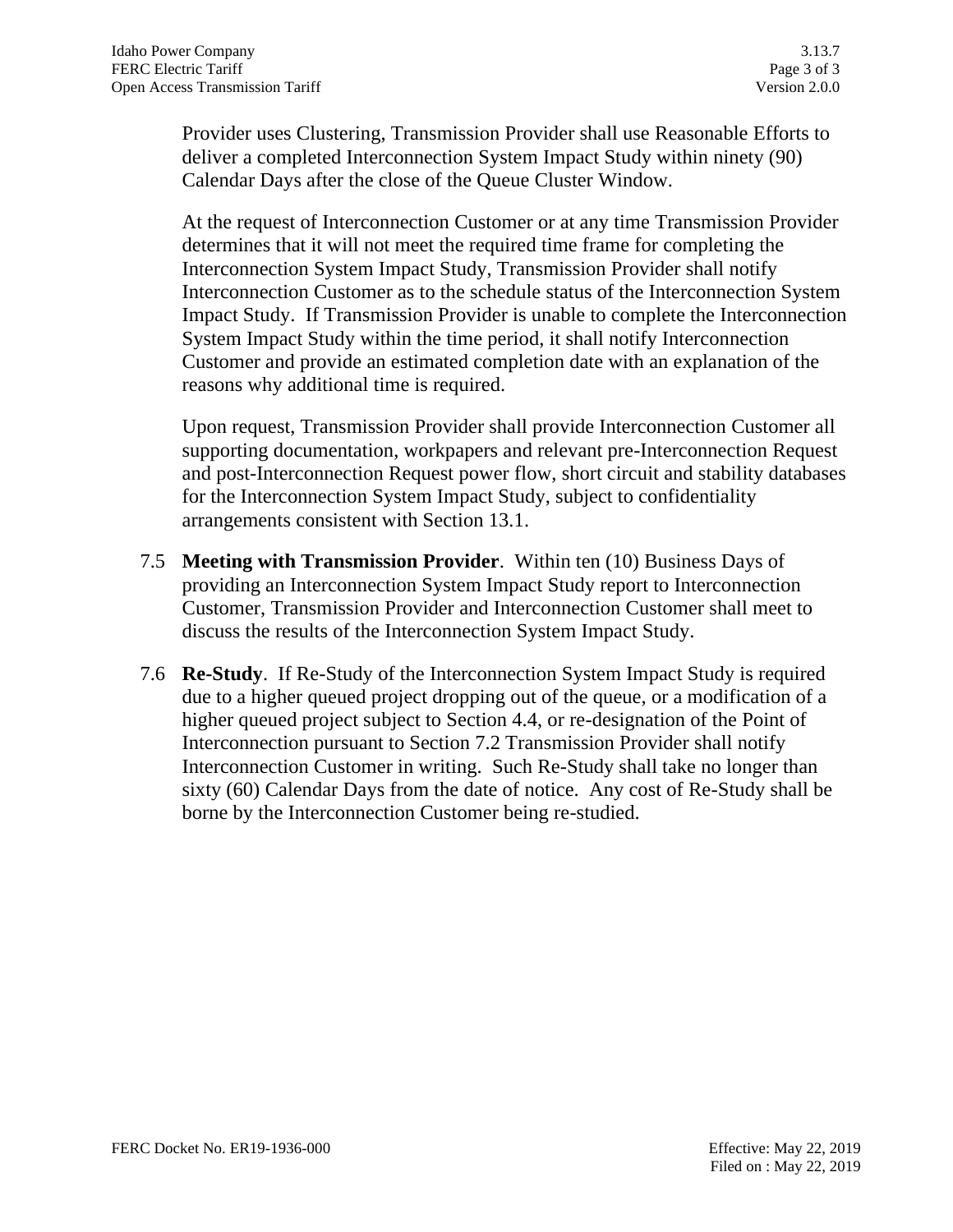### **Section 8. Interconnection Facilities Study.**

8.1 **Interconnection Facilities Study Agreement**. Simultaneously with the delivery of the Interconnection System Impact Study to Interconnection Customer, Transmission Provider shall provide to Interconnection Customer an Interconnection Facilities Study Agreement in the form of Appendix 4 to this LGIP. The Interconnection Facilities Study Agreement shall provide that Interconnection Customer shall compensate Transmission Provider for the actual cost of the Interconnection Facilities Study.

Within three (3) Business Days following the Interconnection System Impact Study results meeting, Transmission Provider shall provide to Interconnection Customer a non-binding good faith estimate of the cost and timeframe for completing the Interconnection Facilities Study.

Interconnection Customer shall execute the Interconnection Facilities Study Agreement and deliver the executed Interconnection Facilities Study Agreement to Transmission Provider within thirty (30) Calendar Days after its receipt, together with the required technical data and the greater of \$100,000 or Interconnection Customer's portion of the estimated monthly cost of conducting the Interconnection Facilities Study.

- 8.1.1 Transmission Provider shall invoice Interconnection Customer on a monthly basis for the work to be conducted on the Interconnection Facilities Study each month.
- 8.1.2 Interconnection Customer shall pay invoiced amounts within thirty (30) Calendar Days of receipt of invoice. Transmission Provider shall continue to hold the amounts on deposit until settlement of the final invoice.
- 8.2 **Scope of Interconnection Facilities Study**. The Interconnection Facilities Study shall specify and estimate the cost of the equipment, engineering, procurement and construction work needed to implement the conclusions of the Interconnection System Impact Study in accordance with Good Utility Practice to physically and electrically connect the Interconnection Facility to the Transmission System. The Interconnection Facilities Study shall also identify the electrical switching configuration of the connection equipment, including, without limitation: the transformer, switchgear, meters, and other station equipment; the nature and estimated cost of any Transmission Provider's Interconnection Facilities and Network Upgrades necessary to accomplish the interconnection; and an estimate of the time required to complete the construction and installation of such facilities. The Facilities Study will also identify any potential control equipment for requests for Interconnection Service that are lower than the Generating Facility Capacity.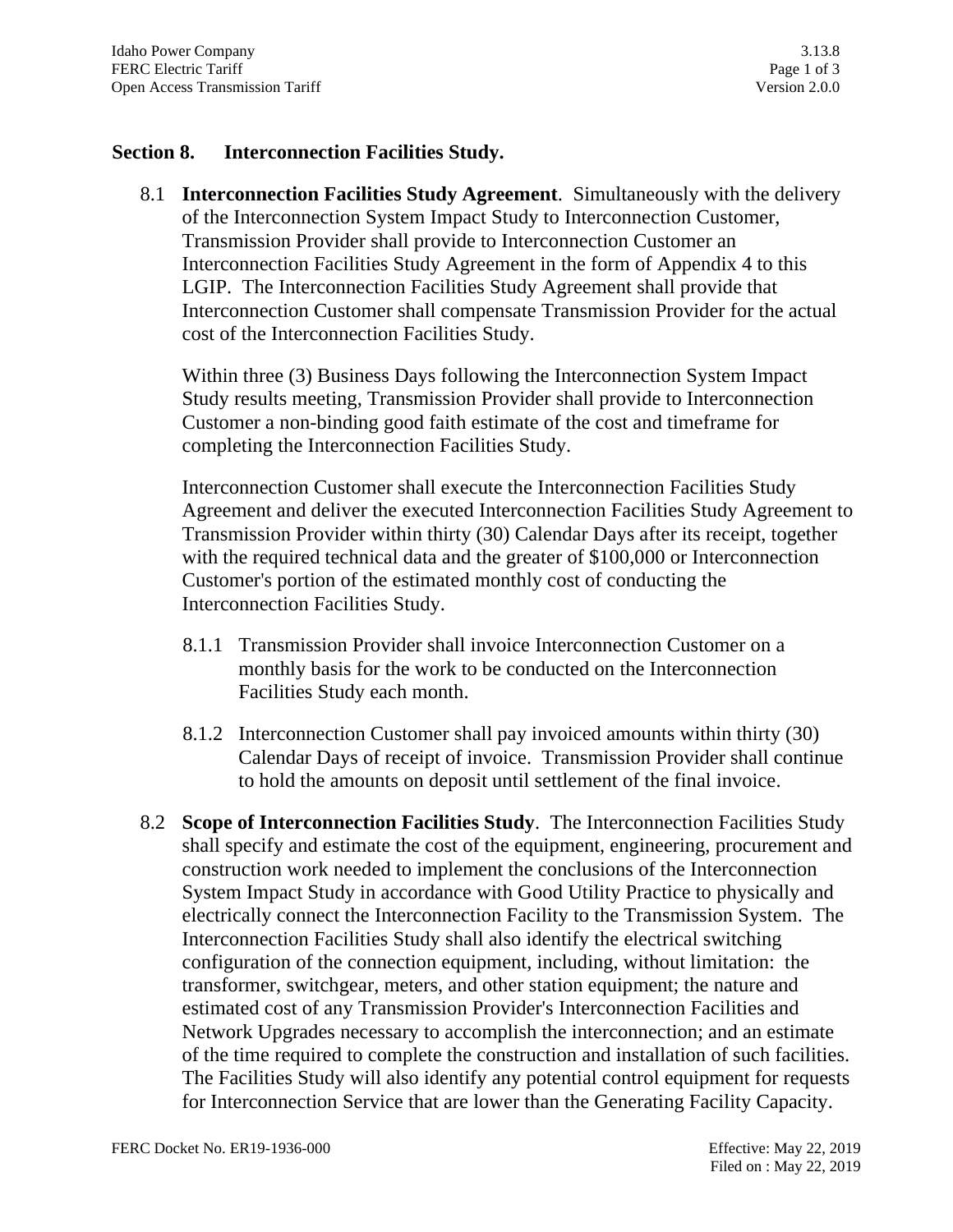8.3 **Interconnection Facilities Study Procedures**. Transmission Provider shall coordinate the Interconnection Facilities Study with any Affected System pursuant to Section 3.6 above. Transmission Provider shall utilize existing studies to the extent practicable in performing the Interconnection Facilities Study. Transmission Provider shall use Reasonable Efforts to complete the study and issue a draft Interconnection Facilities Study report to Interconnection Customer within the following number of days after receipt of an executed Interconnection Facilities Study Agreement: ninety (90) Calendar Days, with no more than a +/- 20 percent cost estimate contained in the report; or one hundred eighty (180) Calendar Days, if Interconnection Customer requests a  $+/-10$  percent cost estimate.

At the request of Interconnection Customer or at any time Transmission Provider determines that it will not meet the required time frame for completing the Interconnection Facilities Study, Transmission Provider shall notify Interconnection Customer as to the schedule status of the Interconnection Facilities Study. If Transmission Provider is unable to complete the Interconnection Facilities Study and issue a draft Interconnection Facilities Study report within the time required, it shall notify Interconnection Customer and provide an estimated completion date and an explanation of the reasons why additional time is required.

Interconnection Customer may, within thirty (30) Calendar Days after receipt of the draft report, provide written comments to Transmission Provider, which Transmission Provider shall include in the final report. Transmission Provider shall issue the final Interconnection Facilities Study report within fifteen (15) Business Days of receiving Interconnection Customer's comments or promptly upon receiving Interconnection Customer's statement that it will not provide comments. Transmission Provider may reasonably extend such fifteen-day period upon notice to Interconnection Customer if Interconnection Customer's comments require Transmission Provider to perform additional analyses or make other significant modifications prior to the issuance of the final Interconnection Facilities Report. Upon request, Transmission Provider shall provide Interconnection Customer supporting documentation, workpapers, and databases or data developed in the preparation of the Interconnection Facilities Study, subject to confidentiality arrangements consistent with Section 13.1.

8.4 **Meeting with Transmission Provider**. Within ten (10) Business Days of providing a draft Interconnection Facilities Study report to Interconnection Customer, Transmission Provider and Interconnection Customer shall meet to discuss the results of the Interconnection Facilities Study.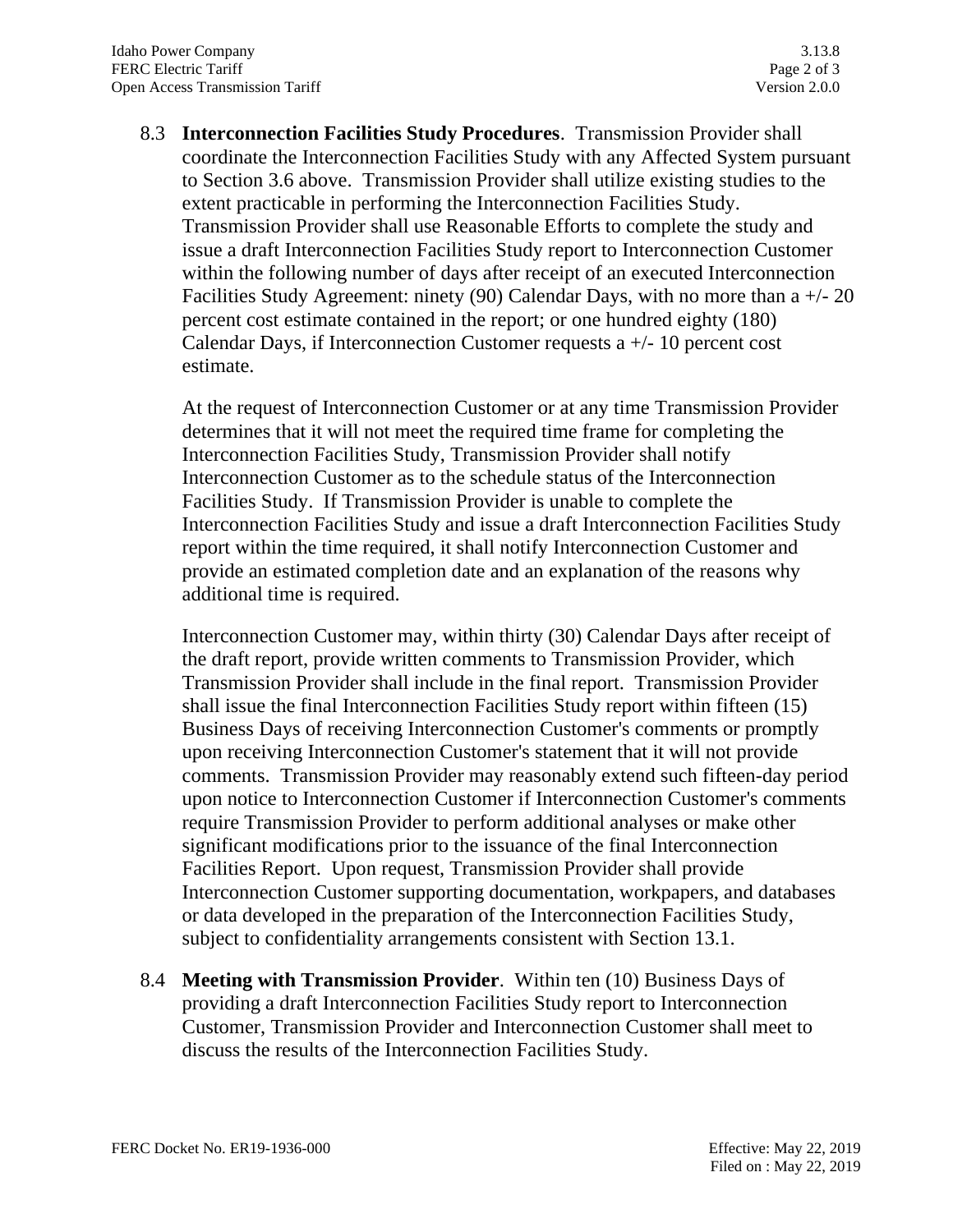8.5 **Re-Study**. If Re-Study of the Interconnection Facilities Study is required due to a higher queued project dropping out of the queue or a modification of a higher queued project pursuant to Section 4.4, Transmission Provider shall so notify Interconnection Customer in writing. Such Re-Study shall take no longer than sixty (60) Calendar Days from the date of notice. Any cost of Re-Study shall be borne by the Interconnection Customer being re-studied.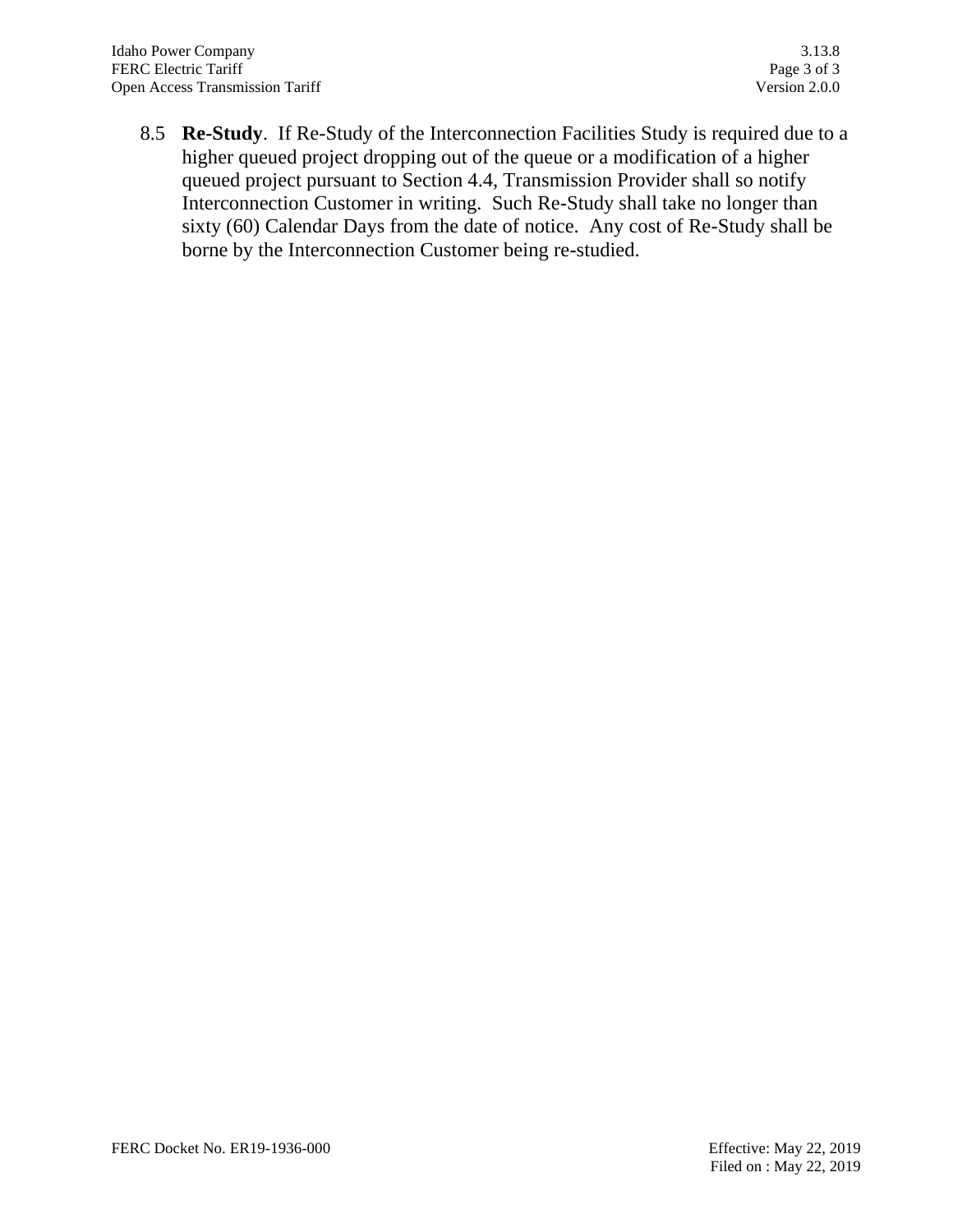# **Section 9. Engineering & Procurement ('E&P') Agreement.**

Prior to executing an LGIA, an Interconnection Customer may, in order to advance the implementation of its interconnection, request and Transmission Provider shall offer the Interconnection Customer, an E&P Agreement that authorizes Transmission Provider to begin engineering and procurement of long lead-time items necessary for the establishment of the interconnection. However, Transmission Provider shall not be obligated to offer an E&P Agreement if Interconnection Customer is in Dispute Resolution as a result of an allegation that Interconnection Customer has failed to meet any milestones or comply with any prerequisites specified in other parts of the LGIP. The E&P Agreement is an optional procedure and it will not alter the Interconnection Customer's Queue Position or In-Service Date. The E&P Agreement shall provide for Interconnection Customer to pay the cost of all activities authorized by Interconnection Customer and to make advance payments or provide other satisfactory security for such costs.

Interconnection Customer shall pay the cost of such authorized activities and any cancellation costs for equipment that is already ordered for its interconnection, which cannot be mitigated as hereafter described, whether or not such items or equipment later become unnecessary. If Interconnection Customer withdraws its application for interconnection or either Party terminates the E&P Agreement, to the extent the equipment ordered can be canceled under reasonable terms, Interconnection Customer shall be obligated to pay the associated cancellation costs. To the extent that the equipment cannot be reasonably canceled, Transmission Provider may elect:

- (i) to take title to the equipment, in which event Transmission Provider shall refund Interconnection Customer any amounts paid by Interconnection Customer for such equipment and shall pay the cost of delivery of such equipment, or
- (ii) to transfer title to and deliver such equipment to Interconnection Customer, in which event Interconnection Customer shall pay any unpaid balance and cost of delivery of such equipment.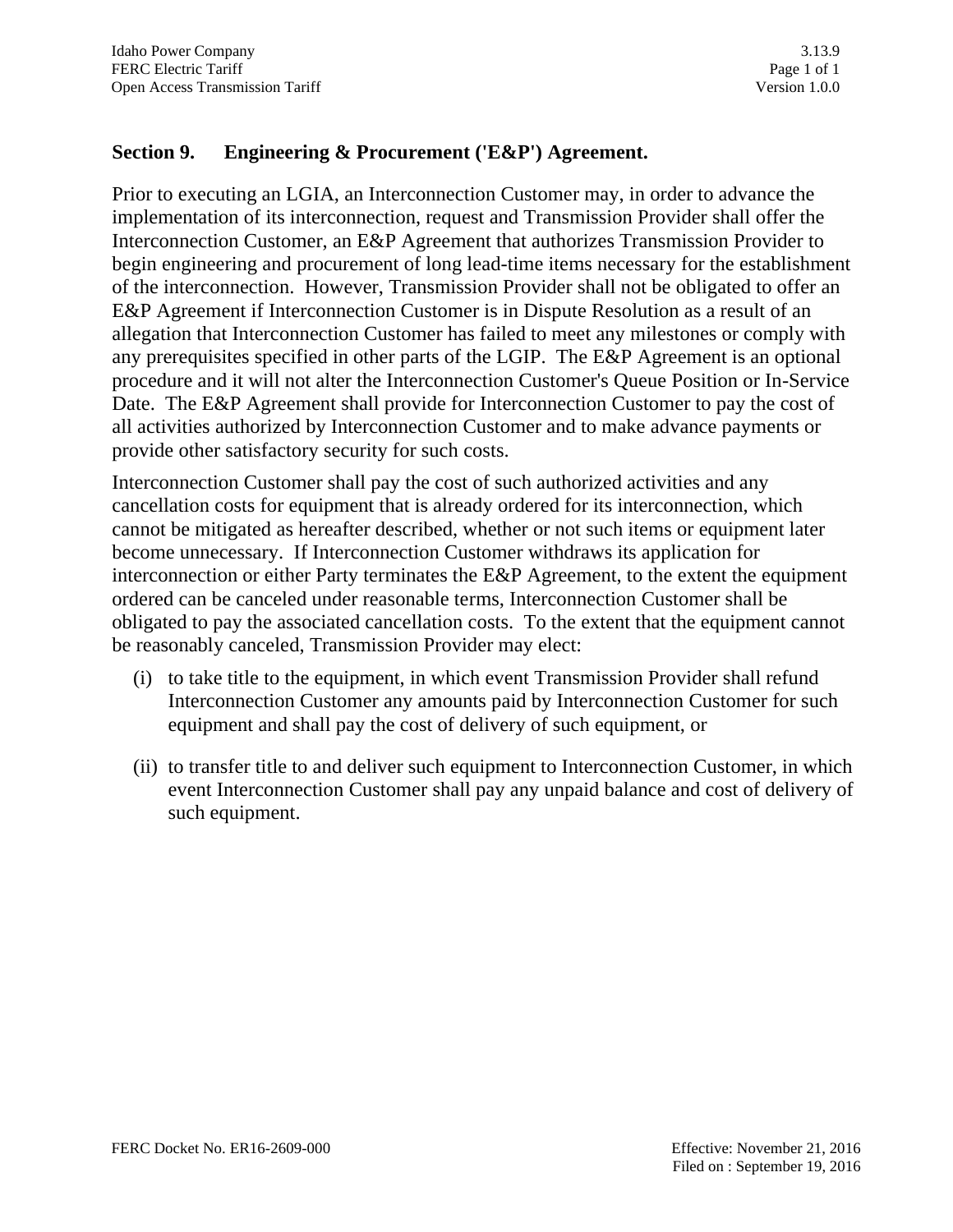# **Section 10. Optional Interconnection Study.**

10.1 **Optional Interconnection Study Agreement**. On or after the date when Interconnection Customer receives Interconnection System Impact Study results, Interconnection Customer may request, and Transmission Provider shall perform a reasonable number of Optional Studies. The request shall describe the assumptions that Interconnection Customer wishes Transmission Provider to study within the scope described in Section 10.2. Within five (5) Business Days after receipt of a request for an Optional Interconnection Study, Transmission Provider shall provide to Interconnection Customer an Optional Interconnection Study Agreement in the form of Appendix 5.

The Optional Interconnection Study Agreement shall: (i) specify the technical data that Interconnection Customer must provide for each phase of the Optional Interconnection Study, (ii) specify Interconnection Customer's assumptions as to which Interconnection Requests with earlier queue priority dates will be excluded from the Optional Interconnection Study case and assumptions as to the type of interconnection service for Interconnection Requests remaining in the Optional Interconnection Study case, and (iii) Transmission Provider's estimate of the cost of the Optional Interconnection Study. To the extent known by Transmission Provider, such estimate shall include any costs expected to be incurred by any Affected System whose participation is necessary to complete the Optional Interconnection Study. Notwithstanding the above, Transmission Provider shall not be required as a result of an Optional Interconnection Study request to conduct any additional Interconnection Studies with respect to any other Interconnection Request.

Interconnection Customer shall execute the Optional Interconnection Study Agreement within ten (10) Business Days of receipt and deliver the Optional Interconnection Study Agreement, the technical data and a \$10,000 deposit to Transmission Provider.

10.2 **Scope of Optional Interconnection Study**. The Optional Interconnection Study will consist of a sensitivity analysis based on the assumptions specified by Interconnection Customer in the Optional Interconnection Study Agreement. The Optional Interconnection Study will also identify Transmission Provider's Interconnection Facilities and the Network Upgrades, and the estimated cost thereof, that may be required to provide transmission service or Interconnection Service based upon the results of the Optional Interconnection Study.

The Optional Interconnection Study shall be performed solely for informational purposes. Transmission Provider shall use Reasonable Efforts to coordinate the study with any Affected Systems that may be affected by the types of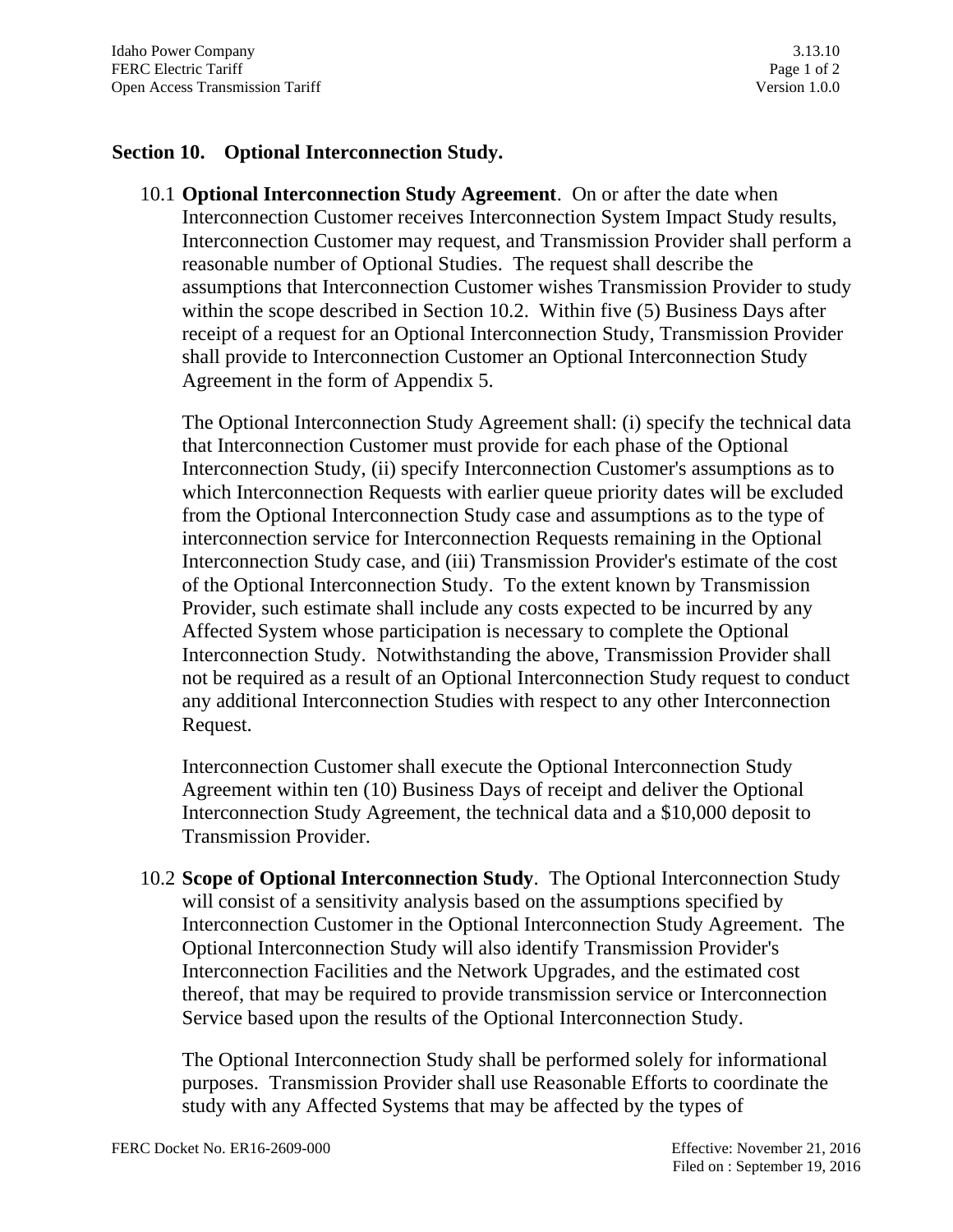Interconnection Services that are being studied. Transmission Provider shall utilize existing studies to the extent practicable in conducting the Optional Interconnection Study.

10.3 **Optional Interconnection Study Procedures**. The executed Optional Interconnection Study Agreement, the prepayment, and technical and other data called for therein must be provided to Transmission Provider within ten (10) Business Days of Interconnection Customer receipt of the Optional Interconnection Study Agreement. Transmission Provider shall use Reasonable Efforts to complete the Optional Interconnection Study within a mutually agreed upon time period specified within the Optional Interconnection Study Agreement. If Transmission Provider is unable to complete the Optional Interconnection Study within such time period, it shall notify Interconnection Customer and provide an estimated completion date and an explanation of the reasons why additional time is required. Any difference between the study payment and the actual cost of the study shall be paid to Transmission Provider or refunded to Interconnection Customer, as appropriate. Upon request, Transmission Provider shall provide Interconnection Customer supporting documentation and workpapers and databases or data developed in the preparation of the Optional Interconnection Study, subject to confidentiality arrangements consistent with Section 13.1.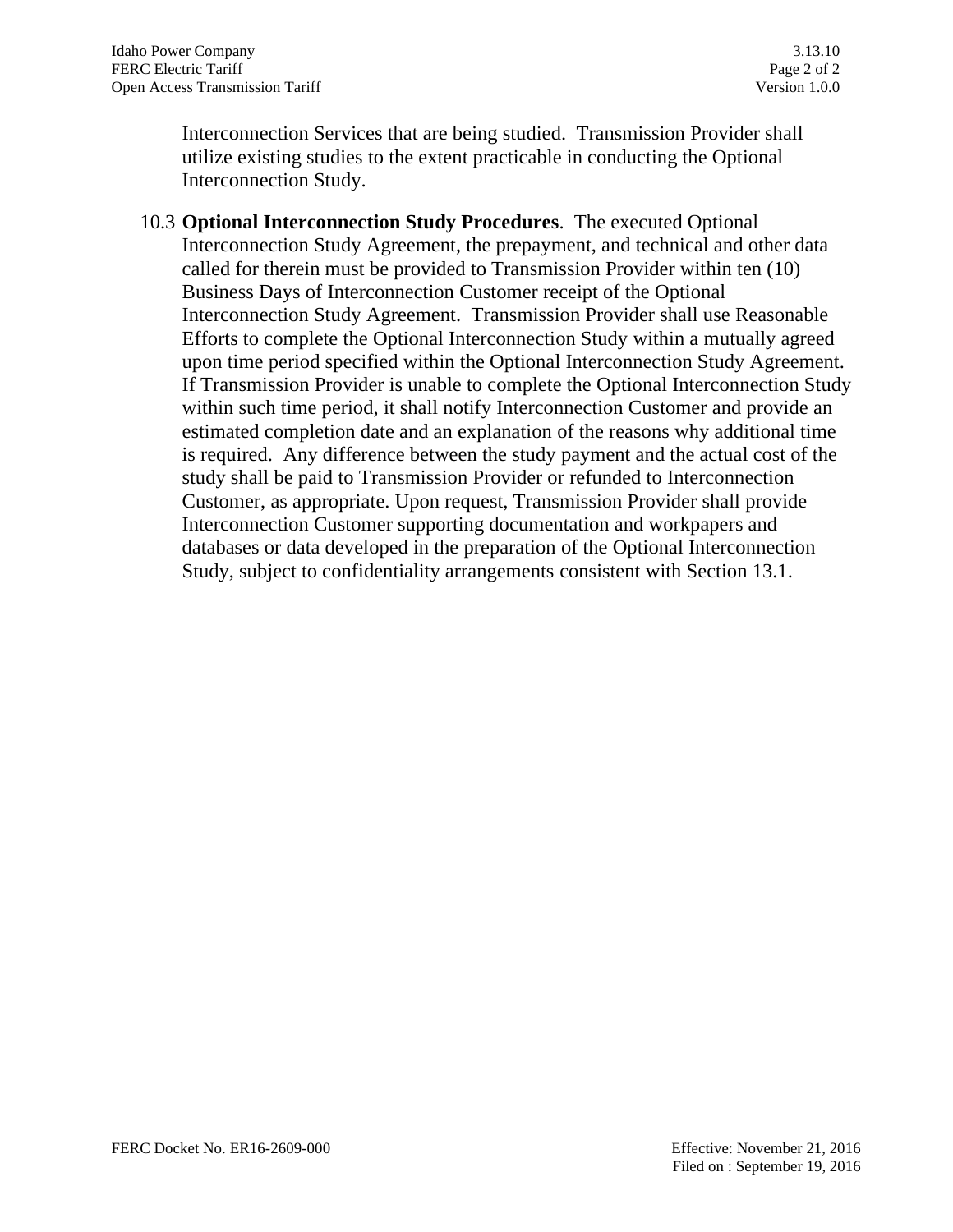# **Section 11. Standard Large Generator Interconnection Agreement (LGIA).**

- 11.1 **Tender**. Interconnection Customer shall tender comments on the draft Interconnection Facilities Study Report within thirty (30) Calendar Days of receipt of the report. Within thirty (30) Calendar Days after the comments are submitted, Transmission Provider shall tender a draft LGIA, together with draft appendices. The draft LGIA shall be in the form of Transmission Provider's FERC-approved standard form LGIA, which is in Appendix 6. Interconnection Customer shall execute and return the completed draft appendices within thirty (30) Calendar Days.
- 11.2 **Negotiation**. Notwithstanding Section 11.1, at the request of Interconnection Customer Transmission Provider shall begin negotiations with Interconnection Customer concerning the appendices to the LGIA at any time after Interconnection Customer executes the Interconnection Facilities Study Agreement. Transmission Provider and Interconnection Customer shall negotiate concerning any disputed provisions of the appendices to the draft LGIA for not more than sixty (60) Calendar Days after tender of the final Interconnection Facilities Study Report. If Interconnection Customer determines that negotiations are at an impasse, it may request termination of the negotiations at any time after tender of the draft LGIA pursuant to Section 11.1 and request submission of the unexecuted LGIA with FERC or initiate Dispute Resolution procedures pursuant to Section 13.5. If Interconnection Customer requests termination of the negotiations, but within sixty (60) Calendar Days thereafter fails to request either the filing of the unexecuted LGIA or initiate Dispute Resolution, it shall be deemed to have withdrawn its Interconnection Request. Unless otherwise agreed by the Parties, if Interconnection Customer has not executed the LGIA, requested filing of an unexecuted LGIA, or initiated Dispute Resolution procedures pursuant to Section 13.5 within sixty (60) Calendar Days of tender of draft LGIA, it shall be deemed to have withdrawn its Interconnection Request. Transmission Provider shall provide to Interconnection Customer a final LGIA within fifteen (15) Business Days after the completion of the negotiation process.
- 11.3 **Execution and Filing**. Within fifteen (15) Business Days after receipt of the final LGIA, Interconnection Customer shall provide Transmission Provider (A) reasonable evidence that continued Site Control or (B) posting of \$250,000, nonrefundable additional security, which shall be applied toward future construction costs.

At the same time, Interconnection Customer also shall provide reasonable evidence that one or more of the following milestones in the development of the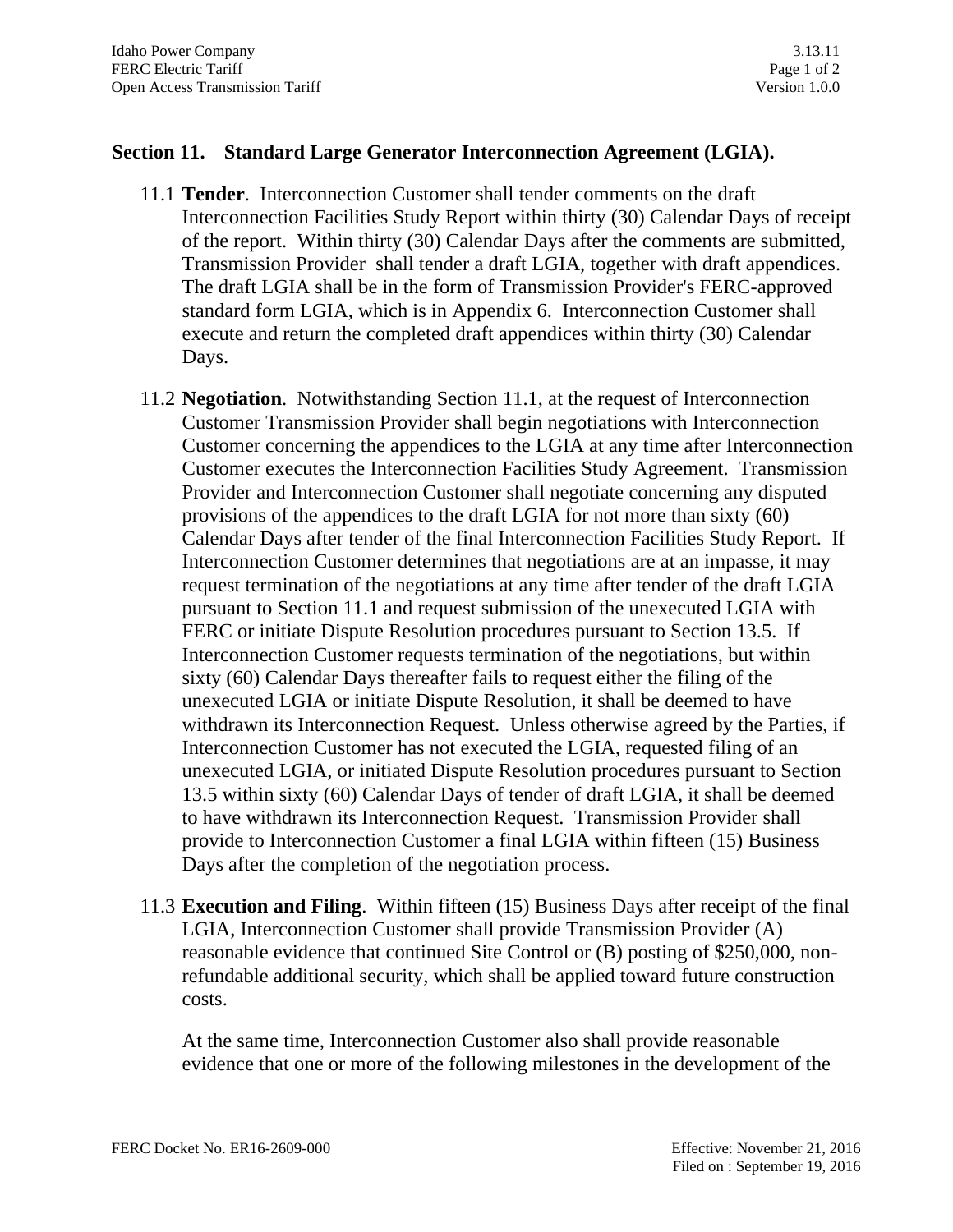Large Generating Facility, at Interconnection Customer election, has been achieved:

- (a) the execution of a contract for the supply or transportation of fuel to the Large Generating Facility;
- (b) the execution of a contract for the supply of cooling water to the Large Generating Facility;
- (c) execution of a contract for the engineering for, procurement of major equipment for, or construction of, the Large Generating Facility;
- (d) execution of a contract for the sale of electric energy or capacity from the Large Generating Facility; or
- (e) application for an air, water, or land use permit.

Interconnection Customer shall either: (i) execute two originals of the tendered LGIA and return them to Transmission Provider; or (ii) request in writing that Transmission Provider file with FERC an LGIA in unexecuted form.

As soon as practicable, but not later than ten (10) Business Days after receiving either the two executed originals of the tendered LGIA (if it does not conform with a FERC-approved standard form of interconnection agreement) or the request to file an unexecuted LGIA, Transmission Provider shall file the LGIA with FERC, together with its explanation of any matters as to which Interconnection Customer and Transmission Provider disagree and support for the costs that Transmission Provider proposes to charge to Interconnection Customer under the LGIA.

An unexecuted LGIA should contain terms and conditions deemed appropriate by Transmission Provider for the Interconnection Request. If the Parties agree to proceed with design, procurement, and construction of facilities and upgrades under the agreed-upon terms of the unexecuted LGIA, they may proceed pending FERC action.

11.4 **Commencement of Interconnection Activities**. If Interconnection Customer executes the final LGIA, Transmission Provider and Interconnection Customer shall perform their respective obligations in accordance with the terms of the LGIA, subject to modification by FERC.

Upon submission of an unexecuted LGIA, Interconnection Customer and Transmission Provider shall promptly comply with the unexecuted LGIA, subject to modification by FERC.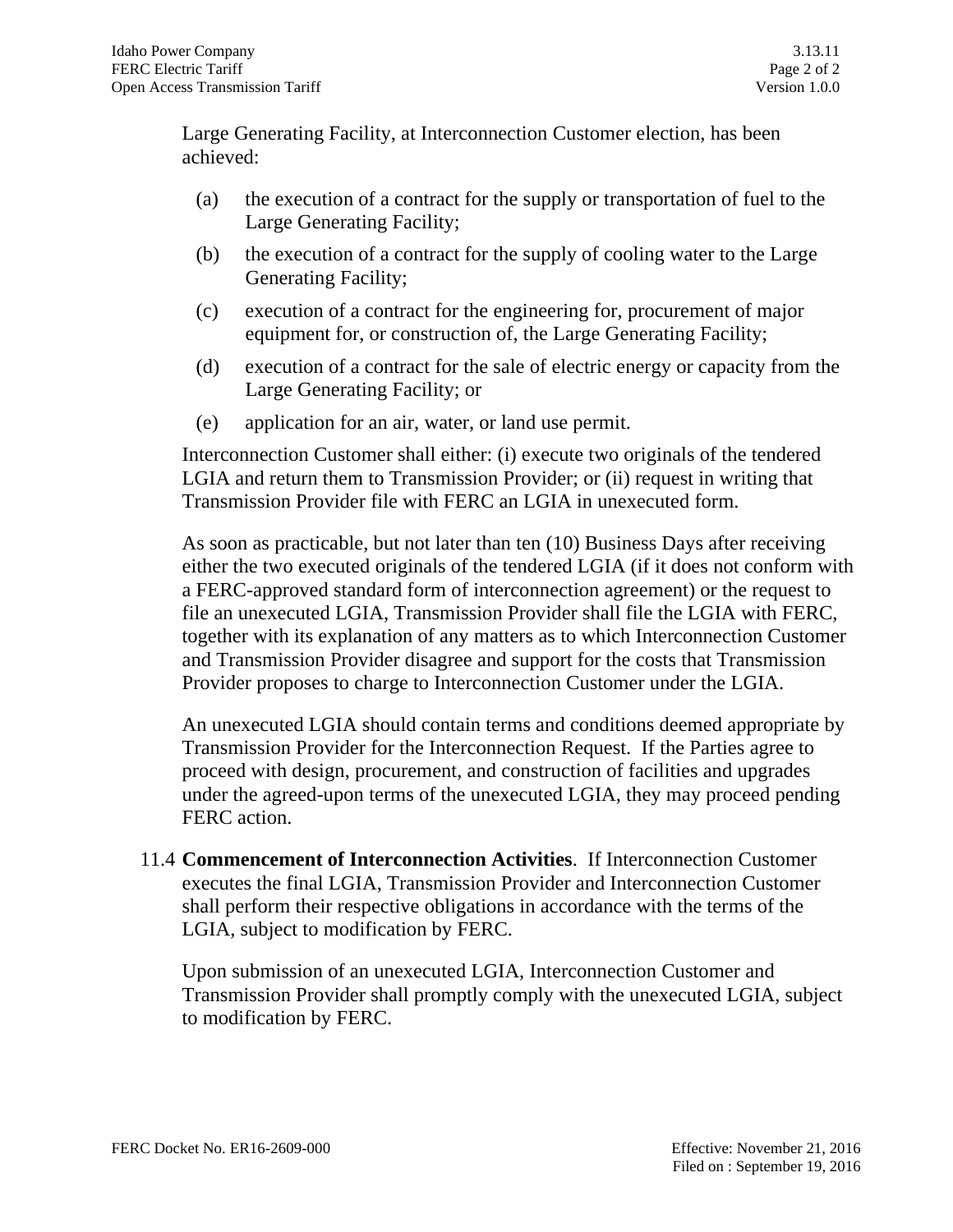# **Section 12. Construction of Transmission Provider's Interconnection Facilities and Network Upgrades.**

12.1 **Schedule**. Transmission Provider and Interconnection Customer shall negotiate in good faith concerning a schedule for the construction of Transmission Provider's Interconnection Facilities and the Network Upgrades.

# 12.2 **Construction Sequencing**.

- 12.2.1 **General**. In general, the In-Service Date of an Interconnection Customers seeking interconnection to the Transmission System will determine the sequence of construction of Network Upgrades.
- 12.2.2 **Advance Construction of Network Upgrades that are an Obligation of an Entity other than Interconnection Customer**. An Interconnection Customer with an LGIA, in order to maintain its In-Service Date, may request that Transmission Provider advance to the extent necessary the completion of Network Upgrades that:

(i) were assumed in the Interconnection Studies for such Interconnection Customer,

(ii) are necessary to support such In-Service Date, and

(iii) would otherwise not be completed, pursuant to a contractual obligation of an entity other than Interconnection Customer that is seeking interconnection to the Transmission System, in time to support such In-Service Date.

Upon such request, Transmission Provider will use Reasonable Efforts to advance the construction of such Network Upgrades to accommodate such request; provided that Interconnection Customer commits to pay Transmission Provider:

- (iv) any associated expediting costs and
- (v) the cost of such Network Upgrades.

Transmission Provider will refund to Interconnection Customer both the expediting costs and the cost of Network Upgrades, in accordance with Article 11.4 of the LGIA. Consequently, the entity with a contractual obligation to construct such Network Upgrades shall be obligated to pay only that portion of the costs of the Network Upgrades that Transmission Provider has not refunded to Interconnection Customer. Payment by that entity shall be due on the date that it would have been due had there been no request for advance construction.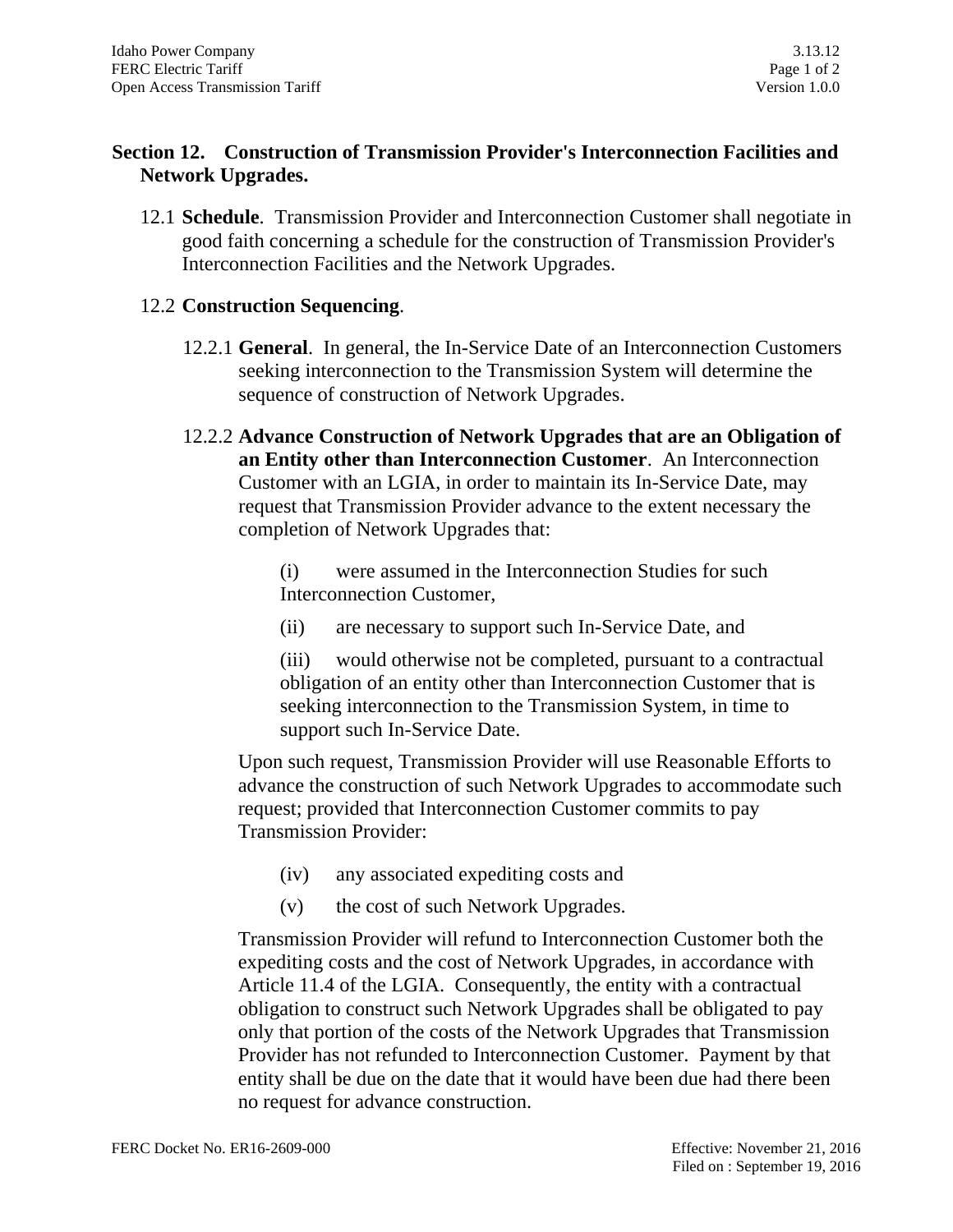Transmission Provider shall forward to Interconnection Customer the amount paid by the entity with a contractual obligation to construct the Network Upgrades as payment in full for the outstanding balance owed to Interconnection Customer. Transmission Provider then shall refund to that entity the amount that it paid for the Network Upgrades, in accordance with Article 11.4 of the LGIA.

12.2.3 **Advancing Construction of Network Upgrades that are Part of an Expansion Plan of the Transmission Provider**. An Interconnection Customer with an LGIA, in order to maintain its In-Service Date, may request that Transmission Provider advance to the extent necessary the completion of Network Upgrades that:

(i) are necessary to support such In-Service Date and

(ii) would otherwise not be completed, pursuant to an expansion plan of Transmission Provider, in time to support such In-Service Date.

Upon such request, Transmission Provider will use Reasonable Efforts to advance the construction of such Network Upgrades to accommodate such request; provided that Interconnection Customer commits to pay Transmission Provider any associated expediting costs. Interconnection Customer shall be entitled to transmission credits, if any, for any expediting costs paid.

12.2.4 **Amended Interconnection System Impact Study**. An Interconnection System Impact Study will be amended to determine the facilities necessary to support the requested In-Service Date. This amended study will include those transmission and Large Generating Facilities that are expected to be in service on or before the requested In-Service Date.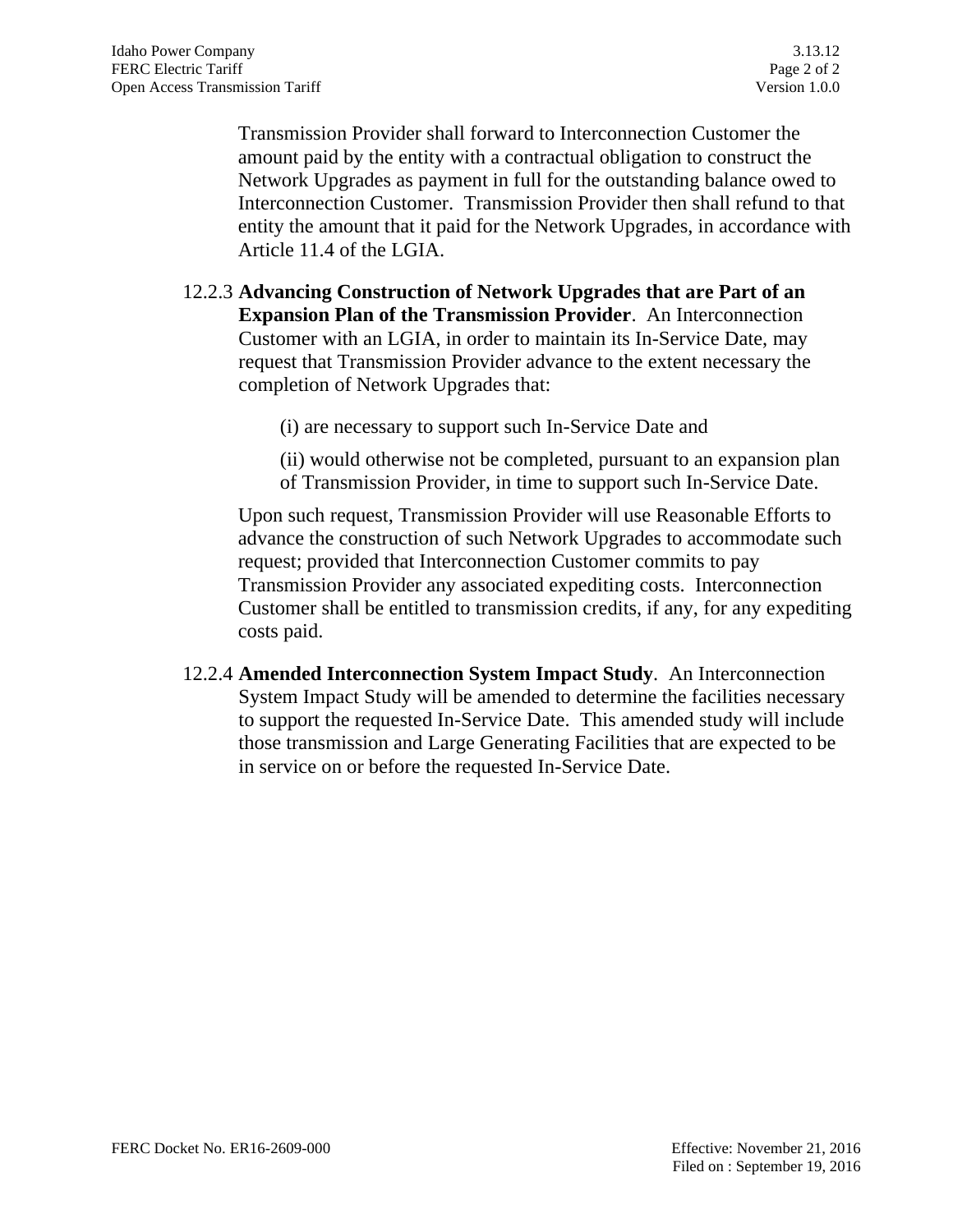### **Section 13. Miscellaneous.**

13.1 **Confidentiality**. Confidential Information shall include, without limitation, all information relating to a Party's technology, research and development, business affairs, and pricing, and any information supplied by either of the Parties to the other prior to the execution of an LGIA.

Information is Confidential Information only if it is clearly designated or marked in writing as confidential on the face of the document, or, if the information is conveyed orally or by inspection, if the Party providing the information orally informs the Party receiving the information that the information is confidential.

If requested by either Party, the other Party shall provide in writing, the basis for asserting that the information referred to in this Article warrants confidential treatment, and the requesting Party may disclose such writing to the appropriate Governmental Authority. Each Party shall be responsible for the costs associated with affording confidential treatment to its information.

13.1.1 **Scope**. Confidential Information shall not include information that the receiving Party can demonstrate:

> (1) is generally available to the public other than as a result of a disclosure by the receiving Party;

> (2) was in the lawful possession of the receiving Party on a nonconfidential basis before receiving it from the disclosing Party;

(3) was supplied to the receiving Party without restriction by a third party, who, to the knowledge of the receiving Party after due inquiry, was under no obligation to the disclosing Party to keep such information confidential;

(4) was independently developed by the receiving Party without reference to Confidential Information of the disclosing Party;

(5) is, or becomes, publicly known, through no wrongful act or omission of the receiving Party or Breach of the LGIA; or

(6) is required, in accordance with Section 13.1.6, Order of Disclosure, to be disclosed by any Governmental Authority or is otherwise required to be disclosed by law or subpoena, or is necessary in any legal proceeding establishing rights and obligations under the LGIA.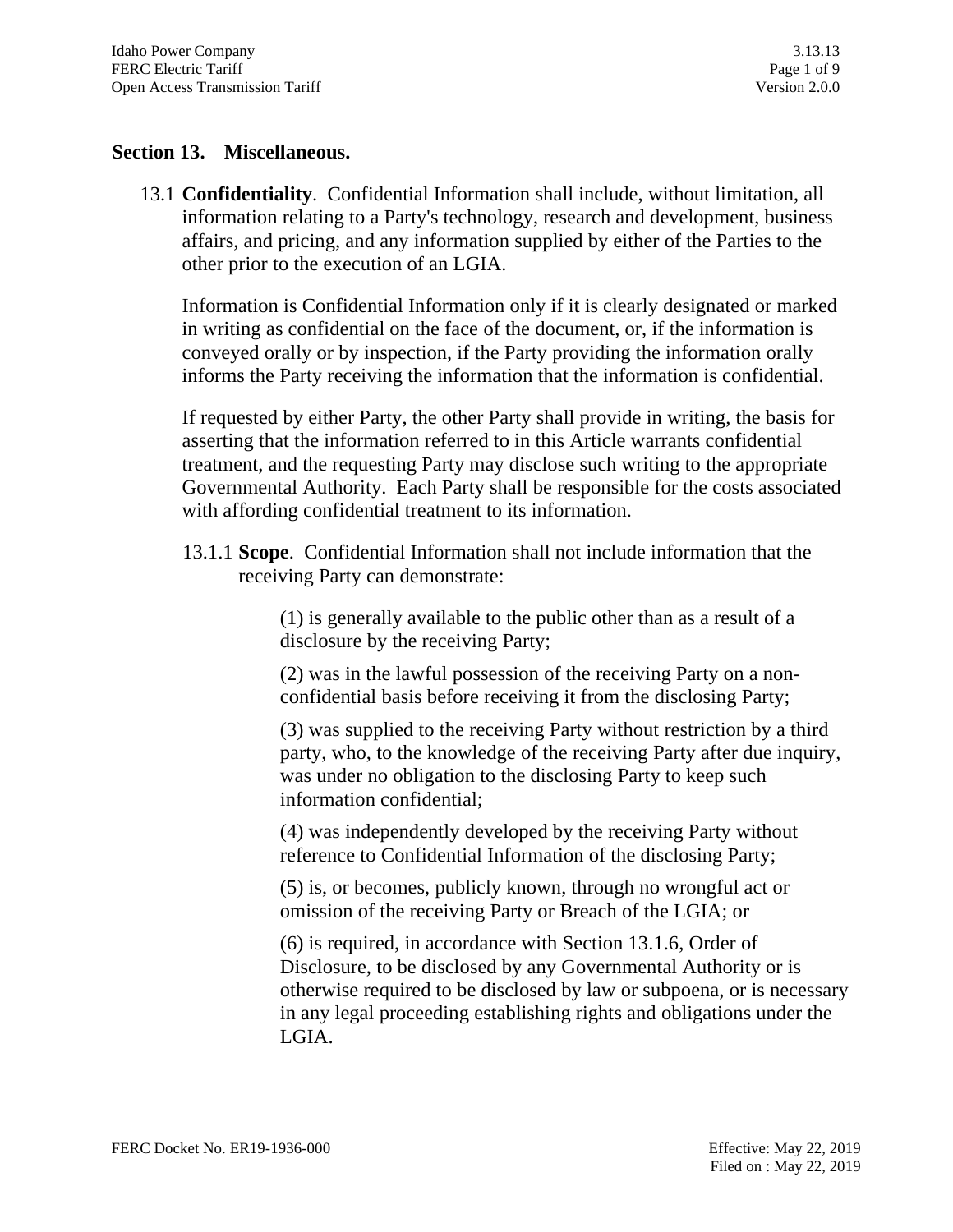Information designated as Confidential Information will no longer be deemed confidential if the Party that designated the information as confidential notifies the other Party that it no longer is confidential.

- 13.1.2 **Release of Confidential Information**. Neither Party shall release or disclose Confidential Information to any other person, except to its Affiliates (limited by the Standards of Conduct requirements), employees, consultants, or to parties who may be or considering providing financing to or equity participation with Interconnection Customer, or to potential purchasers or assignees of Interconnection Customer, on a need-to-know basis in connection with these procedures, unless such person has first been advised of the confidentiality provisions of this Section 13.1 and has agreed to comply with such provisions. Notwithstanding the foregoing, a Party providing Confidential Information to any person shall remain primarily responsible for any release of Confidential Information in contravention of this Section 13.1.
- 13.1.3 **Rights**. Each Party retains all rights, title, and interest in the Confidential Information that each Party discloses to the other Party. The disclosure by each Party to the other Party of Confidential Information shall not be deemed a waiver by either Party or any other person or entity of the right to protect the Confidential Information from public disclosure.
- 13.1.4 **No Warranties**. By providing Confidential Information, neither Party makes any warranties or representations as to its accuracy or completeness. In addition, by supplying Confidential Information, neither Party obligates itself to provide any particular information or Confidential Information to the other Party nor to enter into any further agreements or proceed with any other relationship or joint venture.
- 13.1.5 **Standard of Care**. Each Party shall use at least the same standard of care to protect Confidential Information it receives as it uses to protect its own Confidential Information from unauthorized disclosure, publication or dissemination. Each Party may use Confidential Information solely to fulfill its obligations to the other Party under these procedures or its regulatory requirements.
- 13.1.6 **Order of Disclosure**. If a court or a Government Authority or entity with the right, power, and apparent authority to do so requests or requires either Party, by subpoena, oral deposition, interrogatories, requests for production of documents, administrative order, or otherwise, to disclose Confidential Information, that Party shall provide the other Party with prompt notice of such request(s) or requirement(s) so that the other Party may seek an appropriate protective order or waive compliance with the terms of the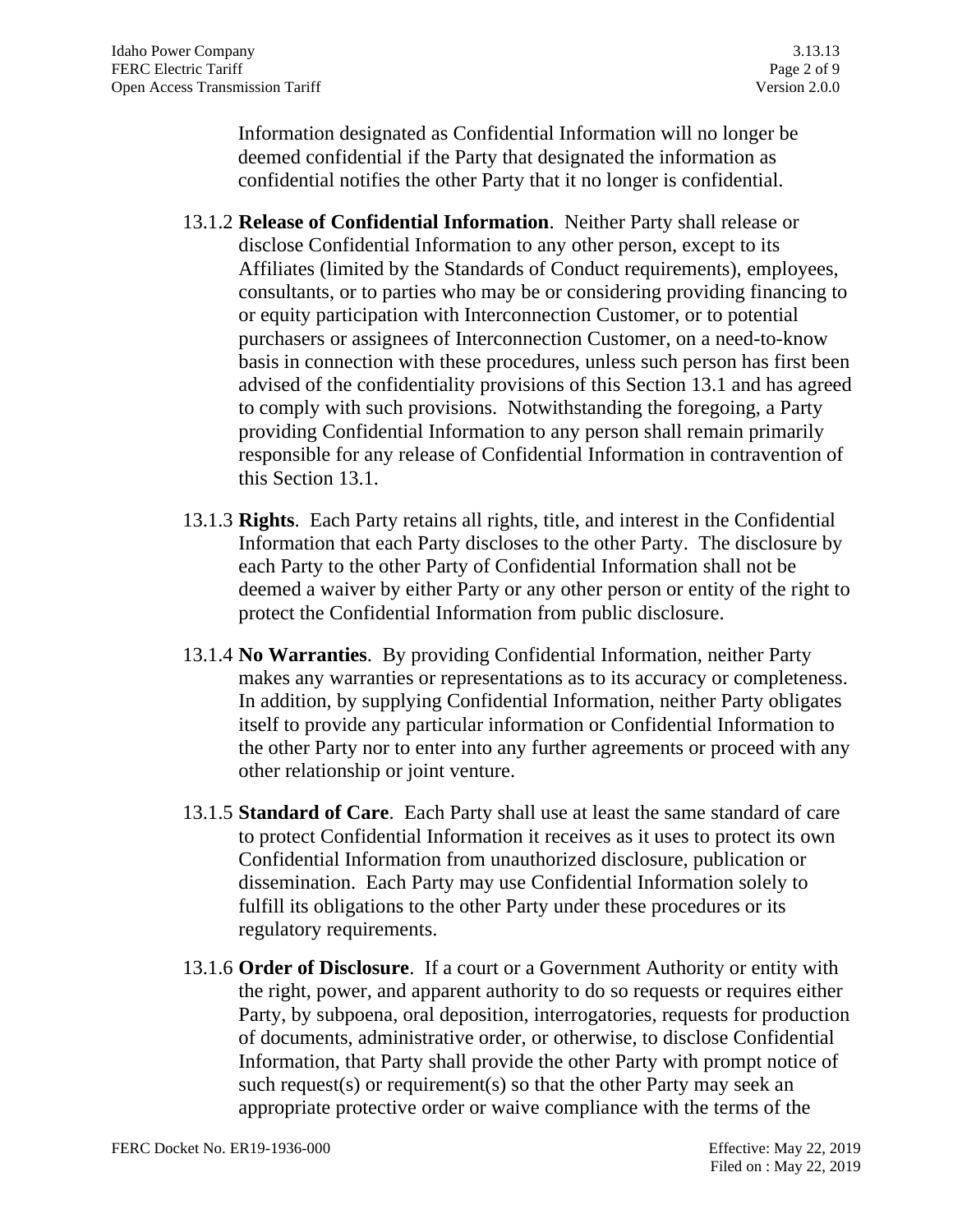LGIA. Notwithstanding the absence of a protective order or waiver, the Party may disclose such Confidential Information which, in the opinion of its counsel, the Party is legally compelled to disclose. Each Party will use Reasonable Efforts to obtain reliable assurance that confidential treatment will be accorded any Confidential Information so furnished.

13.1.7 **Remedies**. The Parties agree that monetary damages would be inadequate to compensate a Party for the other Party's Breach of its obligations under this Section 13.1. Each Party accordingly agrees that the other Party shall be entitled to equitable relief, by way of injunction or otherwise, if the first Party Breaches or threatens to Breach its obligations under this Section 13.1, which equitable relief shall be granted without bond or proof of damages, and the receiving Party shall not plead in defense that there would be an adequate remedy at law.

Such remedy shall not be deemed an exclusive remedy for the Breach of this Section 13.1, but shall be in addition to all other remedies available at law or in equity. The Parties further acknowledge and agree that the covenants contained herein are necessary for the protection of legitimate business interests and are reasonable in scope. No Party, however, shall be liable for indirect, incidental, or consequential or punitive damages of any nature or kind resulting from or arising in connection with this Section 13.1.

13.1.8 **Disclosure to FERC, its Staff, or a State**. Notwithstanding anything in this Section 13.1 to the contrary, and pursuant to 18 CFR section 1b.20, if FERC or its staff, during the course of an investigation or otherwise, requests information from one of the Parties that is otherwise required to be maintained in confidence pursuant to the LGIP, the Party shall provide the requested information to FERC or its staff, within the time provided for in the request for information.

In providing the information to FERC or its staff, the Party must, consistent with 18 CFR section 388.112, request that the information be treated as confidential and non-public by FERC and its staff and that the information be withheld from public disclosure.

Parties are prohibited from notifying the other Party prior to the release of the Confidential Information to FERC or its staff. The Party shall notify the other Party to the LGIA when its is notified by FERC or its staff that a request to release Confidential Information has been received by FERC, at which time either of the Parties may respond before such information would be made public, pursuant to 18 CFR section 388.112.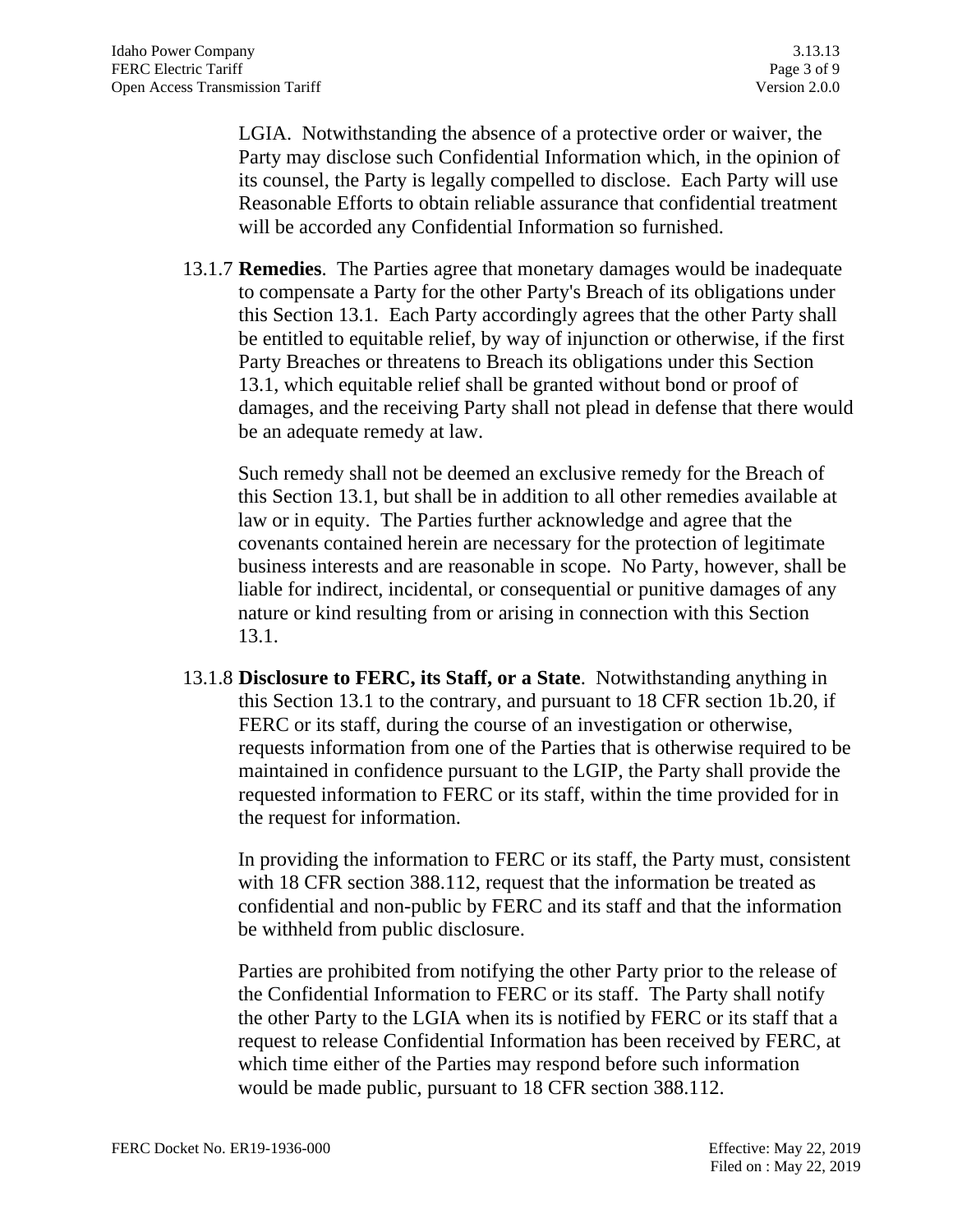Requests from a state regulatory body conducting a confidential investigation shall be treated in a similar manner, consistent with applicable state rules and regulations.

- 13.1.9 Subject to the exception in Section 13.1.8, any information that a Party claims is competitively sensitive, commercial or financial information ("Confidential Information") shall not be disclosed by the other Party to any person not employed or retained by the other Party, except to the extent disclosure is
	- (i) required by law;

(ii) reasonably deemed by the disclosing Party to be required to be disclosed in connection with a dispute between or among the Parties, or the defense of litigation or dispute;

(iii) otherwise permitted by consent of the other Party, such consent not to be unreasonably withheld; or

(iv) necessary to fulfill its obligations under this LGIP or as a transmission service provider or a Control Area operator including disclosing the Confidential Information to an RTO or ISO or to a subregional, regional or national reliability organization or planning group.

The Party asserting confidentiality shall notify the other Party in writing of the information it claims is confidential. Prior to any disclosures of the other Party's Confidential Information under this subparagraph, or if any third party or Governmental Authority makes any request or demand for any of the information described in this subparagraph, the disclosing Party agrees to promptly notify the other Party in writing and agrees to assert confidentiality and cooperate with the other Party in seeking to protect the Confidential Information from public disclosure by confidentiality agreement, protective order or other reasonable measures.

- 13.1.10 This provision shall not apply to any information that was or is hereafter in the public domain (except as a result of a Breach of this provision).
- 13.1.11 Transmission Provider shall, at Interconnection Customer's election, destroy, in a confidential manner, or return the Confidential Information provided at the time of Confidential Information is no longer needed.
- 13.2 **Delegation of Responsibility**. Transmission Provider may use the services of subcontractors as it deems appropriate to perform its obligations under this LGIP. Transmission Provider shall remain primarily liable to Interconnection Customer for the performance of such subcontractors and compliance with its obligations of this LGIP. The subcontractor shall keep all information provided confidential and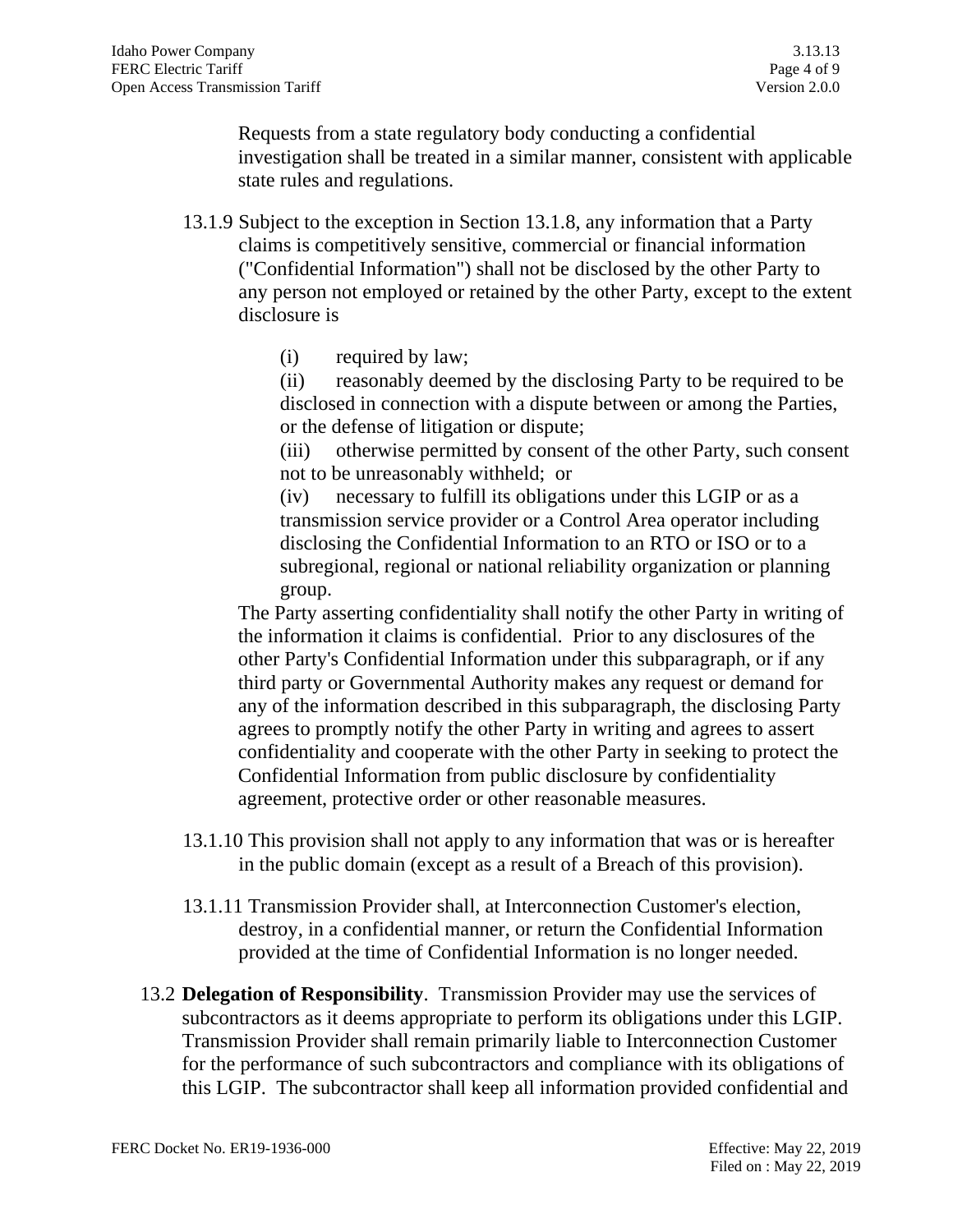shall use such information solely for the performance of such obligation for which it was provided and no other purpose.

13.3 **Obligation for Study Costs**. Transmission Provider shall charge and Interconnection Customer shall pay the actual costs of the Interconnection Studies. Any difference between the study deposit and the actual cost of the applicable Interconnection Study shall be paid by or refunded, except as otherwise provided herein, to Interconnection Customer or offset against the cost of any future Interconnection Studies associated with the applicable Interconnection Request prior to beginning of any such future Interconnection Studies.

Any invoices for Interconnection Studies shall include a detailed and itemized accounting of the cost of each Interconnection Study. Interconnection Customer shall pay any such undisputed costs within thirty (30) Calendar Days of receipt of an invoice therefor. Transmission Provider shall not be obligated to perform or continue to perform any studies unless Interconnection Customer has paid all undisputed amounts in compliance herewith.

13.4 **Third Parties Conducting Studies**. If (i) at the time of the signing of an Interconnection Study Agreement there is disagreement as to the estimated time to complete an Interconnection Study, (ii) Interconnection Customer receives notice pursuant to Sections 6.3, 7.4 or 8.3 that Transmission Provider will not complete an Interconnection Study within the applicable timeframe for such Interconnection Study, or (iii) Interconnection Customer receives neither the Interconnection Study nor a notice under Sections 6.3, 7.4 or 8.3 within the applicable timeframe for such Interconnection Study, then Interconnection Customer may require Transmission Provider to utilize a third party consultant reasonably acceptable to Interconnection Customer and Transmission Provider to perform such Interconnection Study under the direction of Transmission Provider.

At other times, Transmission Provider may also utilize a third party consultant to perform such Interconnection Study, either in response to a general request of Interconnection Customer, or on its own volition.

In all cases, use of a third party consultant shall be in accord with Article 26 of the LGIA (Subcontractors) and limited to situations where Transmission Provider determines that doing so will help maintain or accelerate the study process for Interconnection Customer's pending Interconnection Request and not interfere with Transmission Provider's progress on Interconnection Studies for other pending Interconnection Requests. In cases where Interconnection Customer requests use of a third party consultant to perform such Interconnection Study, Interconnection Customer and Transmission Provider shall negotiate all of the pertinent terms and conditions, including reimbursement arrangements and the estimated study completion date and study review deadline. Transmission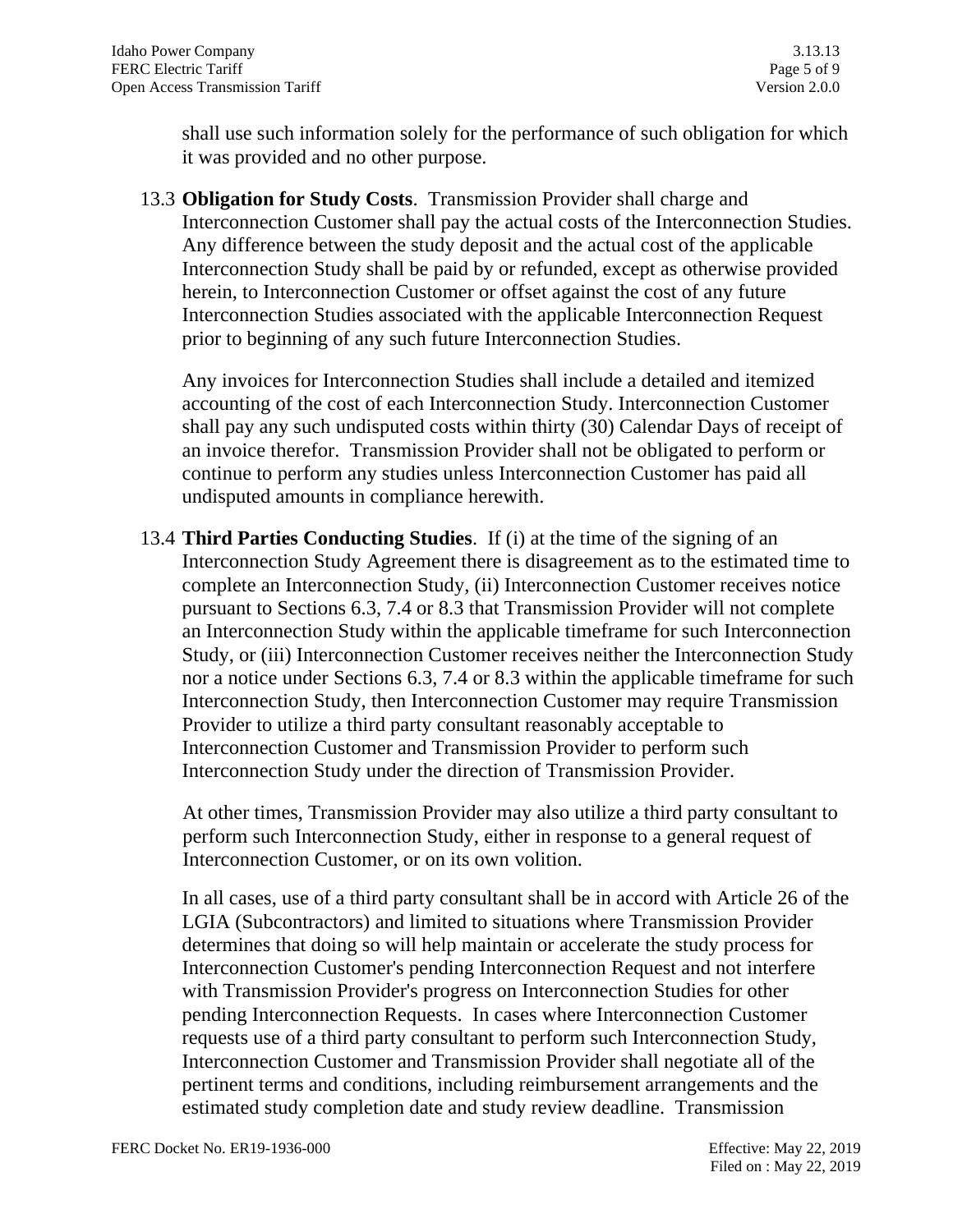Provider shall convey all workpapers, data bases, study results and all other supporting documentation prepared to date with respect to the Interconnection Request as soon as practicable upon Interconnection Customer's request subject to the confidentiality provision in Section 13.1.

In any case, such third party contract may be entered into with either Interconnection Customer or Transmission Provider at Transmission Provider's discretion. In the case of (iii) Interconnection Customer maintains its right to submit a claim to Dispute Resolution to recover the costs of such third party study. Such third party consultant shall be required to comply with this LGIP, Article 26 of the LGIA (Subcontractors), and the relevant Tariff procedures and protocols as would apply if Transmission Provider were to conduct the Interconnection Study and shall use the information provided to it solely for purposes of performing such services and for no other purposes. Transmission Provider shall cooperate with such third party consultant and Interconnection Customer to complete and issue the Interconnection Study in the shortest reasonable time.

### 13.5 **Disputes**.

13.5.1 **Submission**. In the event either Party has a dispute, or asserts a claim, that arises out of or in connection with the LGIA, the LGIP, or their performance, such Party (the "disputing Party") shall provide the other Party with written notice of the dispute or claim ("Notice of Dispute").

Such dispute or claim shall be referred to a designated senior representative of each Party for resolution on an informal basis as promptly as practicable after receipt of the Notice of Dispute by the other Party. In the event the designated representatives are unable to resolve the claim or dispute through unassisted or assisted negotiations within thirty (30) Calendar Days of the other Party's receipt of the Notice of Dispute, such claim or dispute may, upon mutual agreement of the Parties, be submitted to arbitration and resolved in accordance with the arbitration procedures set forth below. In the event the Parties do not agree to submit such claim or dispute to arbitration, each Party may exercise whatever rights and remedies it may have in equity or at law consistent with the terms of this LGIA.

13.5.2 **External Arbitration Procedures**. Any arbitration initiated under these procedures shall be conducted before a single neutral arbitrator appointed by the Parties. If the Parties fail to agree upon a single arbitrator within ten (10) Calendar Days of the submission of the dispute to arbitration, each Party shall choose one arbitrator who shall sit on a three-member arbitration panel. The two arbitrators so chosen shall within twenty (20) Calendar Days select a third arbitrator to chair the arbitration panel. In either case, the arbitrators shall be knowledgeable in electric utility matters,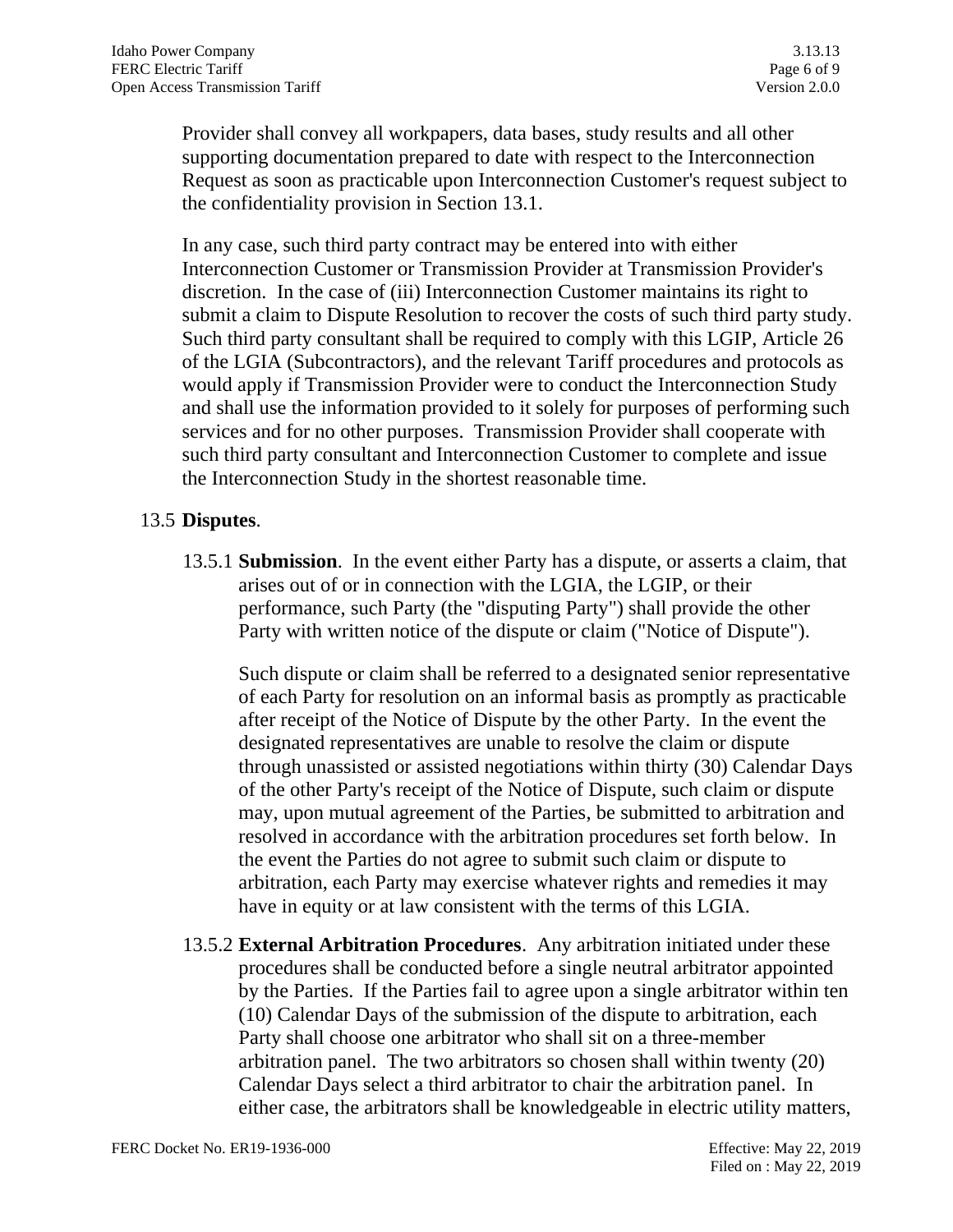including electric transmission and bulk power issues, and shall not have any current or past substantial business or financial relationships with any party to the arbitration (except prior arbitration). The arbitrator(s) shall provide each of the Parties an opportunity to be heard and, except as otherwise provided herein, shall conduct the arbitration in accordance with the Commercial Arbitration Rules of the American Arbitration Association ("Arbitration Rules") and any applicable FERC regulations or RTO rules; provided, however, in the event of a conflict between the Arbitration Rules and the terms of this Section 13, the terms of this Section 13 shall prevail.

- 13.5.3 **Arbitration Decisions**. Unless otherwise agreed by the Parties, the arbitrator(s) shall render a decision within ninety(90) Calendar Days of appointment and shall notify the Parties in writing of such decision and the reasons therefor. The arbitrator(s) shall be authorized only to interpret and apply the provisions of the LGIA and LGIP and shall have no power to modify or change any provision of the LGIA and LGIP in any manner. The decision of the arbitrator(s) shall be final and binding upon the Parties, and judgment on the award may be entered in any court having jurisdiction. The decision of the arbitrator(s) may be appealed solely on the grounds that the conduct of the arbitrator(s), or the decision itself, violated the standards set forth in the Federal Arbitration Act or the Administrative Dispute Resolution Act. The final decision of the arbitrator must also be filed with FERC if it affects jurisdictional rates, terms and conditions of service, Interconnection Facilities, or Network Upgrades.
- 13.5.4 **Costs**. Each Party shall be responsible for its own costs incurred during the arbitration process and for the following costs, if applicable:

(1) the cost of the arbitrator chosen by the Party to sit on the three member panel and one half of the cost of the third arbitrator chosen; or

(2) one half the cost of the single arbitrator jointly chosen by the Parties.

13.5.5 **Non-binding dispute resolution procedures**. If a Party has submitted a Notice of Dispute pursuant to section 13.5.1, and the Parties are unable to resolve the claim or dispute through unassisted or assisted negotiations within the thirty (30) Calendar Days provided in that section, and the Parties cannot reach mutual agreement to pursue the section 13.5 arbitration process, a Party may request that Transmission Provider engage in Nonbinding Dispute Resolution pursuant to this section by providing written notice to Transmission Provider ("Request for Non-binding Dispute Resolution"). Conversely, either Party may file a Request for Non-binding Dispute Resolution pursuant to this section without first seeking mutual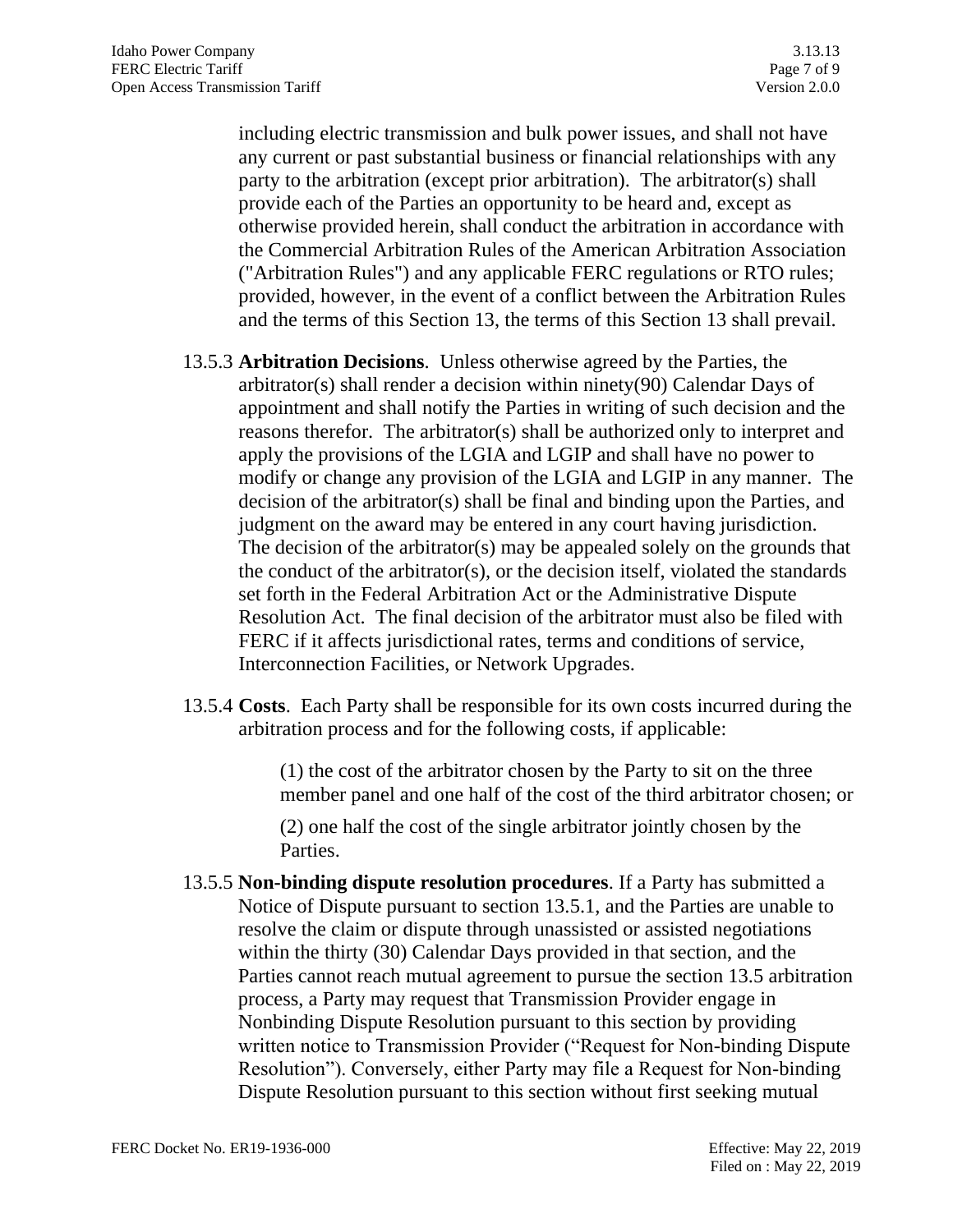agreement to pursue the section 13.5 arbitration process. The process in section 13.5.5 shall serve as an alternative to, and not a replacement of, the section 13.5 arbitration process. Pursuant to this process, a Transmission Provider must within 30 days of receipt of the Request for Non-binding Dispute Resolution appoint a neutral decision-maker that is an independent subcontractor that shall not have any current or past substantial business or financial relationships with either Party. Unless otherwise agreed by the Parties, the decision-maker shall render a decision within sixty (60) Calendar Days of appointment and shall notify the Parties in writing of such decision and reasons therefore. This decision-maker shall be authorized only to interpret and apply the provisions of the LGIP and LGIA and shall have no power to modify or change any provision of the LGIP and LGIA in any manner. The result reached in this process is not binding, but, unless otherwise agreed, the Parties may cite the record and decision in the non-binding dispute resolution process in future dispute resolution processes, including in a section 13.5 arbitration, or in a Federal Power Act section 206 complaint. Each Party shall be responsible for its own costs incurred during the process and the cost of the decision-maker shall be divided equally among each Party to the dispute.

### 13.6 **Local Furnishing Bonds**.

13.6.1 **Transmission Providers That Own Facilities Financed by Local Furnishing Bonds**. This provision is applicable only to a Transmission Provider that has financed facilities for the local furnishing of electric energy with tax-exempt bonds, as described in Section 142(f) of the Internal Revenue Code ("local furnishing bonds").

Notwithstanding any other provision of this LGIA and LGIP, Transmission Provider shall not be required to provide Interconnection Service to Interconnection Customer pursuant to this LGIA and LGIP if the provision of such Transmission Service would jeopardize the tax-exempt status of any local furnishing bond(s) used to finance Transmission Provider's facilities that would be used in providing such Interconnection Service.

13.6.2 **Alternative Procedures for Requesting Interconnection Service**. If Transmission Provider determines that the provision of Interconnection Service requested by Interconnection Customer would jeopardize the taxexempt status of any local furnishing bond(s) used to finance its facilities that would be used in providing such Interconnection Service, it shall advise the Interconnection Customer within thirty (30) Calendar Days of receipt of the Interconnection Request.